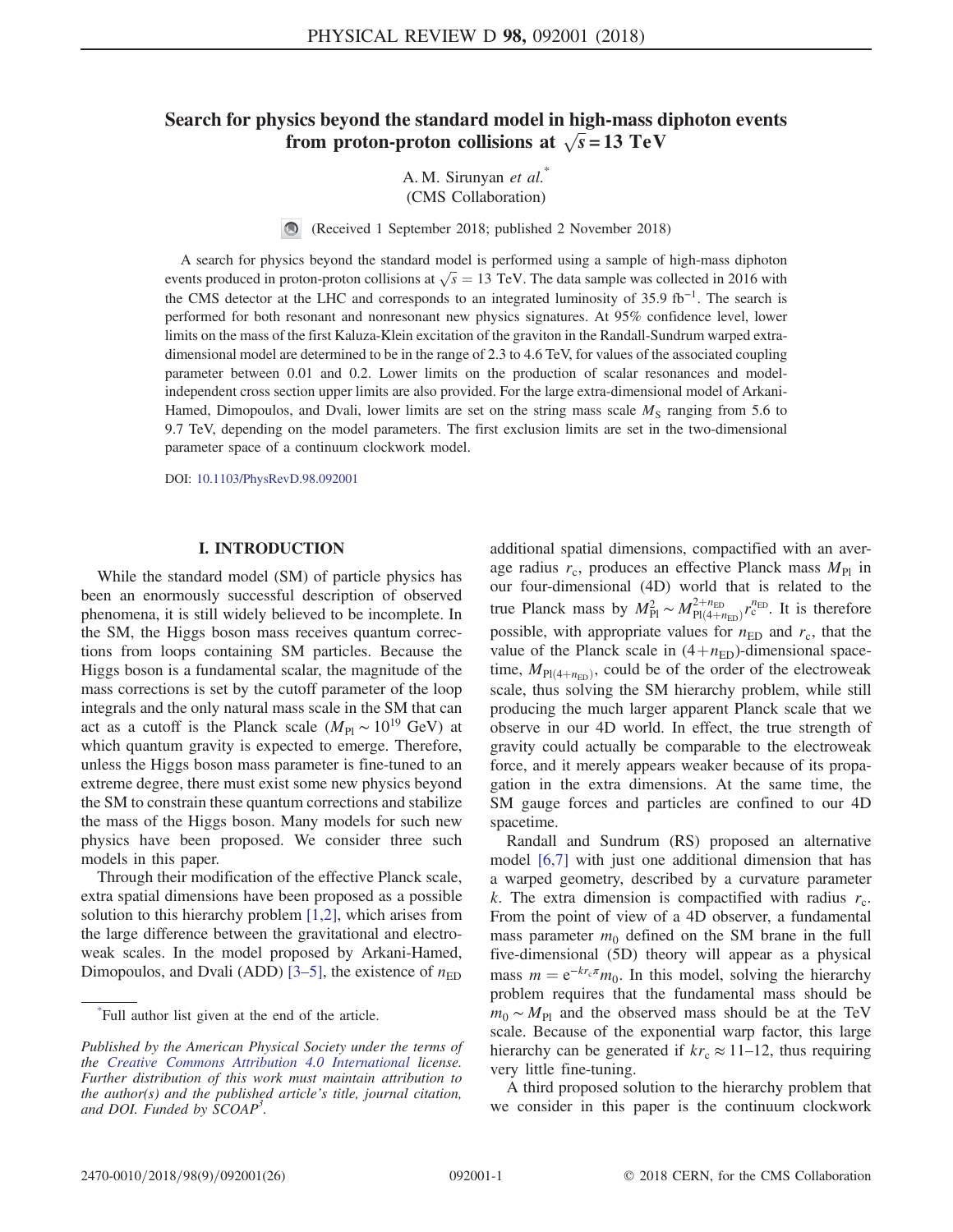mechanism [\[8\],](#page-12-3) which coincides with a 5D gravitational theory on a linear dilaton background [\[9,10\]](#page-12-4). The clockwork [\[11,12\]](#page-12-5) is a general mechanism that can introduce large effective interaction scales from dynamics occurring at much lower energies. This is achieved by introducing  $N$ copies of some particle content on different sites forming a one-dimensional lattice in theory space. The physical mass spectrum consists of a single massless mode localized on the end site of the lattice and a set of massive modes ("gears") distributed along the sites. In the continuum limit of the clockwork with  $N \to \infty$ , this lattice is interpreted as a physical extra dimension.

In all three models, deviations from the SM expectations should be evident at the CERN LHC through Kaluza-Klein (KK) modes of the graviton, which couple to the SM through the stress-energy tensor and decay into two SM particles. Searches for pairs of high-mass photons are favorable because the SM backgrounds are lower and the mass resolution is better than in the dijet channel, and the branching fraction to diphoton final states is larger than that to dilepton final states. In the ADD model, the compactification of the extra dimensions gives rise to a KK series of virtual graviton states because the momenta along the extra dimensions are quantized and appear as additional contributions to the graviton effective mass. Here, the KK modes are very closely spaced, leading to an effective nonresonant enhancement of the diphoton spectrum at high invariant mass  $(m_{\gamma\gamma})$ . In the RS model, the presence of the additional spatial dimension quantizes the masses of the KK states. These states are widely spaced and become narrow in the limit of small  $\tilde{k} \equiv k/\overline{M_{\text{Pl}}}$ , where  $\overline{M_{\text{Pl}}}$  =  $M_{\text{Pl}}/\sqrt{8\pi}$  is the reduced Planck mass. In the continuum clockwork mechanism, the gears play the role of the KK modes. The usual massless graviton is accompanied by an infinite tower of massive spin-2 graviton gears with a characteristic pattern of masses and couplings. In particular, the masses of the graviton gears can be so densely distributed that they produce an approximately continuous contribution to the diphoton spectrum as a function of  $m_{\gamma\gamma}$ [\[13,14\]](#page-12-6), much like in the ADD model. However, unlike the ADD model, the KK modes are entirely on shell, as in the RS case, so interference effects are negligible.

In addition to the above models that could address the hierarchy problem, high-mass diphoton events are also potentially sensitive to other beyond-SM physics, such as the decays of heavy spin-0 resonances. These spin-0 resonances could arise from extended Higgs sectors [\[15](#page-12-7)–17]. Model-independent cross section limits can be obtained on generic production of exotic spin-0 and spin-2 resonances decaying to pairs of photons.

Searches for new physics in the high-mass diphoton channel from Run 2 of the LHC were previously performed by the ATLAS and CMS experiments using  $pp$  collisions at a center-of-mass energy  $\sqrt{s} = 13 \text{ TeV}$  [18–[21\].](#page-13-0) Prior searches have also been performed by both experiments

in Run 1 of the LHC [\[22](#page-13-1)–25], at  $\sqrt{s} = 7$  and 8 TeV, and also at the Tevatron by the CDF [\[26\]](#page-13-2) and D0 [\[27\]](#page-13-3) experiments using  $p\bar{p}$  collisions at  $\sqrt{s} = 1.96$  TeV.

We present new results from a search for beyond-SM physics in the high-mass diphoton spectrum, using data collected with the CMS detector in 2016 corresponding to an integrated luminosity of 35.9 fb<sup>-1</sup>. Two complementary background estimation techniques are used. For a search for resonant excesses such as in the RS model, we implement a technique where the diphoton spectrum is fit to a parametrized functional form, allowing for a fully datadriven description of the shape. To search for nonresonant deviations from the SM prediction like those that arise in the ADD and clockwork models, a next-to-next-to-leadingorder (NNLO) calculation of the SM diphoton background is performed and the background from jets being misidentified as photons is estimated from control samples in data.

The remainder of this paper is organized as follows. The CMS detector is described in Sec. [II.](#page-1-0) Event reconstruction and selection are outlined in Sec. [III.](#page-2-0) Section [IV](#page-3-0) describes the simulation of extra-dimensional signal models, and the background determinations for the searches for resonant and nonresonant excesses are described in Sec. [V.](#page-4-0) Sources of systematic uncertainty are discussed in Sec. [VI.](#page-6-0) We present our results in Sec. [VII](#page-6-1).

### II. THE CMS DETECTOR

<span id="page-1-0"></span>The CMS detector is a multipurpose collider detector at the LHC. The central feature of the CMS apparatus is a superconducting solenoid of 6 m internal diameter, providing a magnetic field of 3.8 T. Within the solenoid volume are a silicon pixel and strip tracker, a lead tungstate crystal electromagnetic calorimeter (ECAL), and a brass and scintillator hadron calorimeter (HCAL), each composed of a barrel and two endcap sections. Forward calorimeters extend the pseudorapidity  $(\eta)$  coverage provided by the barrel and endcap detectors. Muons are detected in gasionization chambers embedded in the steel flux-return yoke outside the solenoid.

The ECAL barrel (EB) provides coverage in the range  $|\eta|$  < 1.48. This is extended by each ECAL endcap (EE) to  $1.48 < |\eta| < 3$ . In the EB, photons that have energies above the range of tens of GeV have an energy resolution of about 1.3% up to  $|\eta| = 1$ , rising to about 2.5% at  $|\eta| = 1.4$ . In each EE, photons in this energy range have a resolution between 3% and 4% [\[28\]](#page-13-4).

Events of interest are selected using a two-tiered trigger system [\[29\].](#page-13-5) The first level, composed of custom hardware processors, uses information from the calorimeters and muon detectors to select events at a rate of around 100 kHz within a time interval of less than  $4 \mu s$ . The second level, known as the high-level trigger, consists of a farm of processors running a version of the full event reconstruction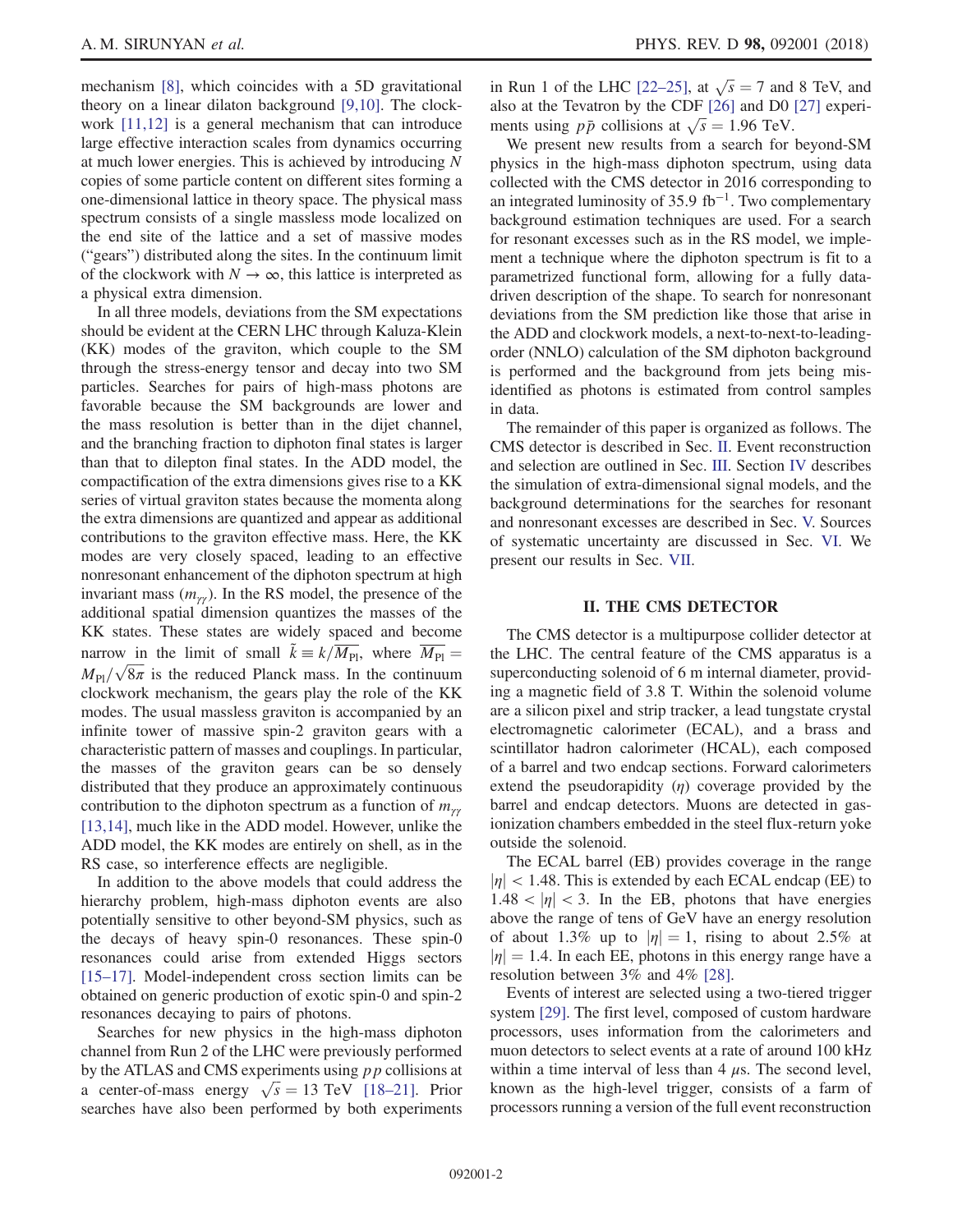software optimized for fast processing, and reduces the event rate to around 1 kHz before data storage.

A more detailed description of the CMS detector, together with a definition of the coordinate system used and the relevant kinematic variables, can be found in Ref. [\[30\]](#page-13-6).

### <span id="page-2-0"></span>III. EVENT RECONSTRUCTION AND SELECTION

Individual particles in the CMS detector are reconstructed using the particle-flow event algorithm [\[31\]](#page-13-7). Photon candidates are reconstructed from energy deposits in the ECAL. Individual energy deposits are grouped into superclusters [\[28\]](#page-13-4) that are compatible with the expected shower shape extending along the azimuthal  $(\phi)$  direction. This allows for the recovery of the energy deposited by bremsstrahlung and photon conversions. The clustering algorithm does not make any hypothesis as to whether the particle originating from the interaction point is a photon or an electron. Thus the same algorithm used for photon reconstruction can be applied to  $Z \rightarrow e^+e^-$  events and these events are used to measure the efficiency of the photon selection criteria and of the photon energy scale and resolution. A more detailed description of photon reconstruction in the CMS detector can be found in Ref. [\[28\].](#page-13-4)

Reconstructed photon candidates must pass additional identification criteria to suppress misidentified jets and electrons, while maintaining high efficiency. These criteria are based on observables sensitive to the electromagnetic shower shape and the extra activity surrounding the shower. The electromagnetic shower shape is measured using  $\sigma_{nn}$ , the spatial second-order moment of the photon candidate in the  $\eta$  direction [\[28\]](#page-13-4). Isolation variables are based on the total transverse momentum of particle candidates with coordinates  $(\eta, \phi)$  reconstructed within a cone of size  $\Delta R = 0.3$  around the photon candidate with coordinates  $(\eta_\gamma, \phi_\gamma)$ , where  $\Delta R = \sqrt{(\eta - \eta_\gamma)^2 + (\phi - \phi_\gamma)^2}$ . Separate isolation variables are defined for charged hadron and photon candidates. Electrons are vetoed based on hits in the silicon pixel and strip trackers with a further check to ensure photon candidates associated with electron tracks are incompatible with those resulting from photon conversions.

Events are selected by a trigger that requires at least two reconstructed photon candidates, each with transverse momentum  $p_T > 60$  GeV. For these events, the ratio of the energy deposited in the HCAL behind each photon candidate and the photon energy in the ECAL is required to be less than 0.15. To avoid nonuniform efficiency near the trigger threshold, a more stringent selection of photon  $p<sub>T</sub>$ 75 GeV is applied offline. Events are required to have one photon in the EB with  $|\eta|$  < 1.44, and another in either the EB or in an EE, where it must have  $1.57 < |\eta| < 2.5$ . Events with both photon candidates in the EEs are dominated by SM production and have negligible sensitivity to the target beyond-SM signals, and thus are omitted

<span id="page-2-1"></span>

FIG. 1. The product of the event selection efficiency  $(\varepsilon)$  and the detector acceptance (A) is shown as a function of signal resonance mass  $m_X$  for the  $\Gamma_X/m_X = 1.4 \times 10^{-4}$  signal width hypothesis. The total (black), EBEB (red), and EBEE (blue) curves are shown for the spin (J) hypotheses  $J = 0$  (solid line) and  $J = 2$  (dashed line).

from this analysis. Two signal regions are considered: one with both photons in the EB, denoted EBEB, and the other with one photon in the EB and the other in either EE, denoted EBEE. The invariant mass of the photon pair must satisfy a minimum requirement of  $m_{\gamma\gamma} > 230$  and 330 GeV in the EBEB and EBEE categories, respectively. This threshold avoids sculpting of the distribution while maintaining full efficiency in each region. In the search for nonresonant signals, this requirement is increased to  $m_{\gamma\gamma}$ 500 GeV in both categories and photon pairs must additionally satisfy  $\Delta R > 0.45$ , to be consistent with the background calculation for SM diphoton production, as described in Sec. [V B](#page-5-0).

The trigger and identification efficiencies are found to be compatible within uncertainties (3%) between data and simulation and the overall efficiency is about 90 (87)% for single photons in the barrel (endcaps). The selection criteria as well as the level of agreement between data and simulation were determined using simulated signal, background, and control data samples and were fixed before inspecting the diphoton invariant mass distribution in the search regions. The product of the event selection efficiency  $(\varepsilon)$  and the detector acceptance  $(A)$  is shown in Fig. [1](#page-2-1) for two spin hypotheses in the narrowest resonance-width scenario considered in this analysis, as discussed further in Sec. [IV.](#page-3-0) (For the other two resonance-width hypotheses considered, the acceptance values are very close to this one.)

In order to obtain the optimal energy resolution, the ECAL signals are calibrated and corrected for several detector effects. The variation of the crystal transparency during data taking is monitored and corrected using a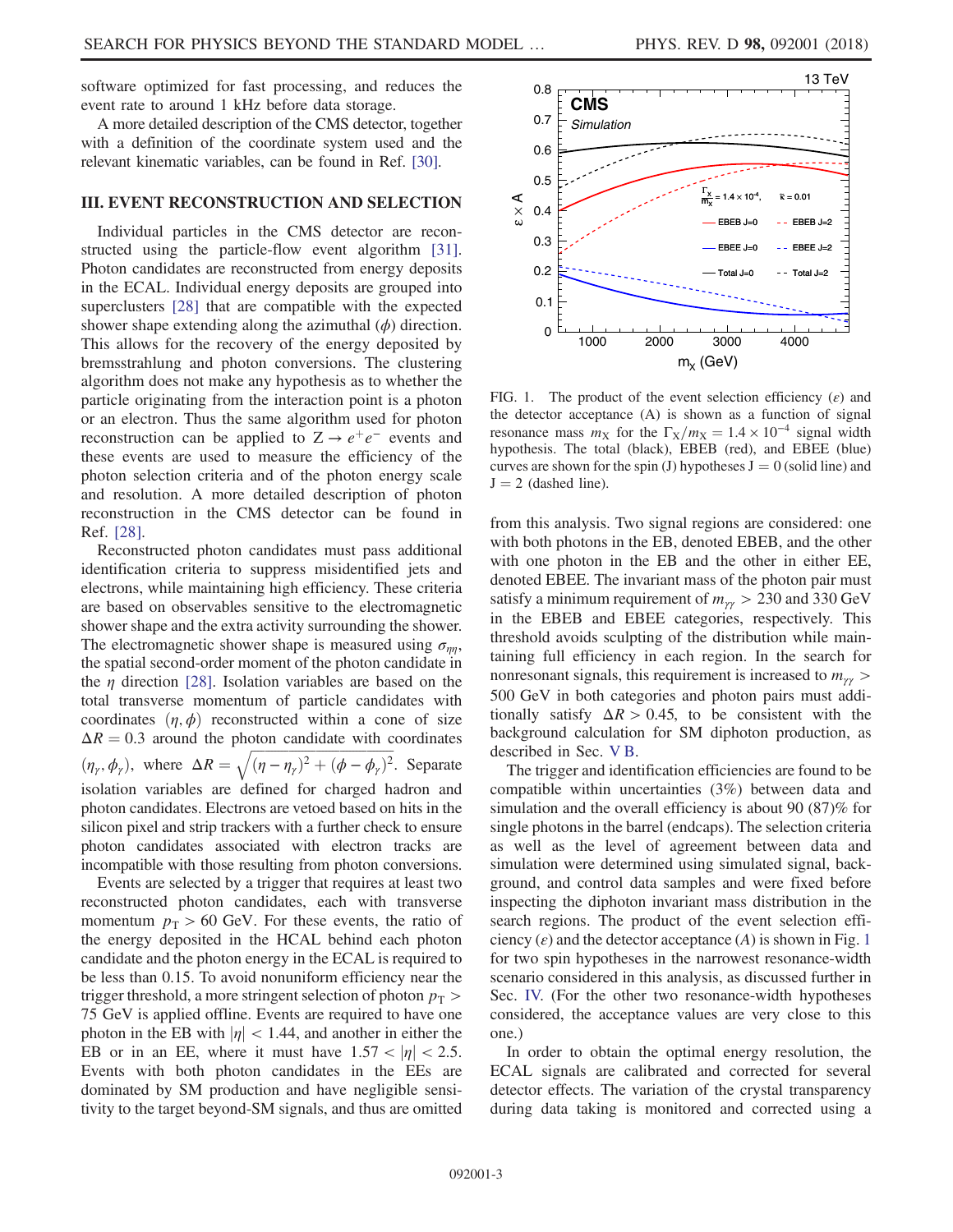dedicated monitoring system and the single-channel response is equalized using collision events. The data used for this analysis were reconstructed with a detector calibration optimized for the 2016 data taking conditions. The energies of the photon candidates are first measured by the ECAL and are then corrected for shower noncontainment effects using a multivariate regression procedure. The corrections are tuned using a simulation of photon candidates with energies spanning the entire range explored by this analysis.

Differences in the photon energy scale and resolution between data and simulation are estimated using dielectron events. Energy scale and resolution corrections are derived primarily from  $Z \to e^+e^-$  events, with the electrons reconstructed as photons, using the procedure described in Ref. [\[28\].](#page-13-4) The corrections are derived in eight categories defined in terms of the  $R<sub>9</sub>$  variable (defined as the ratio of the energy deposited in the central  $3 \times 3$  crystal matrix and the full cluster energy) and the location of the photon within the detector along the  $\eta$  direction.

The size of the energy scale corrections derived from  $Z \rightarrow e^+e^-$  events is of the order of 0.5%, while the additional Gaussian smearing needed to match the energy resolution of simulated events with that in data varies between 0.8% and 1.5% for photon candidates in the EB region and between 2% and 2.5% for photon candidates in the EE regions.

The diphoton mass resolution has contributions from the measurements of the photon energies and from the resolution of the measurement between the two photons. If the z position of the vertex from which the photons originate is known to within about 10 mm, then the experimental angular resolution between the photons makes a negligible contribution to the mass resolution. Correctly associating the diphoton candidate with one of the vertices reconstructed from the charged-particle tracks in the event satisfies the above requirements since the positions of these vertices are measured with far greater precision. The interaction vertex associated with the diphoton system is selected using the algorithm described in Refs. [\[32,33\]](#page-13-8). Because photons do not deposit ionization energy in the tracker, the assignment of the diphoton candidate to a vertex can only be done indirectly by exploiting the properties of each reconstructed vertex. Three discriminating variables are calculated for each reconstructed vertex: the  $p_T^2$  sum of the charged-particle tracks associated with the vertex, and two variables that quantify the vector and scalar balance of  $p<sub>T</sub>$  between the diphoton system and the tracks associated with the vertex. In addition, if either photon has an associated track that has been identified as originating from a photon conversion to an electronpositron pair, the conversion information is used. These variables provide the inputs to a multivariate classifier based on a boosted decision tree used to select the reconstructed vertex of the diphoton system. For signal events with diphoton invariant masses above 500 GeV, the fraction of events in which the interaction vertex is correctly assigned is approximately 90%.

# IV. SIGNAL SIMULATION

<span id="page-3-0"></span>The ADD signal samples used in this analysis were produced at leading order (LO) using the Monte Carlo (MC) event generator SHERPA 2.1.1 [\[34\]](#page-13-9) with the CT10 set of parton distribution functions (PDFs) [\[35,36\].](#page-13-10) These simulations include the effect of interference between the ADD signal and the SM diphoton processes, which can be large. To be able to set limits on possible deviations from the SM, additional SM-only samples are generated identically, and the difference between these and the ADD samples therefore encompasses the combined effects of the ADD signal and the interference.

The implementation of the ADD model within SHERPA is parametrized by the ultraviolet string cutoff scale  $M_s$ , which is related to the fundamental Planck scale and the number of extra dimensions  $n_{\rm ED}$ . Since the ADD model is an effective theory only valid below the cutoff scale, the generated diphoton mass spectra are truncated at the chosen value of  $M<sub>S</sub>$ . The amplitude for a process involving virtual graviton exchange involves a sum over the KK tower of graviton mass states. This process can be represented by a higher-dimensional operator with coefficients suppressed by some mass scale [\[37\],](#page-13-11) which can be parametrized by  $\eta_G = \mathcal{F}/M_S^4$ , where  $\mathcal F$  is a dimensionless parameter for which several conventions exist in the literature. We consider the conventions by Giudice, Rattazzi, and Wells (GRW) [\[38\],](#page-13-12) by Han, Lykken, and Zhang (HLZ) [\[39\]](#page-13-13), and by Hewett [\[40\],](#page-13-14) expressed as

<span id="page-3-1"></span>
$$
\mathcal{F} = \begin{cases}\n1 & (\text{GRW}), \\
\log\left(\frac{M_S^2}{\hat{s}}\right), & \text{if } n_{\text{ED}} = 2 \\
\frac{2}{n_{\text{ED}} - 2}, & \text{if } n_{\text{ED}} > 2 \\
\pm \frac{2}{\pi} & (\text{Hewett}),\n\end{cases}
$$
\n(1)

where  $\sqrt{\hat{s}}$  is the center-of-mass energy of the colliding partons.

Signal model assumptions from different conventions but with the same value of  $\eta$ <sup>G</sup> are equivalent, reducing the number of distinct scenarios allowed by Eq. [\(1\).](#page-3-1) All possible choices of model parameters can be made equivalent to the signals produced using either the convention by GRW, HLZ assuming  $n_{ED} = 2$ , or Hewett using  $\mathcal{F} = -2/\pi$ . Twelve model points for each choice are generated in the range  $3 < M<sub>S</sub> < 11$  TeV. For each model point, the CMS detector response is simulated using GEANT4 [\[41\]](#page-13-15) and includes the effects of multiple proton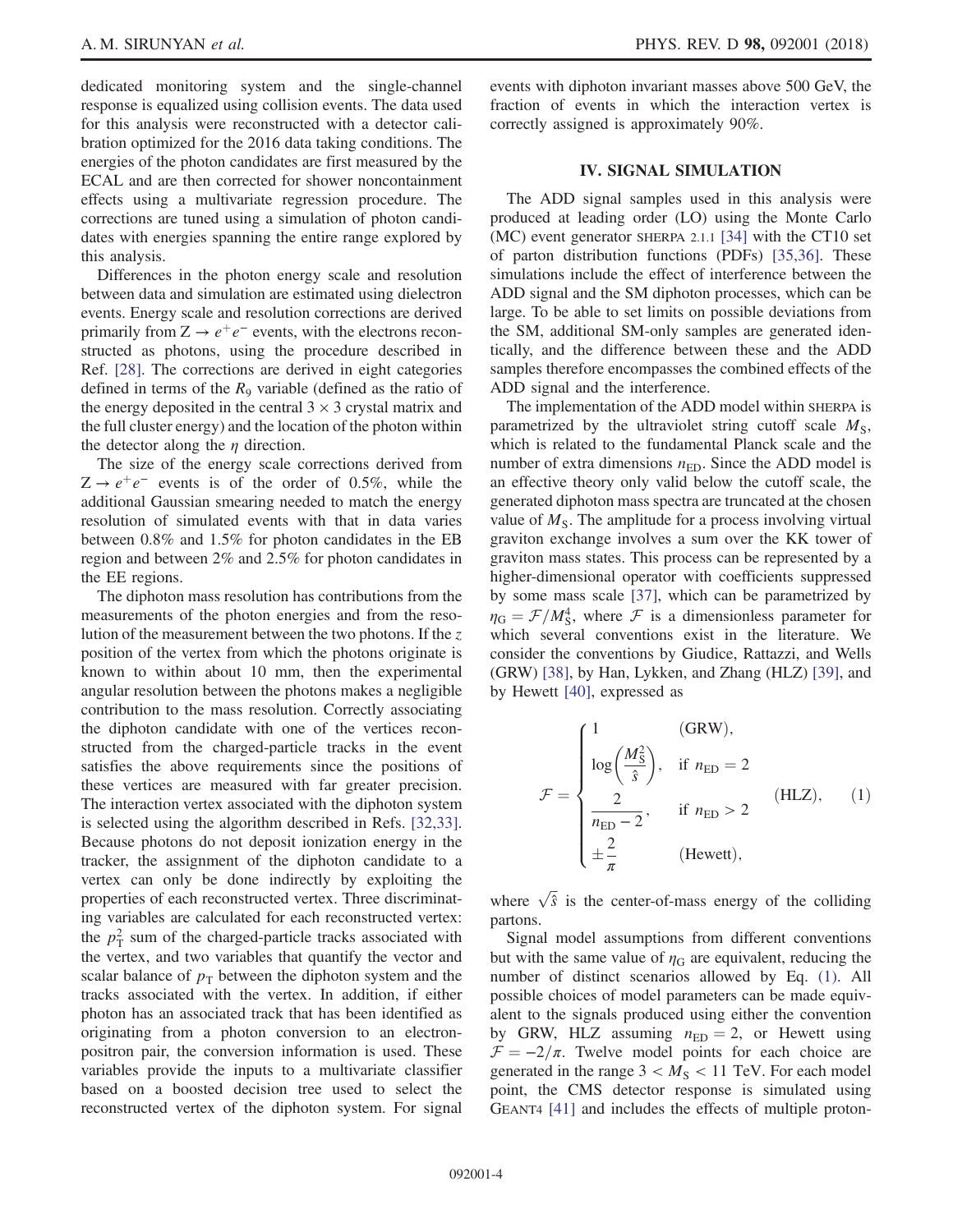proton collisions occurring within the same LHC bunch crossing, known as "pileup".

No additional samples are needed to generate the clockwork signal; instead the ADD signal samples are reinterpreted to produce the clockwork prediction. In the clockwork model, the KK modes are all on shell, so there is no interference effect, while the ADD prediction includes both a direct term and an interference term. The GRW and negative Hewett models have opposite signs for the interference term, so the direct term can be isolated by linearly adding, with appropriate weights, the predictions assuming the GRW and negative Hewett conventions. The direct term is then rescaled by Eq. [\(2\),](#page-4-1) provided by the authors of Ref. [\[14\]](#page-12-8):

<span id="page-4-1"></span>
$$
\theta(m_{\gamma\gamma} - k) \frac{30M_{\rm S}^8}{283\pi M_{\rm S}^3} \sqrt{1 - \frac{k^2}{m_{\gamma\gamma}^2}} \times \frac{1}{m_{\gamma\gamma}^5} \left[ 1 + \frac{(5^2)(7)(17)}{(283)(2^8)} \left( 1 - \frac{k}{m_{\gamma\gamma}} \right)^9 \sqrt{\frac{m_{\gamma\gamma}}{k}} \right]^{-1} . \tag{2}
$$

Here,  $M<sub>S</sub>$  is defined in the GRW convention,  $M<sub>5</sub>$  is the fundamental scale of the gravitational interactions, and  $k$  is the "clockwork spring", which, phenomenologically, controls the energy scale at which the KK modes can be excited. To solve the hierarchy problem,  $M_5$  should be close to the electroweak scale. Demanding perturbativity of the theory imposes the constraint  $k < M_5$ .

For resonant diphoton production, the signal distribution in  $m_{\gamma\gamma}$  is determined from the convolution of the intrinsic shape of the resonance and the ECAL detector response. The intrinsic shapes of both the spin-0 and spin-2 resonant signals were derived using the PYTHIA 8.2 [\[42\]](#page-13-16) event generator with the NNPDF2.3 [\[43\]](#page-13-17) set of PDFs and the CUETP8M1 [\[44\]](#page-13-18) underlying event tune. The spin-0 signal corresponds to a heavy SM-like Higgs boson, while the spin-2 signal corresponds to the RS graviton. Three signal width hypotheses are considered:  $\Gamma_X/m_X = 1.4 \times 10^{-4}$ ,  $1.4 \times 10^{-2}$ , and  $5.6 \times 10^{-2}$ , corresponding to a width narrower than, comparable to, and wider than the detector resolution, respectively. These three width hypotheses correspond, in the case of an RS graviton, to  $\tilde{k} = 0.01, 0.1$ , and 0.2, respectively. A set of signal samples was simulated excluding the detector response, forming a fine grid of mass points with 125 GeV spacing. These samples are used to measure the signal kinematic acceptance and generator-level mass shape. The resulting shapes are interpolated to intermediate mass points using a parametric description of the distribution. The detector response was determined using signal samples simulated with GEANT4, and includes the effects of pileup. These samples were generated assuming small intrinsic width, with additional Gaussian smearing, determined using dielectron events, applied to correct the simulated resolution to that of data. Nine equidistant mass hypotheses in the range 500–4500 GeV were employed. The signal mass resolution, quantified through the ratio of the full width at half maximum (FWHM) of the distribution, divided by 2.35, to the peak position, is roughly 1 and 1.5% for the EBEB and EBEE categories, respectively.

For the spin-0 and spin-2 assumptions, in order to determine the signal normalization the final selection efficiency was combined with the kinematic acceptance. The former is obtained from fully simulated samples and interpolated using a quadratic function of the resonance mass; the latter is obtained from the finely spaced grid of samples and parametrized as a quadratic function of both the resonance mass and its width.

# V. BACKGROUND DETERMINATION

<span id="page-4-0"></span>The primary background to the signal comes from prompt SM diphoton production. An additional and reducible source of background occurs when a fragmenting jet mimics a genuine photon signature in the detector. Two different methods are used to determine the SM background. As described in Sec. [VA,](#page-4-2) the resonant signal search uses a maximum likelihood fit to the diphoton invariant mass spectrum, seeking a local excess in the data that could indicate the presence of beyond-SM physics. The nonresonant signal search uses simulation to model the SM diphoton component and a method based on control samples in data to estimate the contribution from misidentified jets; this method is described in Sec. [V B](#page-5-0).

### <span id="page-4-2"></span>A. Background for resonant diphoton search

<span id="page-4-3"></span>In the resonant signal search, the background  $m_{\gamma\gamma}$ spectrum is described by a parametric function of  $m_{\gamma\gamma}$ :

$$
f(m_{\gamma\gamma}) = m_{\gamma\gamma}^{a+b\log(m_{\gamma\gamma}/\text{GeV})},\tag{3}
$$

where the parameters  $a$  and  $b$  are obtained from a fit to the data and are considered as unconstrained nuisance parameters in the hypothesis test.

The chosen parametric form is designed to be an approximation of the true but unknown background shape. The degree of accuracy with which the model describes the true shape is tested using a set of five different parametric models, all of which can describe relatively well the observed  $m_{\gamma\gamma}$  spectrum. If the chosen model is flexible enough to accommodate the shape of each of the alternative models, then we assume that it would likely be able to describe a similar true background shape.

The accuracy of the background determination is assessed with data using the following procedure: five different parametric background models are fit to the data in order to build five different truth models, and the accuracy of the chosen parametrization is quantified by studying the difference between the true and predicted number of background events in several  $m_{\gamma\gamma}$  intervals in the search region. The width of these intervals ranges between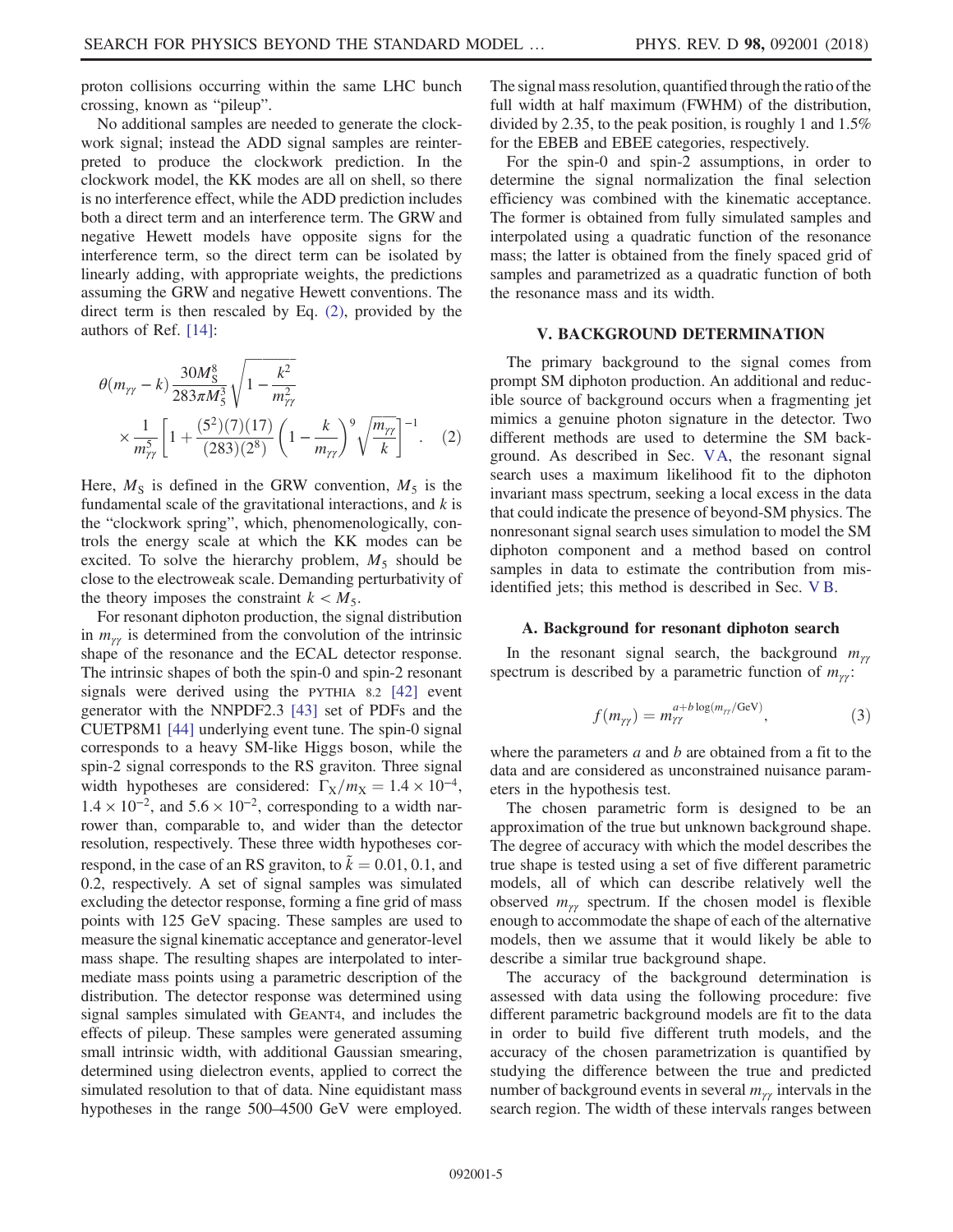10 and 500 GeV, in order to keep an equal amount of data in each of the mass ranges. The five functions are chosen from five different families of functions. For each family, the function that requires the minimum number of parameters to fit the data with a  $\chi^2$  probability greater then 5% is chosen. Pseudoexperiments are drawn from the mass spectrum predicted by the different background models. The total number of events in each pseudoexperiment is taken from a Poisson distribution where the mean is determined by the observation in data. For each interval, the distribution of the pull variable, defined as the difference between the true and predicted number of events divided by the estimated statistical uncertainty, is constructed. If the absolute value of the median of this distribution is found to be above 0.5 in a window, an additional uncertainty is assigned to the background parametrization. A modified pull distribution is then constructed increasing the statistical uncertainty on the fit by an extra term, denoted "bias term," which is parametrized as a smooth function of  $m_{\gamma\gamma}$ , tuned so that the absolute value of the median of the modified pull distribution is below 0.5 for all regions. The additional uncertainty is then included in the likelihood function by adding to the background model a component having the same shape as the signal, with a normalization coefficient distributed as a Gaussian function of mean zero and width equal to the integral of the bias term over the FWHM of the tested signal shape. The inclusion of the additional component has the effect of avoiding falsely positive or negative tests that could be induced by a mismodeling of the background shape, and it degrades the analysis sensitivity by 0.1% to 10% depending on the mass and width of the signal hypothesis.

## <span id="page-5-0"></span>B. Background for nonresonant diphoton search

In the search for nonresonant deviations from the SM diphoton spectrum, we make a prediction of the invariant mass distribution expected from SM diphoton events, as well as of contributions from photon  $+$  jet or dijet events where one or two jets fragment in such a way as to resemble a photon signature in the CMS detector. Prompt SM diphoton production can occur via quark annihilation or gluon fusion processes. This irreducible background is modeled using the MC event generator SHERPA 2.1.1 [\[34,45\]](#page-13-9). Up to three additional jets are added to the diphoton final state, to better simulate phase space regions with small-to-medium angular separation between the two photons. The CT10 set of PDFs is used for generation, and the generated events are subject to a simulation of the CMS detector response based on the GEANT4 package [\[41\]](#page-13-15). While the inclusion of explicit final-state jets in the SHERPA sample incorporates the real radiation component of higher-order corrections to the basic diphoton process, virtual corrections are not included in these SHERPA simulated events. This is remedied by performing a full NNLO calculation of SM diphoton production using MCFM 8.0 [\[46\].](#page-13-19) A K factor, defined as the ratio of the MCFM NNLO prediction to the SHERPA prediction, is calculated as a function of the diphoton invariant mass. This  $K$  factor is then used to reweight and correct the SHERPA events (after detector simulation) to obtain the prediction for the SM diphoton invariant mass spectrum from two real photons. The K factor is calculated separately for the EBEB and EBEE acceptance categories, with the renormalization, factorization, and fragmentation scales for the calculation set to be  $m_{\gamma\gamma}$ . Events with very small  $\Delta R_{\gamma\gamma}$  (<0.45) are rejected to avoid an infrared divergence. The K factor for the EBEB (EBEE) event category varies from 1.4–1.8 (1.5– 2.0) over the range 0.5–2.0 TeV. Next-to-leading-order  $(NLO)$  K factors are also computed in a similar way with both MCFM and DIPHOX [\[47\],](#page-13-20) and are used to extract systematic uncertainties in the shape of the central, NNLO calculation.

An additional background occurs from SM photon  $+$  jet or dijet events when one or two jets fragment in such a way as to resemble a photon signature in the detector. Application of shower shape and isolation criteria to the identification of photon candidates as described in Sec. [III](#page-2-0) aims to minimize this reducible background, and we use a data-driven method to estimate the remaining contribution. The method assumes that events where a jet has fragmented to produce a fake photon signature in the detector can be modeled by other events where the jet fragmented differently. We define two distinct categories of jet fragmentation objects, and measure the ratio of the yields of objects in these two fragmentation categories, in a jet-triggered reference data sample.

In the first category, whose objects are counted for the numerator of the ratio, are those misidentified jets that pass the photon identification requirements; these are the ones whose contribution to the background we wish to determine. When measured in a reference data sample, however, genuine photons passing the same ID requirements contribute also to this category. This contribution is subtracted out statistically, in the following way. The shower shape variable  $\sigma_{\eta\eta}$  is used as a discriminant between genuine photons and jets misidentified as photons. A template is constructed for the  $\sigma_{\eta\eta}$  distribution of real photons using simulated events, and a  $\sigma_{nn}$  template for jets misidentified as photons is obtained from a control sample in data enriched in such jets, by inverting the identification requirement for charged hadron isolation. These templates are then fit to the observed  $\sigma_{nn}$  distribution of the numerator objects, to determine the relative contribution of genuine photons, which is then subtracted. This template-fitting and subtraction procedure is performed in bins of photon  $p<sub>T</sub>$  since the  $\sigma_{\eta\eta}$  templates are found to be  $p_{\text{T}}$  dependent. After this procedure, what remains is the contribution to the numerator object category only from jets that have been misidentified as photons.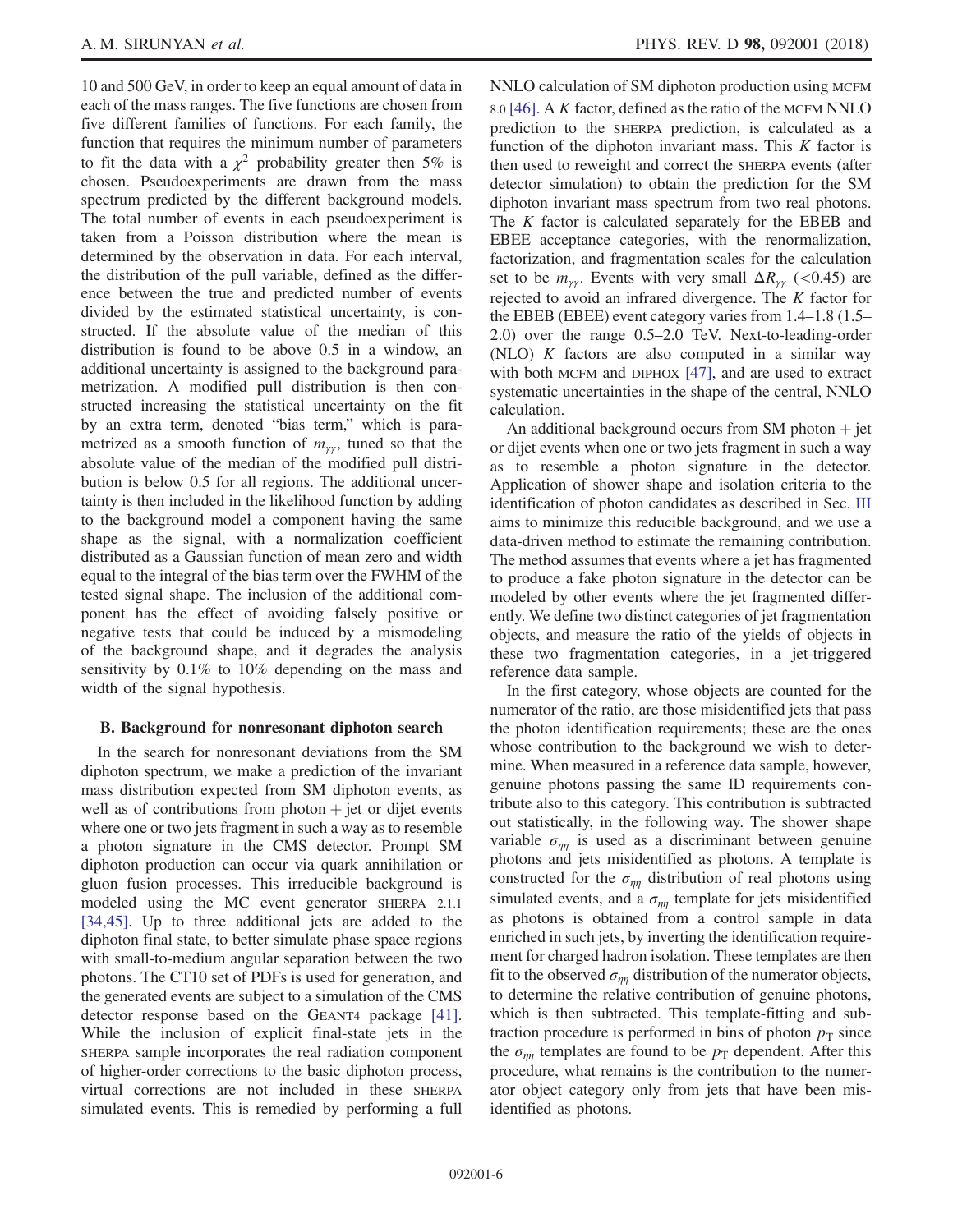The denominator category consists of "photonlike" jets that pass a less strict version of the photon ID, but still have a high electromagnetic energy component. They are additionally required to fail at least one of the isolation or shower shape requirements for photon candidate identification, ensuring that the two fragmentation categories are mutually exclusive and that there is negligible contamination from real photons in the denominator category.

The ratio of the numbers of objects in the two jet fragmentation categories is measured as a function of the photon  $p<sub>T</sub>$  in an independent jet-triggered data sample. The background prediction for jets that are misidentified as photons is then obtained by considering events containing objects that pass the looser photonlike jet definition, and reweighting those events by the relative fragmentation ratio. This contribution from misidentified jets to the diphoton spectrum is found to decrease within the mass range  $0.5 < m_{\gamma\gamma} < 1$  TeV from 9 to 4% of the total background in the EBEB category and from 28 to 17% in the EBEE. For  $m_{\gamma\gamma} > 1$  TeV, this integrated contribution from jets misidentified as photons is predicted to be less than 4 (14)% in the EBEB (EBEE).

# VI. SYSTEMATIC UNCERTAINTIES

#### <span id="page-6-0"></span>A. Systematic uncertainties for the resonant search

The systematic uncertainties on the search for resonant diphoton signals are smaller than the associated statistical uncertainties. The parametric background model has no associated systematic uncertainties, except for the bias term uncertainty described previously. The shape coefficients are treated as unconstrained nuisance parameters, and thus the associated uncertainties contribute to the statistical uncertainty.

Uncertainties associated with the signal modeling are the following:

- (1) a 2.5% uncertainty in the signal normalization assigned to reflect the uncertainty in the total integrated luminosity [\[48\]](#page-13-21);
- (2) a 6% uncertainty in the signal normalization to reflect uncertainty in the selection efficiency;
- (3) a 6% uncertainty in the signal normalization in order to account for the variation in the kinematic acceptance estimated by comparing the use of the alternative PDF sets CT10 [\[35,36\]](#page-13-10), NNPDF2.3 [\[43\],](#page-13-17) and MSTW08 [\[49\]](#page-13-22) on the signal hypothesis and taking the largest deviation, following the PDF4LHC recommendations [\[50,51\]](#page-13-23);
- (4) a 1% uncertainty in the photon energy scale is included in the fit to take into account the uncertainty associated with the photon energy scale at the Z boson mass and its extrapolation to higher masses; and
- (5) the uncertainty in the photon energy resolution correction factor evaluated by summing and subtracting

0.5% in quadrature from the estimated additional Gaussian smearing measured at the Z boson peak.

### <span id="page-6-2"></span>B. Systematic uncertainties for the nonresonant search

Although the SM diphoton background prediction is at NNLO accuracy, there is still the possibility of contribution from unaccounted-for higher-order terms. Therefore, we allow the normalization of the predicted diphoton background to float freely, constrained only by the data (predominantly at low  $m_{\gamma\gamma}$  where the statistical uncertainty is smallest). Floating the normalization also absorbs sources of uncertainty associated with the integrated luminosity measurement, trigger, and photon selection efficiency. Provided the shape of the signal differs significantly from the background, the analysis will still discriminate between the two. Scale uncertainties in the K factor calculation are estimated by simultaneously varying the renormalization, factorization, and fragmentation scales between  $m_{\gamma\gamma}/2$  and  $2m_{\gamma\gamma}$ . The difference between the shape of the NNLO MCFM  $m_{\gamma\gamma}$ spectra and the shape predicted at NLO by MCFM and DIPHOX is also taken as an uncertainty and as a conservative bound on the effects of the absent higher-order terms.

Systematic uncertainties associated with the PDFs are calculated using DIPHOX at NLO with a consistent set of NLO CT10 PDFs. The 26 eigenvectors of this PDF set are varied individually by  $\pm 1$  standard deviation (rather than taking an envelope), which allows us to treat consistently the correlations of the uncertainties as a function of  $m_{\gamma\gamma}$  and between the EBEB and EBEE categories. Uncertainties due to the photon energy scale and resolution have a negligible impact on the nonresonant search. The uncertainty in the misidentification rate for both the barrel and endcap is approximately 30%, as estimated from the variation of the fake rate as a function of pileup and photon  $\eta$ , and from the degree of variation observed in a test of the method using MC simulation. A separate shape uncertainty due to differences in the samples from which the fake rate was constructed (using a multijet- or dimuon-triggered data set) makes a subdominant contribution.

Uncertainties in the normalization of the extra dimensional signal from the measured integrated luminosity and photon selection efficiency are 2.5 and 6%, respectively, in agreement with the resonance search. Systematic uncertainties in the signal shape from PDFs are treated in the same manner as the background by separately varying the 26 eigenvectors. These uncertainties are assumed to be 100% correlated between signal and background. The effect of the PDF uncertainty on the signal cross section is treated as a theoretical uncertainty and is not propagated in the upper limits.

### VII. RESULTS

### <span id="page-6-1"></span>A. Results of the search for resonant excesses

The  $m_{\gamma\gamma}$  distribution of the selected diphoton events and the background parametrization obtained through an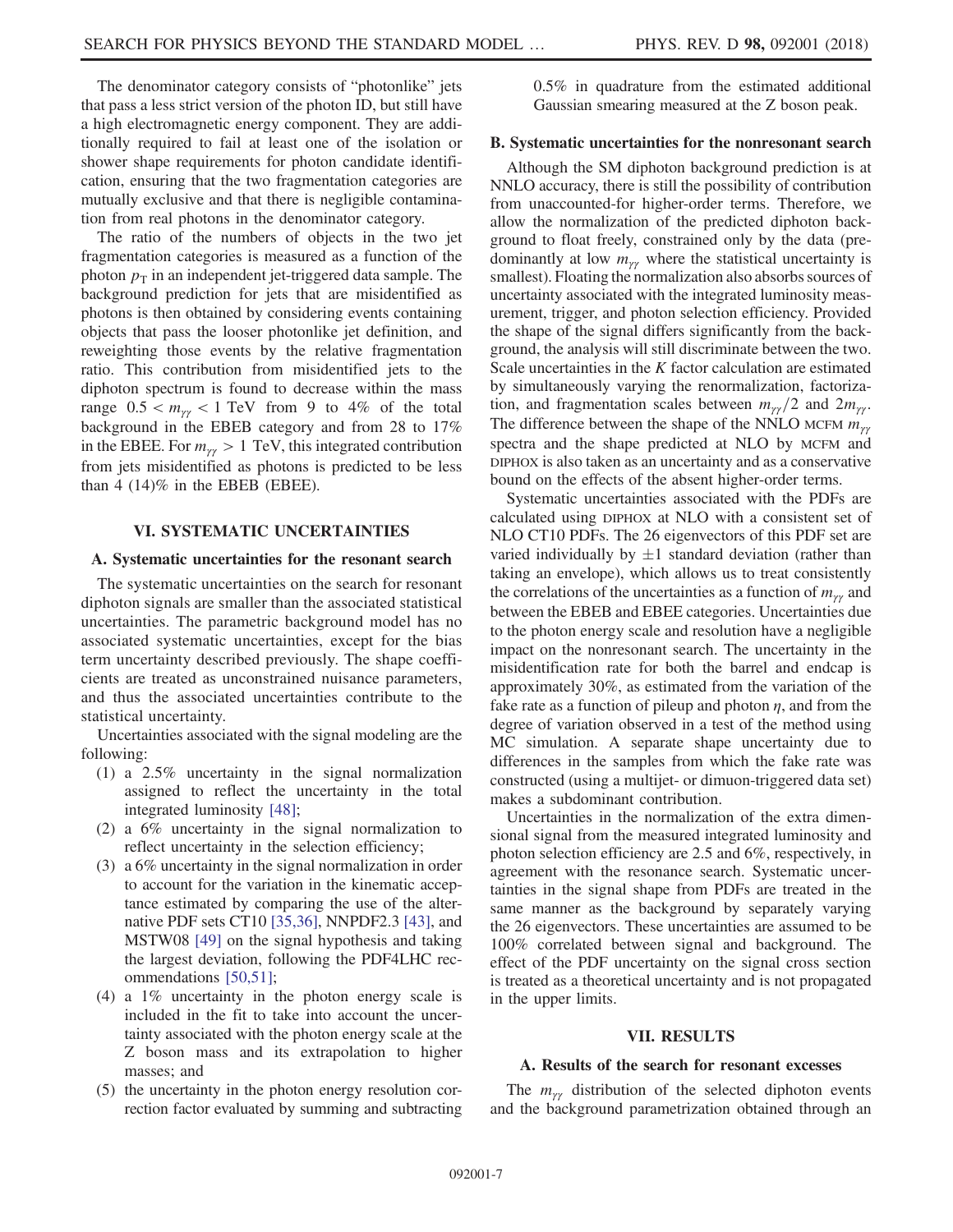<span id="page-7-0"></span>

FIG. 2. Observed diphoton invariant mass spectra for the EBEB (left) and EBEE (right) categories. Also shown are the results of a likelihood fit to the background-only hypothesis. The shaded region shows the one standard deviation uncertainty band associated with the fit, reflecting the statistical uncertainty of the data. The lower panels show the difference between the data and fit, divided by the statistical uncertainty in the data points.

unbinned maximum likelihood fit to these events are shown in Fig. [2.](#page-7-0) This parametric form corresponds to the one chosen to model the background given by Eq. [\(3\)](#page-4-3), as detailed in Sec. [V.](#page-4-0)

The results of the search are interpreted in the framework of a composite statistical hypothesis test. A simultaneous fit to the invariant mass spectra of the EBEB and EBEE event categories is used to study the compatibility of the data with the background-only and the signal  $+$  background hypotheses.

The test statistic used in the hypothesis tests are based on the profile likelihood ratio:

$$
q(\mu) = -2\log \frac{L(\mu S + B|\hat{\theta}_{\mu})}{L(\hat{\mu}S + B|\hat{\theta})},
$$
\n(4)

where  $S$  and  $B$  are the probability density functions for the resonant diphoton signal production process and the SM background, respectively;  $\mu$  is the signal strength parameter, defined as the ratio between the measured and expected signal cross sections; and  $\theta$  are the nuisance parameters of the model used to account for the associated systematic uncertainties. The notation  $\hat{x}$  indicates the best fit value of the parameter x, while  $\hat{x}_y$  denotes the best fit value of  $x$ , conditionally on  $y$ .

The data are in agreement with the absence of any significant resonant excess of events. The largest deviation observed is an approximately 2 standard deviation local excess at 1.2 TeV for the wide-width hypothesis, and is similar for both the spin-0 and spin-2 signals.

To set upper limits on the resonant diphoton production rate, the modified frequentist method, commonly known as  $CL<sub>s</sub>$  [\[52,53\]](#page-13-24), is used following the prescription described in Ref. [\[54\].](#page-13-25) Asymptotic formulas [\[55\]](#page-14-0) are used in the calculations of limits.

Expected and observed upper limits at 95% confidence level (CL) on the production of scalar and RS graviton resonances are shown in Fig. [3](#page-8-0). Using leading order cross sections from PYTHIA, RS gravitons with masses  $m<sub>X</sub>$  below 2.3, 4.1, and 4.6TeV can be excluded for  $\tilde{k} = 0.01, 0.1$ , and 0.2, respectively, corresponding to  $\Gamma_X/m_X = 1.4 \times 10^{-4}$ ,  $1.4 \times 10^{-2}$ , and  $5.6 \times 10^{-2}$ , respectively.

Limits can also be set, in a model independent fashion, on the cross sections for events in the fiducial volume for the resonant  $p p \rightarrow \gamma \gamma$  process. The signal shape is modeled in the same way as for the benchmark models, while the signal normalization accounts only for the detector efficiency and not for any particular signal acceptance. The fiducial volume is defined by selecting events in which both photons have generator-level  $p_T > 75$  GeV, to match the selection applied in the event reconstruction and selection. Generator-level photons are also required to have an isolation energy of less than 10 GeV in a cone of radius 0.4 around the photon direction. The isolation energy is defined as the  $p<sub>T</sub>$  sum of all final state particles except neutrinos and the signal photon itself.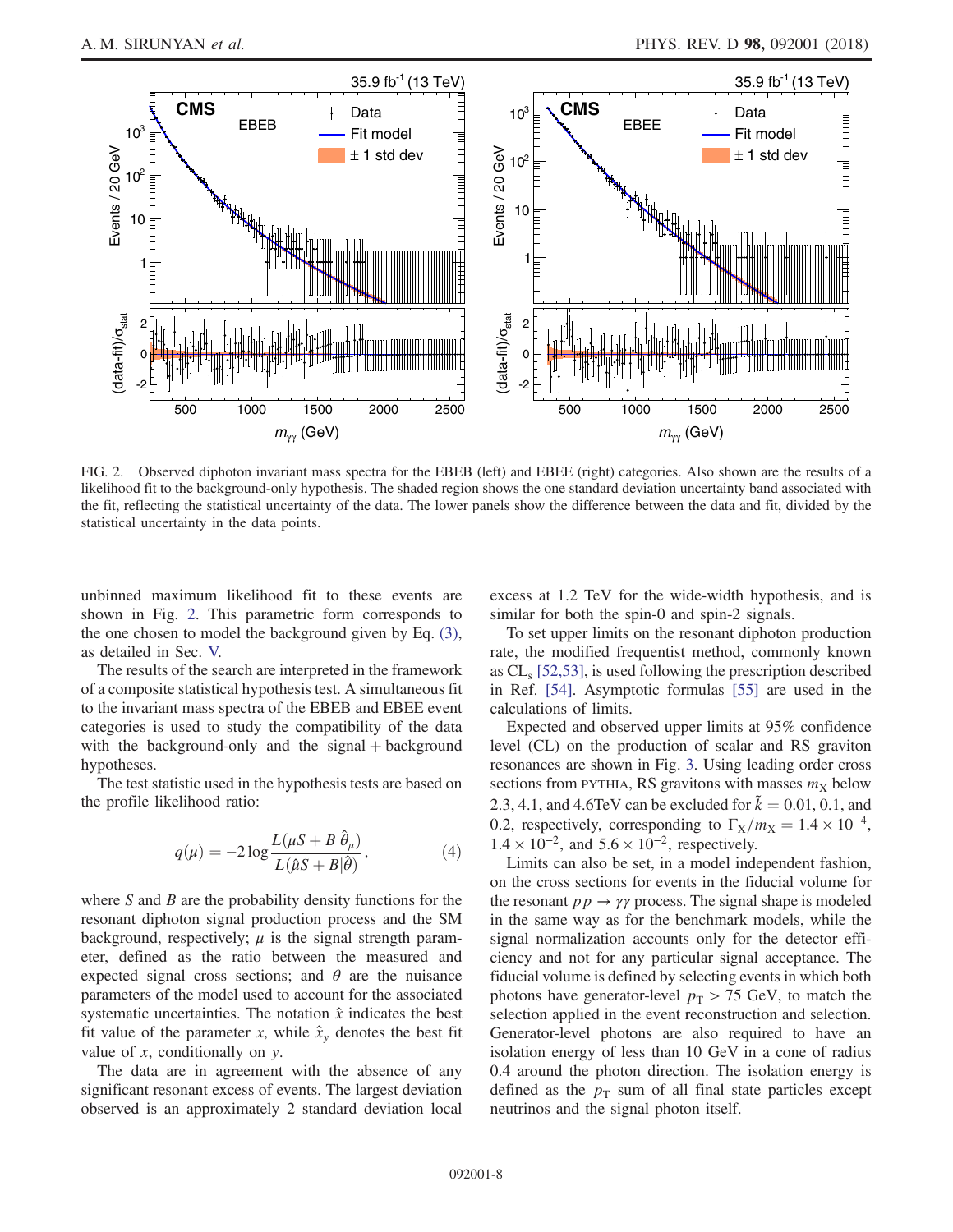<span id="page-8-0"></span>

FIG. 3. Expected and observed 95% CL upper limits on the production cross section for RS gravitons of mass  $m_G$  and three values of  $\tilde{k}$ (left) and for spin-0 resonances of mass  $m<sub>S</sub>$  produced via gluon fusion for the three width hypotheses (right). The shaded bands represent the 1 and 2 standard deviation uncertainty in the expected limit.

The fit is performed independently in the EBEB and EBEE categories for each of the following width hypotheses:  $\Gamma_X/m_X = 1.4 \times 10^{-4}$ ,  $1.4 \times 10^{-2}$ , and  $5.6 \times 10^{-2}$ . The results for the median expected exclusion limits on the fiducial cross sections are presented in Fig. [4](#page-9-0) for each width hypothesis.

# B. Results of the search for nonresonant excesses

In the nonresonant search, constraints on the signals are determined by adopting a Bayesian statistical approach. A binned likelihood is constructed from the data, with the binning in 100 GeV steps beginning at 500 GeV. The signal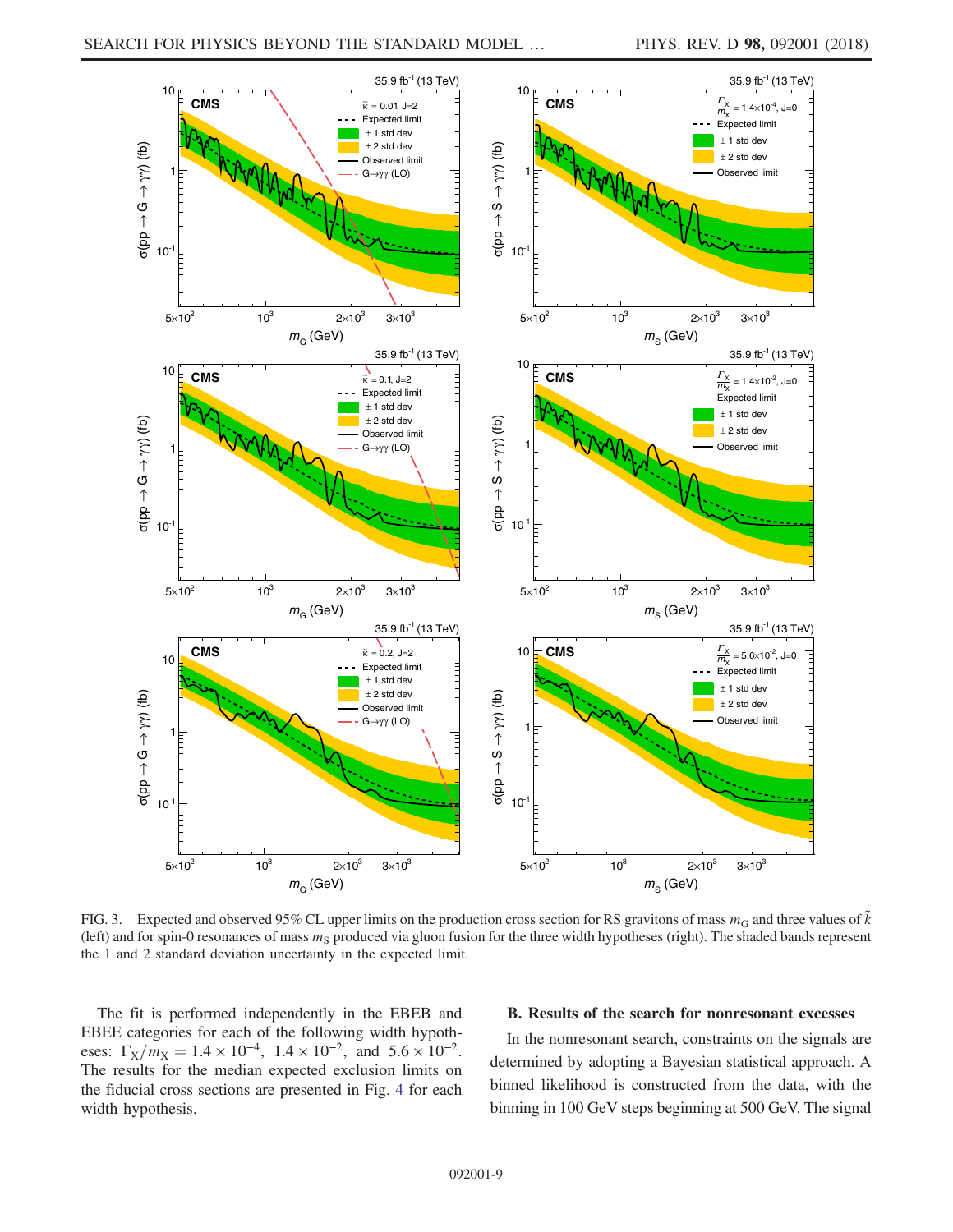<span id="page-9-0"></span>

FIG. 4. Expected and observed 95% CL upper limits on the fiducial cross section for the resonant  $pp \rightarrow \gamma \gamma$  process. Shown are the results in the EBEB (left) and EBEE (right) categories for the three width hypotheses. The shaded bands represent the 1 and 2 standard deviation uncertainty in the expected limit.

strengths for each model are assumed to have a flat prior (bounded below by zero). Nuisance parameters are assigned to each of the systematic uncertainties described in Sec. [VI B.](#page-6-2) Except for the diphoton background normalization nuisance parameter, which has a flat prior, the prior shapes are either lognormal or Gaussian, depending on whether or not the uncertainty is bounded below by zero. Nuisance parameters are marginalized using a Markov chain MC method [\[56\].](#page-14-1)

Figure [5](#page-10-0) (upper) presents the data and background prediction "prefit," i.e., before the marginalization of the nuisance parameters. The shaded bands show the systematic uncertainties, neglecting the (unbounded) normalization of the diphoton prediction and the NLO shapes.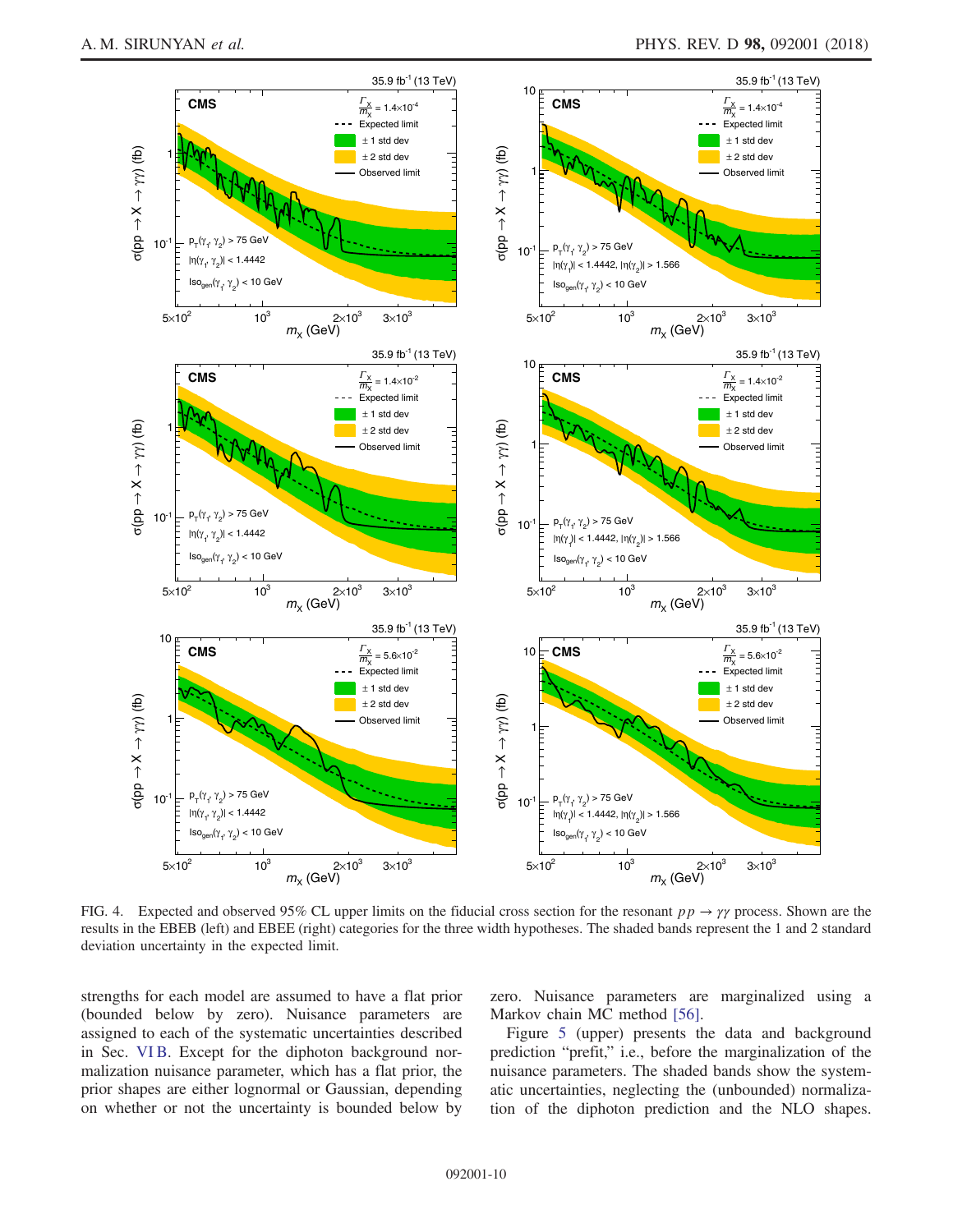<span id="page-10-0"></span>

FIG. 5. The diphoton invariant mass distributions in the EBEB (left) and EBEE (right) categories for the SM diphoton background prediction and the fake background measurement compared to the data. The last bin includes the overflow. The error bars on the points indicate the statistical uncertainty. The upper (lower) plots show the prefit (postfit) background estimates. The hatched bands indicate the total prefit or postfit systematic uncertainties. Invariant mass distributions from two signal scenarios are superimposed on the lower plots. The bottom panels show the pull distributions, indicating the difference between the data and background prediction, divided by the uncertainty in the background, with error bars representing the statistical uncertainty and shaded bands showing the one standard deviation systematic uncertainty, normalized by the statistical uncertainty.

Figure [5](#page-10-0) (lower) presents the data and background prediction "postfit," i.e., after the marginalization of the nuisance parameters. Good agreement is found within the uncertainties for both the prefit and postfit spectra, although the uncertainties are smaller, as expected, in the latter case.

For the ADD model, upper limits are set at 95% CL on the signal strength, which are translated into lower limits on the mass scale  $M<sub>S</sub>$  by interpolating the value of  $M<sub>S</sub>$  that has a signal strength of 1.0 excluded. Table [I](#page-11-0) summarizes the results for all ADD model conventions probed. The excluded values of  $M<sub>S</sub>$  range from 5.6 to 9.7 TeV, depending on the convention.

The limit-setting strategy for the clockwork model is similar to that for the ADD model. Only the portion of the diphoton invariant mass spectrum with  $m_{\gamma\gamma} > 900 \text{ GeV}$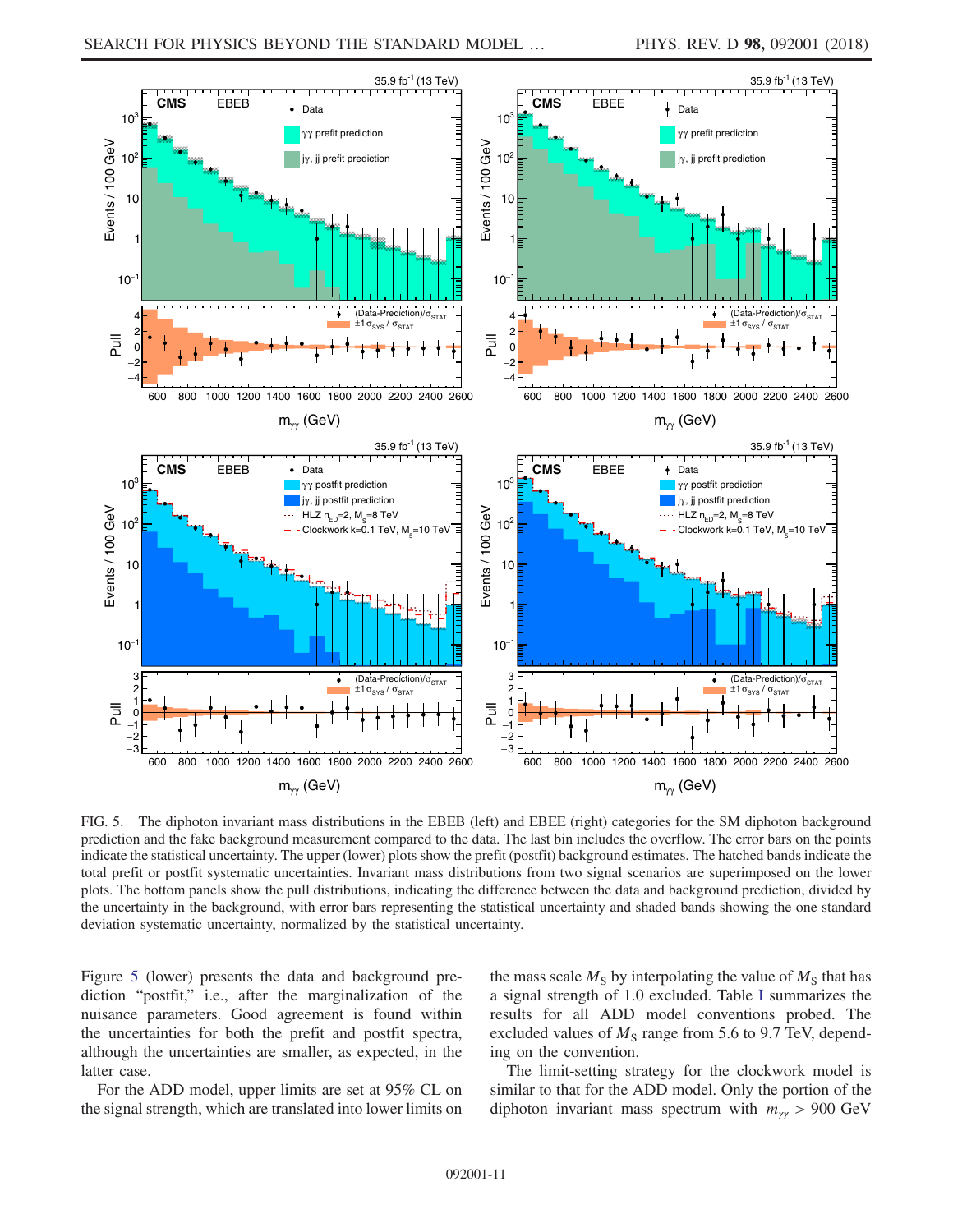<span id="page-11-0"></span>TABLE I. Exclusion lower limits obtained on the mass scale  $M<sub>S</sub>$  (in units of TeV) for various conventions used in the calculation of the ADD large extra dimensional scenario, as described in Sec. [IV.](#page-3-0) The total asymmetric uncertainties are shown on the expected limits.

|          | GRW<br>Hewett       |                           |                     | <b>HL2</b>          |                          |                                             |                                    |                       |                     |
|----------|---------------------|---------------------------|---------------------|---------------------|--------------------------|---------------------------------------------|------------------------------------|-----------------------|---------------------|
| Signal   |                     | Negative                  | Positive            | $n_{\rm ED} = 2$    | $n_{\rm ED} = 3$         | $n_{\rm ED} = 4$                            | $n_{\rm ED}$<br>$=$ $\overline{ }$ | $n_{\rm ED}$<br>$= 6$ | $n_{\rm ED}=7$      |
| Expected | $7.1^{+0.7}_{-0.5}$ | $5, 5+0.1$<br>$3.5 - 0.3$ | $6.3^{+0.6}_{-0.4}$ | $8.4^{+1.3}_{-1.1}$ | $A + 0.8$<br>$0.4 - 0.6$ | $1 + 0.7$<br>$^{\prime \, \cdot \, 1}$ –0.5 | $6.4^{+0.6}_{-0.5}$                | $6.0^{+0.6}_{-0.4}$   | $5.6^{+0.6}_{-0.4}$ |
| Observed | 7.8                 | D.O                       | 7.0                 |                     | 9.3                      | 7.8                                         | 7.0                                | 6.6                   | 6.2                 |

can be used for limit setting on the clockwork model. This constraint is imposed to maintain a statistically precise prediction after the translation of the ADD to clockwork signal. The ADD signal is only simulated for  $m_{\gamma\gamma}$  > 500 GeV and the constructed clockwork signal acquires sufficient statistics only above 900 GeV. A simplifying effect is that the signal strength normalization scales as  $M_5^{-3}$ , so a direct translation between an upper limit on the signal strength and a lower limit on  $M_5$  can be made (for a fixed value of  $k$ ). Figure [6](#page-11-1) shows the 95% CL exclusion limits in the  $k-M_5$  plane. We are able to exclude values of  $M_5$  lower than 5 TeV for k values in the range of 0.2 GeV to 2.0 TeV. The parameter space with  $k > M_5$  is excluded by a perturbativity requirement, and this region is denoted "nonperturbative" in the exclusion plot.

#### VIII. SUMMARY

A search has been performed for physics beyond the standard model in high-mass diphoton events from

<span id="page-11-1"></span>

FIG. 6. The 95% CL exclusion limits for the continuous graviton model in the clockwork framework over the  $k-M_5$ parameter space. The shaded bands represent the 1 and 2 standard deviation uncertainty in the expected limit. The shaded region with  $k > M_5$  denotes the area where the theory becomes nonperturbative.

proton-proton collisions at a center-of-mass energy of 13 TeV. The data used correspond to an integrated luminosity of 35.9 fb<sup>−</sup><sup>1</sup> collected by the CMS detector in 2016. A resonant peak in the diphoton invariant mass spectrum could indicate the existence of a new scalar particle, such as a heavy Higgs boson, or of a Kaluza-Klein excitation of the graviton in the Randall-Sundrum model of warped extra dimensions. A nonresonant excess could be a signature of large extra dimensions, in the scenario by Arkani-Hamed, Dimopoulos, and Dvali, or a continuum clockwork model.

The data are found to be in agreement with the predicted background from standard model sources, and no evidence for new physics is seen. Masses below 2.3–4.6 TeV are excluded at 95% confidence level for the excited state of the Randall-Sundrum graviton, for a coupling parameter in the range  $0.01 < k < 0.2$ . Limits are also set on the production of scalar resonances, and model-independent cross section limits have been extracted as a function of diphoton invariant mass for any resonant  $\gamma\gamma$  production process. These results extend the sensitivity of the previous search performed by the CMS experiment [\[19\]](#page-13-26) and are compatible with those reported by the ATLAS Collaboration in Ref. [\[18\]](#page-13-0). In the large extra-dimensional model of Arkani-Hamed, Dimopoulos, and Dvali, exclusion limits on the string mass scale are set in the range  $5.6 < M<sub>S</sub> < 9.7$  TeV, depending on the specific model convention. These results extend the current best lower limits on  $M<sub>S</sub>$  from the diphoton channel as presented in Ref. [\[18\]](#page-13-0). Additionally, the first exclusion limits are set in the two-dimensional parameter space of a continuum clockwork model.

### ACKNOWLEDGMENTS

We congratulate our colleagues in the CERN accelerator departments for the excellent performance of the LHC and thank the technical and administrative staffs at CERN and at other CMS institutes for their contributions to the success of the CMS effort. In addition, we gratefully acknowledge the computing centers and personnel of the Worldwide LHC Computing Grid for delivering so effectively the computing infrastructure essential to our analyses. Finally, we acknowledge the enduring support for the construction and operation of the LHC and the CMS detector provided by the following funding agencies: BMBWF and FWF (Austria); FNRS and FWO (Belgium); CNPq, CAPES,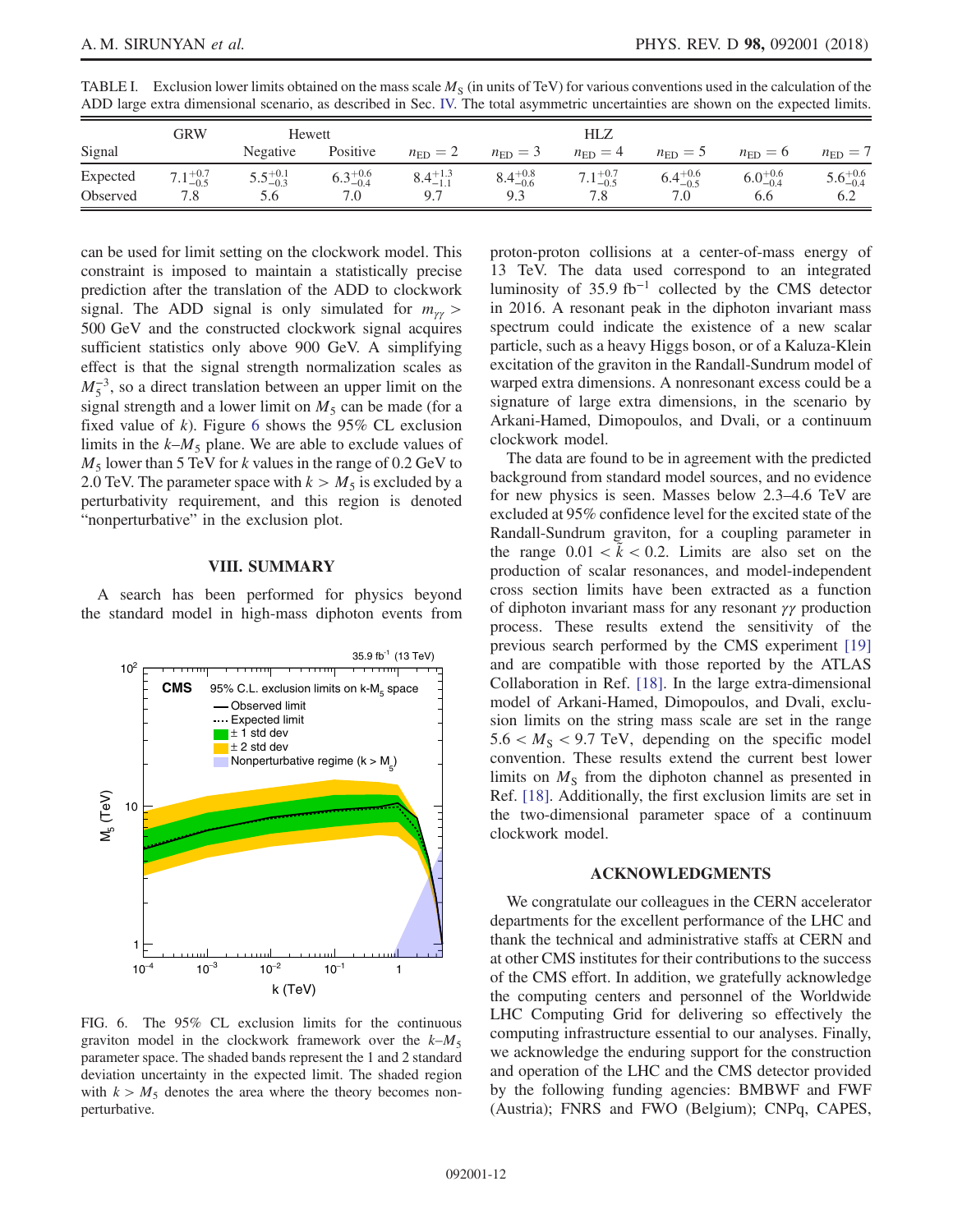FAPERJ, FAPERGS, and FAPESP (Brazil); MES (Bulgaria); CERN; CAS, MoST, and NSFC (China); COLCIENCIAS (Colombia); MSES and CSF (Croatia); RPF (Cyprus); SENESCYT (Ecuador); MoER, ERC IUT, and ERDF (Estonia); Academy of Finland, MEC, and HIP (Finland); CEA and CNRS/IN2P3 (France); BMBF, DFG, and HGF (Germany); GSRT (Greece); NKFIA (Hungary); DAE and DST (India); IPM (Iran); SFI (Ireland); INFN (Italy); MSIP and NRF (Republic of Korea); MES (Latvia); LAS (Lithuania); MOE and UM (Malaysia); BUAP, CINVESTAV, CONACYT, LNS, SEP, and UASLP-FAI (Mexico); MOS (Montenegro); MBIE (New Zealand); PAEC (Pakistan); MSHE and NSC (Poland); FCT (Portugal); JINR (Dubna); MON, RosAtom, RAS, RFBR, and NRC KI (Russia); MESTD (Serbia); SEIDI, CPAN, PCTI, and FEDER (Spain); MOSTR (Sri Lanka); Swiss Funding Agencies (Switzerland); MST (Taipei); ThEPCenter, IPST, STAR, and NSTDA (Thailand); TUBITAK and TAEK (Turkey); NASU and SFFR (Ukraine); STFC (United Kingdom); DOE and NSF (USA). Individuals have received support from the Marie-Curie program and the European Research Council and Horizon 2020 Grant, contract No. 675440 (European Union); the Leventis Foundation; the A. P. Sloan Foundation; the Alexander von Humboldt Foundation; the Belgian Federal Science Policy Office; the Fonds pour la Formation à la Recherche dans l'Industrie et dans l'Agriculture (FRIA-Belgium); the Agentschap voor Innovatie door Wetenschap en Technologie (IWT-Belgium); the F. R. S.-FNRS and FWO (Belgium) under the "Excellence of Science—EOS"—be.h project No. 30820817; the Ministry of Education, Youth and Sports (MEYS) of the Czech Republic; the Lendület ("Momentum") Program and the János Bolyai Research Scholarship of the Hungarian Academy of Sciences, the New National Excellence Program ÚNKP, the NKFIA research grants 123842, 123959, 124845, 124850 and 125105 (Hungary); the Council of Science and Industrial Research, India; the HOMING PLUS program of the Foundation for Polish Science, cofinanced from European Union, Regional Development Fund, the Mobility Plus program of the Ministry of Science and Higher Education, the National Science Center (Poland), contracts Harmonia 2014/14/M/ST2/00428, Opus 2014/13/ B/ST2/02543, 2014/15/B/ST2/03998, and 2015/19/B/ST2/ 02861, Sonata-bis 2012/07/E/ST2/01406; the National Priorities Research Program by Qatar National Research Fund; the Programa Estatal de Fomento de la Investigación Científica y Técnica de Excelencia María de Maeztu, grant MDM-2015-0509 and the Programa Severo Ochoa del Principado de Asturias; the Thalis and Aristeia programs cofinanced by EU-ESF and the Greek NSRF; the Rachadapisek Sompot Fund for Postdoctoral Fellowship, Chulalongkorn University and the Chulalongkorn Academic into Its 2nd Century Project Advancement Project (Thailand); the Welch Foundation, contract No. C-1845; and the Weston Havens Foundation (USA).

- <span id="page-12-0"></span>[1] E. Witten, Dynamical breaking of supersymmetry, [Nucl.](https://doi.org/10.1016/0550-3213(81)90006-7) Phys. B188[, 513 \(1981\).](https://doi.org/10.1016/0550-3213(81)90006-7)
- [2] S. Dimopoulos and H. Georgi, Softly broken supersymmetry and SU(5), Nucl. Phys. B193[, 150 \(1981\).](https://doi.org/10.1016/0550-3213(81)90522-8)
- <span id="page-12-1"></span>[3] N. Arkani-Hamed, S. Dimopoulos, and G. R. Dvali, The hierarchy problem and new dimensions at a millimeter, [Phys. Lett. B](https://doi.org/10.1016/S0370-2693(98)00466-3) 429, 263 (1998).
- [4] I. Antoniadis, N. Arkani-Hamed, S. Dimopoulos, and G. R. Dvali, New dimensions at a millimeter to a fermi and superstrings at a TeV, [Phys. Lett. B](https://doi.org/10.1016/S0370-2693(98)00860-0) 436, 257 (1998).
- [5] N. Arkani-Hamed, S. Dimopoulos, and G. R. Dvali, Phenomenology, astrophysics and cosmology of theories with submillimeter dimensions and TeV scale quantum gravity, Phys. Rev. D 59[, 086004 \(1999\)](https://doi.org/10.1103/PhysRevD.59.086004).
- <span id="page-12-2"></span>[6] L. Randall and R. Sundrum, A Large Mass Hierarchy from a Small Extra Dimension, [Phys. Rev. Lett.](https://doi.org/10.1103/PhysRevLett.83.3370) 83, 3370 (1999).
- [7] L. Randall and R. Sundrum, An Alternative to Compactification, [Phys. Rev. Lett.](https://doi.org/10.1103/PhysRevLett.83.4690) 83, 4690 (1999).
- <span id="page-12-3"></span>[8] G. F. Giudice and M. McCullough, A clockwork theory, [J. High Energy Phys. 02 \(](https://doi.org/10.1007/JHEP02(2017)036)2017) 036.
- <span id="page-12-4"></span>[9] I. Antoniadis, S. Dimopoulos, and A. Giveon, Little string theory at a TeV, [J. High Energy Phys. 05 \(2001\) 055.](https://doi.org/10.1088/1126-6708/2001/05/055)
- [10] I. Antoniadis, A. Arvanitaki, S. Dimopoulos, and A. Giveon, Phenomenology of TeV Little String Theory from Holography, [Phys. Rev. Lett.](https://doi.org/10.1103/PhysRevLett.108.081602) 108, 081602 [\(2012\).](https://doi.org/10.1103/PhysRevLett.108.081602)
- <span id="page-12-5"></span>[11] K. Choi and S. H. Im, Realizing the relaxion from multiple axions and its UV completion with high scale supersymmetry, [J. High Energy Phys. 01 \(2016\) 149.](https://doi.org/10.1007/JHEP01(2016)149)
- [12] D. E. Kaplan and R. Rattazzi, Large field excursions and approximate discrete symmetries from a clockwork axion, Phys. Rev. D 93[, 085007 \(2016\)](https://doi.org/10.1103/PhysRevD.93.085007).
- <span id="page-12-6"></span>[13] M. Baryakhtar, Graviton phenomenology of linear dilaton geometries, Phys. Rev. D 85[, 125019 \(2012\)](https://doi.org/10.1103/PhysRevD.85.125019).
- <span id="page-12-8"></span>[14] G. F. Giudice, Y. Kats, M. McCullough, R. Torre, and A. Urbano, Clockwork/linear dilaton: structure and phenomenology, [J. High Energy Phys. 06 \(2018\) 009.](https://doi.org/10.1007/JHEP06(2018)009)
- <span id="page-12-7"></span>[15] G. C. Branco, P. M. Ferreira, L. Lavoura, M. N. Rebelo, M. Sher, and J. P. Silva, Theory and phenomenology of two-Higgs-doublet models, [Phys. Rep.](https://doi.org/10.1016/j.physrep.2012.02.002) 516, 1 (2012).
- [16] T.D. Lee, A theory of spontaneous T violation, [Phys. Rev.](https://doi.org/10.1103/PhysRevD.8.1226) D 8[, 1226 \(1973\).](https://doi.org/10.1103/PhysRevD.8.1226)
- [17] N. Craig, J. Galloway, and S. Thomas, Searching for signs of the second Higgs doublet, [arXiv:1305.2424.](http://arXiv.org/abs/1305.2424)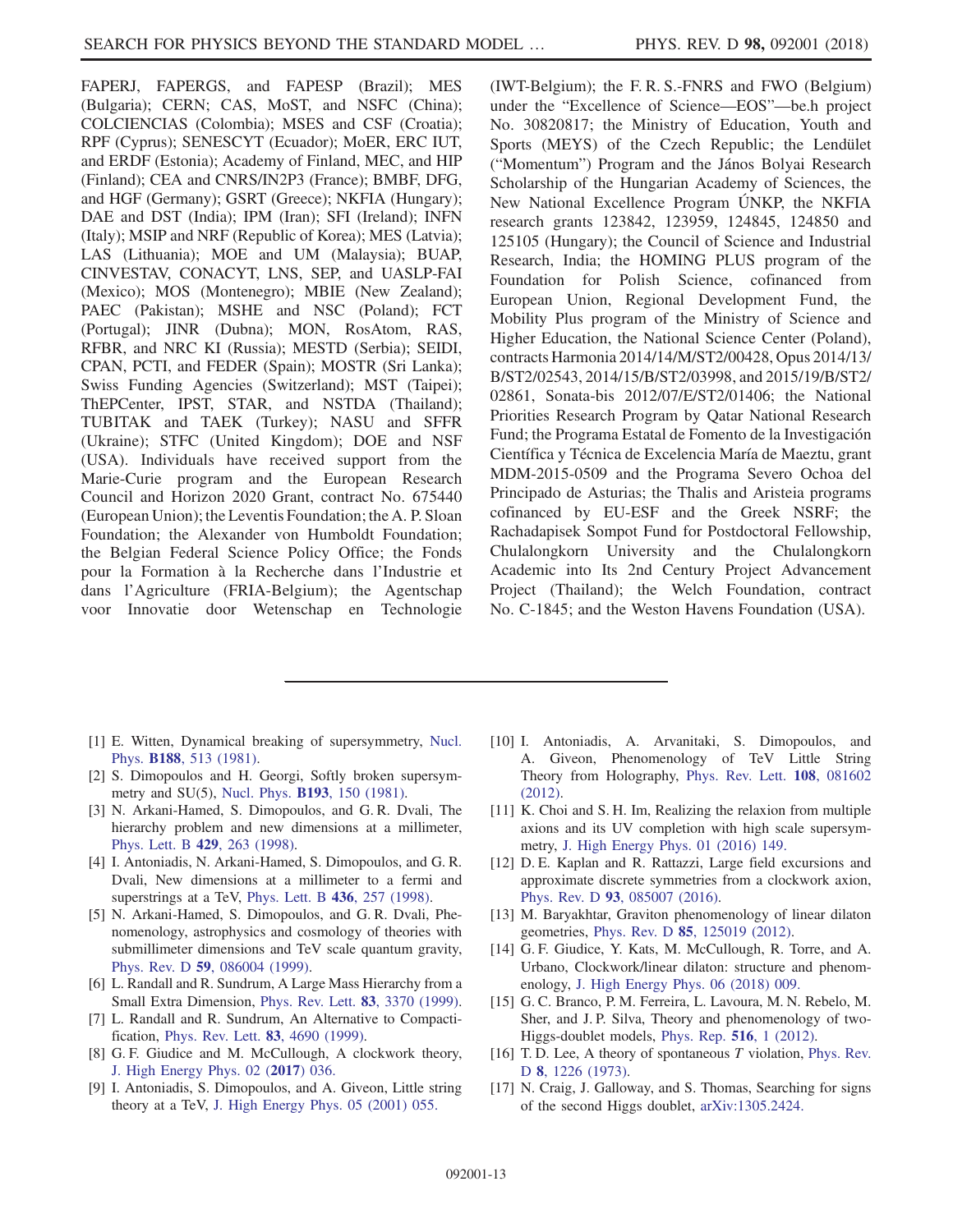- <span id="page-13-0"></span>[18] M. Aaboud et al. (ATLAS Collaboration), Search for new phenomena in high-mass diphoton final states using 37  $fb^{-1}$ of proton-proton collisions collected at  $\sqrt{s} = 13$  TeV with the ATLAS detector, [Phys. Lett. B](https://doi.org/10.1016/j.physletb.2017.10.039) 775, 105 (2017).
- <span id="page-13-26"></span>[19] V. Khachatryan et al. (CMS Collaboration), Search for highmass diphoton resonances in proton-proton collisions at 13 TeV and combination with 8 TeV search, [Phys. Lett. B](https://doi.org/10.1016/j.physletb.2017.01.027) 767[, 147 \(2017\)](https://doi.org/10.1016/j.physletb.2017.01.027).
- [20] M. Aaboud et al. (ATLAS Collaboration), Search for resonances in diphoton events at  $\sqrt{s} = 13$  TeV with the ATLAS detector, [J. High Energy Phys. 09 \(2016\) 001.](https://doi.org/10.1007/JHEP09(2016)001)
- [21] V. Khachatryan et al. (CMS Collaboration), Search for resonant production of high-mass photon pairs in protonproton collisions at  $\sqrt{s} = 8$  and 13 TeV, [Phys. Rev. Lett.](https://doi.org/10.1103/PhysRevLett.117.051802) 117[, 051802 \(2016\).](https://doi.org/10.1103/PhysRevLett.117.051802)
- <span id="page-13-1"></span>[22] G. Aad et al. (ATLAS Collaboration), Search for high-mass diphoton resonances in pp collisions at  $\sqrt{s} = 8$  TeV with the ATLAS detector, Phys. Rev. D 92[, 032004 \(2015\).](https://doi.org/10.1103/PhysRevD.92.032004)
- [23] V. Khachatryan et al. (CMS Collaboration), Search for diphoton resonances in the mass range from 150 to 850 GeV in pp collisions at  $\sqrt{s} = 8$  TeV, [Phys. Lett. B](https://doi.org/10.1016/j.physletb.2015.09.062) 750, 494 [\(2015\).](https://doi.org/10.1016/j.physletb.2015.09.062)
- [24] G. Aad et al. (ATLAS Collaboration), Search for extra dimensions in diphoton events using proton-proton collisions recorded at  $\sqrt{s} = 7$  TeV with the ATLAS detector at the LHC, New J. Phys. 15[, 043007 \(2013\).](https://doi.org/10.1088/1367-2630/15/4/043007)
- [25] S. Chatrchyan et al. (CMS Collaboration), Search for Signatures of Extra Dimensions in the Diphoton Mass Spectrum at the Large Hadron Collider, [Phys. Rev. Lett.](https://doi.org/10.1103/PhysRevLett.108.111801) 108[, 111801 \(2012\).](https://doi.org/10.1103/PhysRevLett.108.111801)
- <span id="page-13-2"></span>[26] T. Aaltonen et al. (CDF), Search for New Dielectron Resonances and Randall-Sundrum Gravitons at the Collider Detector at Fermilab, Phys. Rev. Lett. 107[, 051801 \(2011\).](https://doi.org/10.1103/PhysRevLett.107.051801)
- <span id="page-13-3"></span>[27] V. M. Abazov et al. (D0), Search for Randall-Sundrum Gravitons in the Dielectron and Diphoton Final States with 5.4 fb<sup>-1</sup> of Data from  $p\bar{p}$  Collisions at  $\sqrt{s} = 1.96$  TeV, Phys. Rev. Lett. 104[, 241802 \(2010\).](https://doi.org/10.1103/PhysRevLett.104.241802)
- <span id="page-13-4"></span>[28] CMS Collaboration, Performance of photon reconstruction and identification with the CMS detector in proton-proton collisions at  $\sqrt{s} = 8$  TeV, J. Instrum. 10[, P08010 \(2015\)](https://doi.org/10.1088/1748-0221/10/08/P08010).
- <span id="page-13-5"></span>[29] V. Khachatryan et al. (CMS Collaboration), The CMS trigger system, J. Instrum. 12[, P01020 \(2017\).](https://doi.org/10.1088/1748-0221/12/01/P01020)
- <span id="page-13-6"></span>[30] S. Chatrchyan et al. (CMS Collaboration), The CMS experiment at the CERN LHC, [J. Instrum.](https://doi.org/10.1088/1748-0221/3/08/S08004) 3, S08004 [\(2008\).](https://doi.org/10.1088/1748-0221/3/08/S08004)
- <span id="page-13-7"></span>[31] A. M. Sirunyan et al. (CMS Collaboration), Particle-flow reconstruction and global event description with the CMS detector, J. Instrum. 12[, P10003 \(2017\)](https://doi.org/10.1088/1748-0221/12/10/P10003).
- <span id="page-13-8"></span>[32] V. Khachatryan et al. (CMS Collaboration), Observation of the diphoton decay of the Higgs boson and measurement of its properties, [Eur. Phys. J. C](https://doi.org/10.1140/epjc/s10052-014-3076-z) 74, 3076 (2014).
- [33] CMS Collaboration, Measurements of Higgs boson properties in the diphoton decay channel in proton-proton collisions at  $\sqrt{s} = 13$  TeV, [arXiv:1804.02716.](http://arXiv.org/abs/1804.02716)
- <span id="page-13-9"></span>[34] T. Gleisberg, S. Hoeche, F. Krauss, M. Schonherr, S. Schumann, F. Siegert, and J. Winter, Event generation with SHERPA 1.1, [J. High Energy Phys. 02 \(2009\) 007.](https://doi.org/10.1088/1126-6708/2009/02/007)
- <span id="page-13-10"></span>[35] H.-L. Lai, M. Guzzi, J. Huston, Z. Li, P. M. Nadolsky, J. Pumplin, and C. P. Yuan, New parton distributions for collider physics, Phys. Rev. D 82[, 074024 \(2010\)](https://doi.org/10.1103/PhysRevD.82.074024).
- [36] J. Gao, M. Guzzi, J. Huston, H.-L. Lai, Z. Li, P. Nadolsky, J. Pumplin, D. Stump, and C. P. Yuan, CT10 next-to-next-toleading order global analysis of QCD, [Phys. Rev. D](https://doi.org/10.1103/PhysRevD.89.033009) 89, [033009 \(2014\).](https://doi.org/10.1103/PhysRevD.89.033009)
- <span id="page-13-11"></span>[37] T. Gleisberg, F. Krauss, K. T. Matchev, A. Schälicke, S. Schumann, and G. Soff, Helicity formalism for spin-2 particles, [J. High Energy Phys. 09 \(2003\) 001.](https://doi.org/10.1088/1126-6708/2003/09/001)
- <span id="page-13-12"></span>[38] G. F. Giudice, R. Rattazzi, and J. D. Wells, Quantum gravity and extra dimensions at high-energy colliders, [Nucl. Phys.](https://doi.org/10.1016/S0550-3213(99)00044-9) B544[, 3 \(1999\)](https://doi.org/10.1016/S0550-3213(99)00044-9).
- <span id="page-13-13"></span>[39] T. Han, J. D. Lykken, and R.-J. Zhang, Kaluza-Klein states from large extra dimensions, [Phys. Rev. D](https://doi.org/10.1103/PhysRevD.59.105006) 59, 105006 [\(1999\).](https://doi.org/10.1103/PhysRevD.59.105006)
- <span id="page-13-14"></span>[40] J. L. Hewett, Indirect Collider Signals for Extra Dimensions, [Phys. Rev. Lett.](https://doi.org/10.1103/PhysRevLett.82.4765) 82, 4765 (1999).
- <span id="page-13-15"></span>[41] S. Agostinelli et al. (GEANT4), GEANT4-A simulation toolkit, [Nucl. Instrum. Methods Phys. Res., Sect. A](https://doi.org/10.1016/S0168-9002(03)01368-8) 506, [250 \(2003\)](https://doi.org/10.1016/S0168-9002(03)01368-8).
- <span id="page-13-16"></span>[42] T. Sjöstrand, S. Ask, J. R. Christiansen, R. Corke, N. Desai, P. Ilten, S. Mrenna, S. Prestel, C. O. Rasmussen, and P. Z. Skands, An introduction to PYTHIA 8.2, [Comput. Phys.](https://doi.org/10.1016/j.cpc.2015.01.024) Commun. 191[, 159 \(2015\)](https://doi.org/10.1016/j.cpc.2015.01.024).
- <span id="page-13-17"></span>[43] R. D. Ball, V. Bertone, S. Carrazza, C. S. Deans, L. Del Debbio, S. Forte, A. Guffanti, N. P. Hartland, J. I. Latorre, .uan Rojo, and M. Ubiali (NNPDF), Parton distributions with LHC data, Nucl. Phys. B867[, 244 \(2013\).](https://doi.org/10.1016/j.nuclphysb.2012.10.003)
- <span id="page-13-18"></span>[44] V. Khachatryan et al. (CMS Collaboration), Event generator tunes obtained from underlying event and multiparton scattering measurements, [Eur. Phys. J. C](https://doi.org/10.1140/epjc/s10052-016-3988-x) 76, 155 (2016).
- [45] S. Hoeche, S. Schumann, and F. Siegert, Hard photon production and matrix-element parton-shower merging, Phys. Rev. D 81[, 034026 \(2010\)](https://doi.org/10.1103/PhysRevD.81.034026).
- <span id="page-13-19"></span>[46] J. M. Campbell, R. K. Ellis, Y. Li, and C. Williams, Predictions for diphoton production at the LHC through NNLO in QCD, [J. High Energy Phys. 07 \(2016\) 148.](https://doi.org/10.1007/JHEP07(2016)148)
- <span id="page-13-20"></span>[47] T. Binoth, J. P. Guillet, E. Pilon, and M. Werlen, A full nextto-leading order study of direct photon pair production in hadronic collisions, [Eur. Phys. J. C](https://doi.org/10.1007/s100520050024) 16, 311 (2000).
- <span id="page-13-21"></span>[48] CMS Collaboration, CMS luminosity measurements for the 2016 data taking period, CMS Physics Analysis Summary Report No. CMS-PAS-LUM-17-001, 2017, [https://cds.cern](https://cds.cern.ch/record/2257069) [.ch/record/2257069](https://cds.cern.ch/record/2257069).
- <span id="page-13-22"></span>[49] A. D. Martin, W. J. Stirling, R. S. Thorne, and G. Watt, Parton distributions for the LHC, [Eur. Phys. J. C](https://doi.org/10.1140/epjc/s10052-009-1072-5) 63, 189 [\(2009\).](https://doi.org/10.1140/epjc/s10052-009-1072-5)
- <span id="page-13-23"></span>[50] S. Alekhin et al., The PDF4LHC Working Group Interim Report, [arXiv:1101.0536.](http://arXiv.org/abs/1101.0536)
- [51] M. Botje, J. Butterworth, A. Cooper-Sarkar, A. de Roeck, J. Feltesse, S. Forte, A. Glazov, J. Huston, R. McNulty, T. Sjöstrand, and R. S. Thorne, The PDF4LHC Working Group Interim Recommendations, [arXiv:1101.0538.](http://arXiv.org/abs/1101.0538)
- <span id="page-13-24"></span>[52] T. Junk, Confidence level computation for combining searches with small statistics, [Nucl. Instrum. Methods Phys.](https://doi.org/10.1016/S0168-9002(99)00498-2) [Res., Sect. A](https://doi.org/10.1016/S0168-9002(99)00498-2) 434, 435 (1999).
- <span id="page-13-25"></span>[53] A. L. Read, Presentation of search results: the  $CL<sub>s</sub>$  technique, J. Phys. G 28[, 2693 \(2002\).](https://doi.org/10.1088/0954-3899/28/10/313)
- [54] ATLAS and CMS Collaborations, Procedure for the LHC Higgs boson search combination in Summer 2011, Tech. Rep. CMS-NOTE-2011-005, ATL-PHYS-PUB-2011-11, 2011, <https://cds.cern.ch/record/1379837>.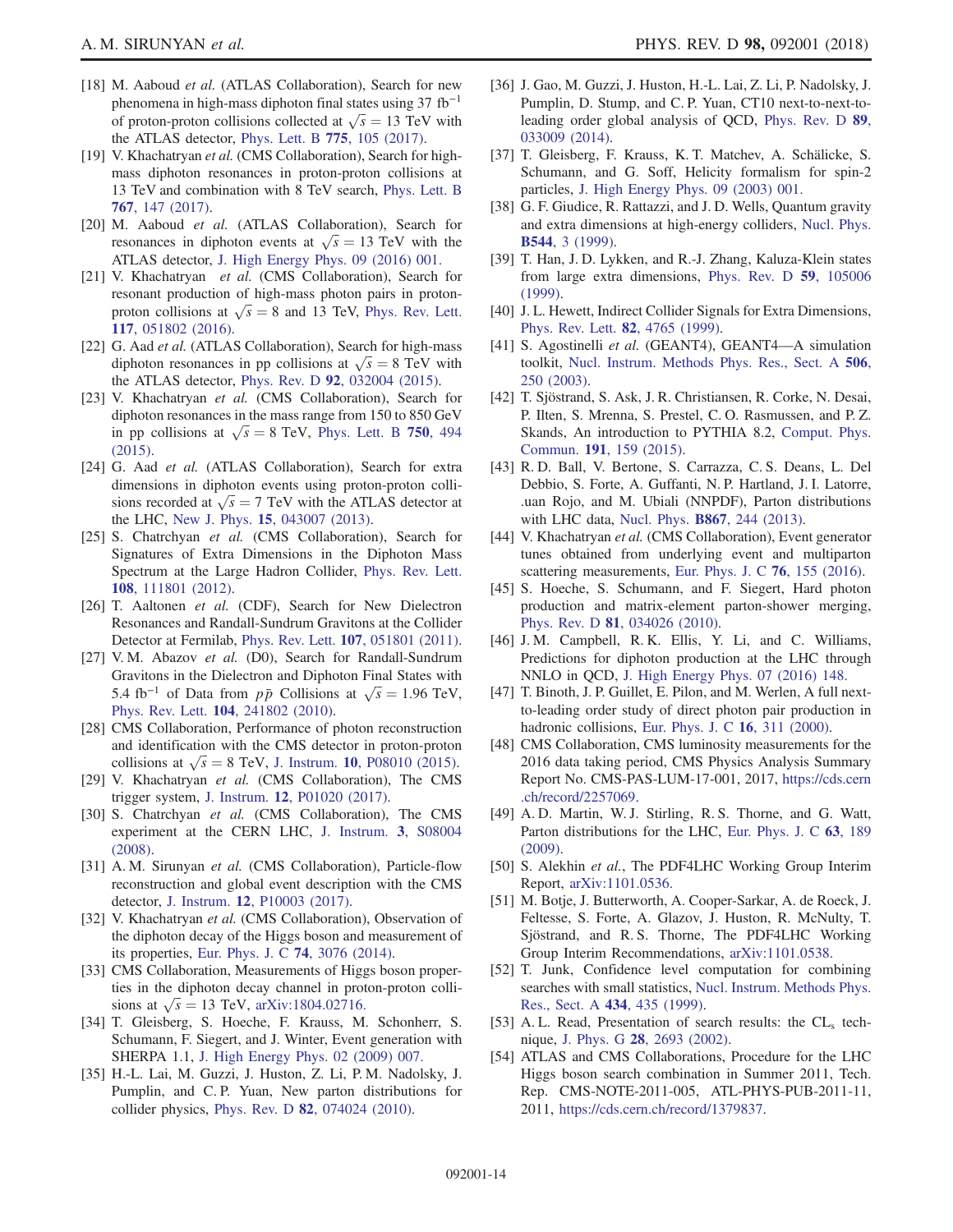- <span id="page-14-0"></span>[55] G. Cowan, K. Cranmer, E. Gross, and O. Vitells, Asymptotic formulae for likelihood-based tests of new physics, [Eur. Phys. J. C](https://doi.org/10.1140/epjc/s10052-011-1554-0) 71, 1554 (2011); Erratum, [Eur. Phys. J. C](https://doi.org/10.1140/epjc/s10052-013-2501-z) 73, [2501\(E\) \(2013\)](https://doi.org/10.1140/epjc/s10052-013-2501-z).
- <span id="page-14-1"></span>[56] N. Metropolis, A. W. Rosenbluth, M. N. Rosenbluth, A. H. Teller, and E. Teller, Equation of state calculations by fast computing machines, [J. Chem. Phys.](https://doi.org/10.1063/1.1699114) 21, 1087 [\(1953\).](https://doi.org/10.1063/1.1699114)

<span id="page-14-12"></span><span id="page-14-11"></span><span id="page-14-10"></span><span id="page-14-9"></span><span id="page-14-8"></span><span id="page-14-7"></span><span id="page-14-6"></span><span id="page-14-5"></span><span id="page-14-4"></span><span id="page-14-3"></span><span id="page-14-2"></span>A. M. Sirunyan,<sup>1</sup> A. Tumasyan,<sup>1</sup> W. Adam,<sup>2</sup> F. Ambrogi,<sup>2</sup> E. Asilar,<sup>2</sup> T. Bergauer,<sup>2</sup> J. Brandstetter,<sup>2</sup> M. Dragicevic,<sup>2</sup> J. Erö,<sup>2</sup> A. Escalante Del Valle,<sup>2</sup> M. Flechl,<sup>2</sup> R. Frühwirth,<sup>[2,b](#page-23-0)</sup> V. M. Ghete,<sup>2</sup> J. Hrubec,<sup>2</sup> M. Jeitler,<sup>2[,b](#page-23-0)</sup> N. Krammer,<sup>2</sup> I. Krätschmer,<sup>2</sup> D. Liko,<sup>2</sup> T. Madlener,<sup>2</sup> I. Mikulec,<sup>2</sup> N. Rad,<sup>2</sup> H. Rohringer,<sup>2</sup> J. Schieck,<sup>[2,b](#page-23-0)</sup> R. Schöfbeck,<sup>2</sup> M. Spanring,<sup>2</sup> D. Spitzbart,<sup>2</sup> A. Taurok,<sup>2</sup> W. Waltenberger,<sup>2</sup> J. Wittmann,<sup>2</sup> C.-E. Wulz,<sup>[2,b](#page-23-0)</sup> M. Zarucki,<sup>2</sup> V. Chekhovsky,<sup>3</sup> V. Mossolov,<sup>3</sup> J. Suarez Gonzalez,<sup>3</sup> E. A. De Wolf,<sup>4</sup> D. Di Croce,<sup>4</sup> X. Janssen,<sup>4</sup> J. Lauwers,<sup>4</sup> M. Pieters,<sup>4</sup> H. Van Haevermaet,<sup>4</sup> P. Van Mechelen,<sup>4</sup> N. Van Remortel,<sup>4</sup> S. Abu Zeid,<sup>5</sup> F. Blekman,<sup>5</sup> J. D'Hondt,<sup>5</sup> I. De Bruyn,<sup>5</sup> J. De Clercq,<sup>5</sup> K. Deroover,<sup>5</sup> G. Flouris,<sup>5</sup> D. Lontkovskyi,<sup>5</sup> S. Lowette,<sup>5</sup> I. Marchesini,<sup>5</sup> S. Moortgat,<sup>5</sup> L. Moreels,<sup>5</sup> Q. Python,<sup>5</sup> K. Skovpen,<sup>5</sup> S. Tavernier,<sup>5</sup> W. Van Doninck,<sup>5</sup> P. Van Mulders,<sup>5</sup> I. Van Parijs,<sup>5</sup> D. Beghin,<sup>6</sup> B. Bilin,<sup>6</sup> H. Brun,<sup>6</sup> B. Clerbaux,<sup>6</sup> G. De Lentdecker,  $6$  H. Delannoy,  $6$  B. Dorney,  $6$  G. Fasanella,  $6$  L. Favart,  $6$  R. Goldouzian,  $6$  A. Grebenyuk,  $6$  A. K. Kalsi,  $6$ T. Lenzi,<sup>6</sup> J. Luetic,<sup>6</sup> N. Postiau,<sup>6</sup> E. Starling,<sup>6</sup> L. Thomas,<sup>6</sup> C. Vander Velde,<sup>6</sup> P. Vanlaer,<sup>6</sup> D. Vannerom,<sup>6</sup> Q. Wang,<sup>6</sup> T. Cornelis,<sup>7</sup> D. Dobur,<sup>7</sup> A. Fagot,<sup>7</sup> M. Gul,<sup>7</sup> I. Khvastunov,<sup>7[,c](#page-23-1)</sup> D. Poyraz,<sup>7</sup> C. Roskas,<sup>7</sup> D. Trocino,<sup>7</sup> M. Tytgat,<sup>7</sup> W. Verbeke,<sup>7</sup> B. Vermassen,<sup>7</sup> M. Vit,<sup>7</sup> N. Zaganidis,<sup>7</sup> H. Bakhshiansohi,<sup>8</sup> O. Bondu,<sup>8</sup> S. Brochet,<sup>8</sup> G. Bruno,<sup>8</sup> C. Caputo,<sup>8</sup> P. David, <sup>8</sup> C. Delaere, <sup>8</sup> M. Delcourt, <sup>8</sup> B. Francois, <sup>8</sup> A. Giammanco, <sup>8</sup> G. Krintiras, <sup>8</sup> V. Lemaitre, <sup>8</sup> A. Magitteri, <sup>8</sup> A. Mertens, <sup>8</sup> M. Musich,<sup>8</sup> K. Piotrzkowski,<sup>8</sup> A. Saggio,<sup>8</sup> M. Vidal Marono,<sup>8</sup> S. Wertz,<sup>8</sup> J. Zobec,<sup>8</sup> F. L. Alves,<sup>9</sup> G. A. Alves,<sup>9</sup> M. Correa Martins Junior, <sup>9</sup> G. Correia Silva, <sup>9</sup> C. Hensel, <sup>9</sup> A. Moraes, <sup>9</sup> M. E. Pol, <sup>9</sup> P. Rebello Teles, <sup>9</sup> E. Belchior Batista Das Chagas,<sup>10</sup> W. Carvalho,<sup>10</sup> J. Chinellato,<sup>10[,d](#page-23-2)</sup> E. Coelho,<sup>10</sup> E. M. Da Costa,<sup>10</sup> G. G. Da Silveira,<sup>1[0,e](#page-23-3)</sup> D. De Jesus Damiao,<sup>10</sup> C. De Oliveira Martins,<sup>10</sup> S. Fonseca De Souza,<sup>10</sup> H. Malbouisson,<sup>10</sup> D. Matos Figueiredo,<sup>10</sup> M. Melo De Almeida,<sup>10</sup> C. Mora Herrera,<sup>10</sup> L. Mundim,<sup>10</sup> H. Nogima,<sup>10</sup> W. L. Prado Da Silva,<sup>10</sup> L. J. Sanchez Rosas,<sup>10</sup> A. Santoro,<sup>10</sup> A. Sznajder,<sup>10</sup> M. Thiel,<sup>10</sup> E. J. Tonelli Manganote,<sup>1[0,d](#page-23-2)</sup> F. Torres Da Silva De Araujo,<sup>10</sup> A. Vilela Pereira,<sup>10</sup> S. Ahuja, <sup>11a</sup> C. A. Bernardes, <sup>11a</sup> L. Calligaris, <sup>11a</sup> T. R. Fernandez Perez Tomei, <sup>11a</sup> E. M. Gregores, <sup>11a,11b</sup> P. G. Mercadante, <sup>11a,11b</sup> S. F. Novaes, <sup>11a</sup> Sandra S. Padula, <sup>11a</sup> A. Aleksandrov, <sup>12</sup> R. Hadjiiska, <sup>12</sup> P. Iaydjiev, <sup>12</sup> A. Marinov, <sup>12</sup> M. Misheva, <sup>12</sup> M. Rodozov, <sup>12</sup> M. Shopova, <sup>12</sup> G. Sultanov, <sup>12</sup> A. Dimitrov, <sup>13</sup> L. Litov, <sup>13</sup> B. Pavlov, <sup>13</sup> P. Petkov, <sup>13</sup> W. Fang, <sup>14, f</sup> X. Gao,<sup>14[,f](#page-23-4)</sup> L. Yuan,<sup>14</sup> M. Ahmad,<sup>15</sup> J. G. Bian,<sup>15</sup> G. M. Chen,<sup>15</sup> H. S. Chen,<sup>15</sup> M. Chen,<sup>15</sup> Y. Chen,<sup>15</sup> C. H. Jiang,<sup>15</sup> D. Leggat,<sup>15</sup> H. Liao,<sup>15</sup> Z. Liu,<sup>15</sup> F. Romeo,<sup>15</sup> S. M. Shaheen,<sup>15[,g](#page-23-5)</sup> A. Spiezia,<sup>15</sup> J. Tao,<sup>15</sup> C. Wang,<sup>15</sup> Z. Wang,<sup>15</sup> E. Yazgan,<sup>15</sup> H. Zhang,<sup>15</sup> S. Zhang,<sup>1[5,g](#page-23-5)</sup> J. Zhao,<sup>15</sup> Y. Ban,<sup>16</sup> G. Chen,<sup>16</sup> A. Levin,<sup>16</sup> J. Li,<sup>16</sup> L. Li,<sup>16</sup> Q. Li,<sup>16</sup> Y. Mao,<sup>16</sup> S. J. Qian,<sup>16</sup> D. Wang, <sup>16</sup> Z. Xu, <sup>16</sup> Y. Wang, <sup>17</sup> C. Avila, <sup>18</sup> A. Cabrera, <sup>18</sup> C. A. Carrillo Montoya, <sup>18</sup> L. F. Chaparro Sierra, <sup>18</sup> C. Florez, <sup>18</sup> C. F. González Hernández,<sup>18</sup> M. A. Segura Delgado,<sup>18</sup> B. Courbon,<sup>19</sup> N. Godinovic,<sup>19</sup> D. Lelas,<sup>19</sup> I. Puljak,<sup>19</sup> T. Sculac,<sup>19</sup> Z. Antunovic,<sup>20</sup> M. Kovac,<sup>20</sup> V. Brigljevic,<sup>21</sup> D. Ferencek,<sup>21</sup> K. Kadija,<sup>21</sup> B. Mesic,<sup>21</sup> A. Starodumov,<sup>21[,h](#page-23-6)</sup> T. Susa,<sup>21</sup> M. W. Ather,<sup>22</sup> A. Attikis,<sup>22</sup> M. Kolosova,<sup>22</sup> G. Mavromanolakis,<sup>22</sup> J. Mousa,<sup>22</sup> C. Nicolaou,<sup>22</sup> F. Ptochos,<sup>22</sup> P. A. Razis,<sup>22</sup> H. Rykaczewski,<sup>22</sup> M. Finger,<sup>2[3,i](#page-24-0)</sup> M. Finger Jr.,<sup>23,i</sup> E. Ayala,<sup>24</sup> E. Carrera Jarrin,<sup>25</sup> Y. Assran,<sup>26[,j,k](#page-24-1)</sup> S. Elgammal,<sup>26[,j](#page-24-1)</sup> S. Khalil,<sup>2[6,l](#page-24-2)</sup> S. Bhowmik,<sup>27</sup> A. Carvalho Antunes De Oliveira,<sup>27</sup> R. K. Dewanjee,<sup>27</sup> K. Ehataht,<sup>27</sup> M. Kadastik,<sup>27</sup> M. Raidal,<sup>27</sup> C. Veelken,<sup>27</sup> P. Eerola,<sup>28</sup> H. Kirschenmann,<sup>28</sup> J. Pekkanen,<sup>28</sup> M. Voutilainen,<sup>28</sup> J. Havukainen,<sup>29</sup> J. K. Heikkilä,<sup>29</sup> T. Järvinen,<sup>29</sup> V. Karimäki,<sup>29</sup> R. Kinnunen,<sup>29</sup> T. Lampén,<sup>29</sup> K. Lassila-Perini,<sup>29</sup> S. Laurila,<sup>29</sup> S. Lehti,<sup>29</sup> T. Lindén,<sup>29</sup> P. Luukka,<sup>29</sup> T. Mäenpää,<sup>29</sup> H. Siikonen,<sup>29</sup> E. Tuominen,<sup>29</sup> J. Tuominiemi,<sup>29</sup> T. Tuuva,<sup>30</sup> M. Besancon,<sup>31</sup> F. Couderc,<sup>31</sup> M. Dejardin,<sup>31</sup> D. Denegri,<sup>31</sup> J. L. Faure,<sup>31</sup> F. Ferri,<sup>31</sup> S. Ganjour,<sup>31</sup> A. Givernaud,<sup>31</sup> P. Gras,<sup>31</sup> G. Hamel de Monchenault,<sup>31</sup> P. Jarry,<sup>31</sup> C. Leloup,<sup>31</sup> E. Locci,<sup>31</sup> J. Malcles,<sup>31</sup> G. Negro,<sup>31</sup> J. Rander,<sup>31</sup> A. Rosowsky,<sup>31</sup> M. Ö. Sahin,<sup>31</sup> M. Titov,<sup>31</sup> A. Abdulsalam,<sup>3[2,m](#page-24-3)</sup> C. Amendola,<sup>32</sup> I. Antropov,<sup>32</sup> F. Beaudette,<sup>32</sup> P. Busson,<sup>32</sup> C. Charlot,<sup>32</sup> R. Granier de Cassagnac,<sup>32</sup> I. Kucher,<sup>32</sup> A. Lobanov,<sup>32</sup> J. Martin Blanco,<sup>32</sup> M. Nguyen,<sup>32</sup> C. Ochando,<sup>32</sup> G. Ortona,<sup>32</sup> P. Paganini,<sup>32</sup> P. Pigard,<sup>32</sup> J. Rembser,<sup>32</sup> R. Salerno,<sup>32</sup> J. B. Sauvan,<sup>32</sup> Y. Sirois,<sup>32</sup> A. G. Stahl Leiton,<sup>32</sup> A. Zabi,<sup>32</sup> A. Zghiche,<sup>32</sup> J.-L. Agram,<sup>3[3,n](#page-24-4)</sup> J. Andrea,<sup>33</sup> D. Bloch,<sup>33</sup> J.-M. Brom,<sup>33</sup> E.C. Chabert,<sup>33</sup> V. Cherepanov,<sup>33</sup> C. Collard,<sup>33</sup> E. Conte,  $33, n$  J.-C. Fontaine,  $33, n$  D. Gelé,  $33$  U. Goerlach,  $33$  M. Jansová,  $33$  A.-C. Le Bihan,  $33$  N. Tonon,  $33$  P. Van Hove,  $33$ S. Gadrat,<sup>34</sup> S. Beauceron,<sup>35</sup> C. Bernet,<sup>35</sup> G. Boudoul,<sup>35</sup> N. Chanon,<sup>35</sup> R. Chierici,<sup>35</sup> D. Contardo,<sup>35</sup> P. Depasse,<sup>35</sup>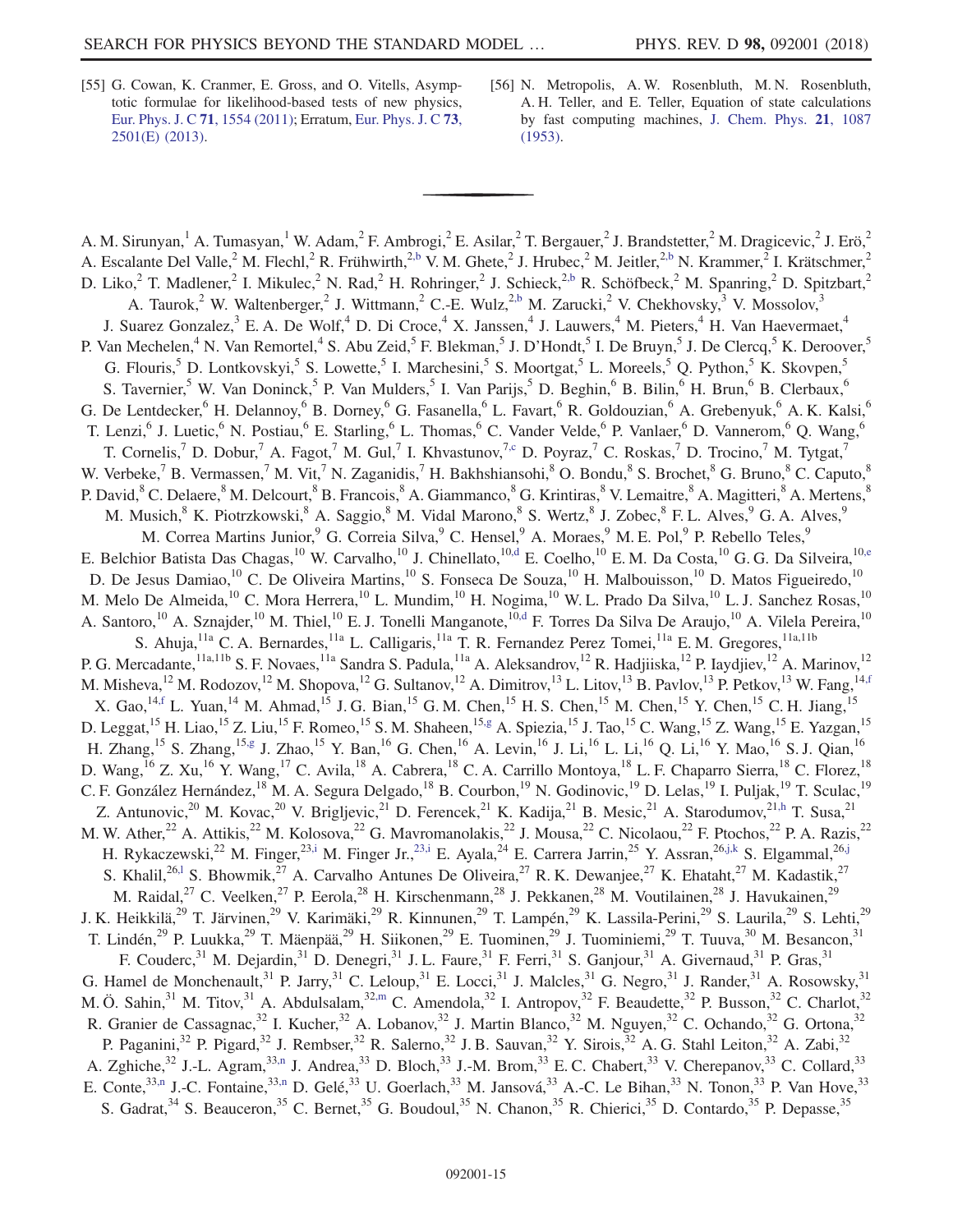<span id="page-15-12"></span><span id="page-15-11"></span><span id="page-15-10"></span><span id="page-15-9"></span><span id="page-15-8"></span><span id="page-15-7"></span><span id="page-15-6"></span><span id="page-15-5"></span><span id="page-15-4"></span><span id="page-15-3"></span><span id="page-15-2"></span><span id="page-15-1"></span><span id="page-15-0"></span>H. El Mamouni,<sup>35</sup> J. Fay,<sup>35</sup> L. Finco,<sup>35</sup> S. Gascon,<sup>35</sup> M. Gouzevitch,<sup>35</sup> G. Grenier,<sup>35</sup> B. Ille,<sup>35</sup> F. Lagarde,<sup>35</sup> I. B. Laktineh,<sup>35</sup> H. Lattaud,<sup>35</sup> M. Lethuillier,<sup>35</sup> L. Mirabito,<sup>35</sup> A. L. Pequegnot,<sup>35</sup> S. Perries,<sup>35</sup> A. Popov,<sup>35,0</sup> V. Sordini,<sup>35</sup> G. Touquet,<sup>35</sup> M. Vander Donckt,<sup>35</sup> S. Viret,<sup>35</sup> A. Khvedelidze,<sup>36[,i](#page-24-0)</sup> Z. Tsamalaidze,<sup>37,i</sup> C. Autermann,<sup>38</sup> L. Feld,<sup>38</sup> M. K. Kiesel,<sup>38</sup> K. Klein,<sup>38</sup> M. Lipinski,<sup>38</sup> M. Preuten,<sup>38</sup> M. P. Rauch,<sup>38</sup> C. Schomakers,<sup>38</sup> J. Schulz,<sup>38</sup> M. Teroerde,<sup>38</sup> B. Wittmer,<sup>38</sup> V. Zhukov, 38,0 A. Albert, <sup>39</sup> D. Duchardt, <sup>39</sup> M. Endres, <sup>39</sup> M. Erdmann, <sup>39</sup> S. Ghosh, <sup>39</sup> A. Güth, <sup>39</sup> T. Hebbeker, <sup>39</sup> C. Heidemann,<sup>39</sup> K. Hoepfner,<sup>39</sup> H. Keller,<sup>39</sup> L. Mastrolorenzo,<sup>39</sup> M. Merschmeyer,<sup>39</sup> A. Meyer,<sup>39</sup> P. Millet,<sup>39</sup> S. Mukherjee,  $39$  T. Pook,  $39$  M. Radziej,  $39$  H. Reithler,  $39$  M. Rieger,  $39$  A. Schmidt,  $39$  D. Teyssier,  $39$  G. Flügge,  $40$ O. Hlushchenko,<sup>40</sup> T. Kress,<sup>40</sup> A. Künsken,<sup>40</sup> T. Müller,<sup>40</sup> A. Nehrkorn,<sup>40</sup> A. Nowack,<sup>40</sup> C. Pistone,<sup>40</sup> O. Pooth,<sup>40</sup> D. Roy,<sup>40</sup> H. Sert,<sup>40</sup> A. Stahl,<sup>4[0,p](#page-24-6)</sup> M. Aldaya Martin,<sup>41</sup> T. Arndt,<sup>41</sup> C. Asawatangtrakuldee,<sup>41</sup> I. Babounikau,<sup>41</sup> K. Beernaert,<sup>41</sup> O. Behnke,<sup>41</sup> U. Behrens,<sup>41</sup> A. Bermúdez Martínez,<sup>41</sup> D. Bertsche,<sup>41</sup> A. A. Bin Anuar,<sup>41</sup> K. Borras,<sup>41[,q](#page-24-7)</sup> V. Botta,<sup>41</sup> A. Campbell,<sup>41</sup> P. Connor,<sup>41</sup> C. Contreras-Campana,<sup>41</sup> F. Costanza,<sup>41</sup> V. Danilov,<sup>41</sup> A. De Wit,<sup>41</sup> M. M. Defranchis,<sup>41</sup> C. Diez Pardos,<sup>41</sup> D. Domínguez Damiani,<sup>41</sup> G. Eckerlin,<sup>41</sup> T. Eichhorn,<sup>41</sup> A. Elwood,<sup>41</sup> E. Eren,<sup>41</sup> E. Gallo,<sup>4[1,r](#page-24-8)</sup> A. Geiser,<sup>41</sup> J. M. Grados Luyando,<sup>41</sup> A. Grohsjean,<sup>41</sup> P. Gunnellini,<sup>41</sup> M. Guthoff,<sup>41</sup> M. Haranko,<sup>41</sup> A. Harb,<sup>41</sup> J. Hauk,<sup>41</sup> H. Jung,<sup>41</sup> M. Kasemann,<sup>41</sup> J. Keaveney,<sup>41</sup> C. Kleinwort,<sup>41</sup> J. Knolle,<sup>41</sup> D. Krücker,<sup>41</sup> W. Lange,<sup>41</sup> A. Lelek,<sup>41</sup> T. Lenz,<sup>41</sup> K. Lipka,<sup>41</sup> W. Lohmann,<sup>41[,s](#page-24-9)</sup> R. Mankel,<sup>41</sup> I.-A. Melzer-Pellmann,<sup>41</sup> A. B. Meyer,<sup>41</sup> M. Meyer,<sup>41</sup> M. Missiroli,<sup>41</sup> G. Mittag,<sup>41</sup> J. Mnich,<sup>41</sup> V. Myronenko,<sup>41</sup> S. K. Pflitsch,<sup>41</sup> D. Pitzl,<sup>41</sup> A. Raspereza,<sup>41</sup> M. Savitskyi,<sup>41</sup> P. Saxena,<sup>41</sup> P. Schütze,<sup>41</sup> C. Schwanenberger,<sup>41</sup> R. Shevchenko,<sup>41</sup> A. Singh,<sup>41</sup> H. Tholen,<sup>41</sup> O. Turkot,<sup>41</sup> A. Vagnerini,<sup>41</sup> G. P. Van Onsem,<sup>41</sup> R. Walsh,<sup>41</sup> Y. Wen,<sup>41</sup> K. Wichmann,<sup>41</sup> C. Wissing,<sup>41</sup> O. Zenaiev,<sup>41</sup> R. Aggleton,<sup>42</sup> S. Bein,<sup>42</sup> L. Benato,<sup>42</sup> A. Benecke,<sup>42</sup> V. Blobel,<sup>42</sup> M. Centis Vignali,<sup>42</sup> T. Dreyer,<sup>42</sup> E. Garutti,<sup>42</sup> D. Gonzalez,<sup>42</sup> J. Haller,<sup>42</sup> A. Hinzmann,<sup>42</sup> A. Karavdina,<sup>42</sup> G. Kasieczka,<sup>42</sup> R. Klanner,<sup>42</sup> R. Kogler,<sup>42</sup> N. Kovalchuk,<sup>42</sup> S. Kurz,<sup>42</sup> V. Kutzner,<sup>42</sup> J. Lange,<sup>42</sup> D. Marconi,<sup>42</sup> J. Multhaup,<sup>42</sup> M. Niedziela,<sup>42</sup> C. E. N. Niemeyer,<sup>42</sup> D. Nowatschin,<sup>42</sup> A. Perieanu,<sup>42</sup> A. Reimers,<sup>42</sup> O. Rieger,<sup>42</sup> C. Scharf,<sup>42</sup> P. Schleper,<sup>42</sup> S. Schumann,<sup>42</sup> J. Schwandt,<sup>42</sup> J. Sonneveld,<sup>42</sup> H. Stadie,<sup>42</sup> G. Steinbrück,<sup>42</sup> F. M. Stober,<sup>42</sup> M. Stöver,<sup>42</sup> A. Vanhoefer,<sup>42</sup> B. Vormwald,<sup>42</sup> I. Zoi,<sup>42</sup> M. Akbiyik,<sup>43</sup> C. Barth,<sup>43</sup> M. Baselga,<sup>43</sup> S. Baur,<sup>43</sup> E. Butz,<sup>43</sup> R. Caspart,<sup>43</sup> T. Chwalek,<sup>43</sup> F. Colombo,<sup>43</sup> W. De Boer,<sup>43</sup> A. Dierlamm,<sup>43</sup> K. El Morabit,<sup>43</sup> N. Faltermann,<sup>43</sup> B. Freund,<sup>43</sup> M. Giffels,<sup>43</sup> M. A. Harrendorf,<sup>43</sup> F. Hartmann,<sup>4[3,p](#page-24-6)</sup> S. M. Heindl,<sup>43</sup> U. Husemann,<sup>43</sup> F. Kassel,<sup>43[,p](#page-24-6)</sup> I. Katkov,<sup>43[,o](#page-24-5)</sup> S. Kudella,<sup>43</sup> H. Mildner,<sup>43</sup> S. Mitra,<sup>43</sup> M. U. Mozer,<sup>43</sup> Th. Müller,<sup>43</sup> M. Plagge,<sup>43</sup> G. Quast,<sup>43</sup> K. Rabbertz,<sup>43</sup> M. Schröder,<sup>43</sup> I. Shvetsov,<sup>43</sup> G. Sieber,<sup>43</sup> H. J. Simonis,<sup>43</sup> R. Ulrich,<sup>43</sup> S. Wayand,<sup>43</sup> M. Weber,<sup>43</sup> T. Weiler,<sup>43</sup> S. Williamson,<sup>43</sup> C. Wöhrmann,<sup>43</sup> R. Wolf,<sup>43</sup> G. Anagnostou,<sup>44</sup> G. Daskalakis,<sup>44</sup> T. Geralis,<sup>44</sup> A. Kyriakis,<sup>44</sup> D. Loukas,<sup>44</sup> G. Paspalaki,<sup>44</sup> I. Topsis-Giotis,<sup>44</sup> G. Karathanasis,<sup>45</sup> S. Kesisoglou,<sup>45</sup> P. Kontaxakis,<sup>45</sup> A. Panagiotou,<sup>45</sup> I. Papavergou,<sup>45</sup> N. Saoulidou,<sup>45</sup> E. Tziaferi,<sup>45</sup> K. Vellidis,<sup>45</sup> K. Kousouris,<sup>46</sup> I. Papakrivopoulos,<sup>46</sup> G. Tsipolitis,<sup>46</sup> I. Evangelou,<sup>47</sup> C. Foudas,<sup>47</sup> P. Gianneios,<sup>47</sup> P. Katsoulis,<sup>47</sup> P. Kokkas,<sup>47</sup> S. Mallios,<sup>47</sup> N. Manthos,<sup>47</sup> I. Papadopoulos,<sup>47</sup> E. Paradas,<sup>47</sup> J. Strologas,<sup>47</sup> F. A. Triantis,<sup>47</sup> D. Tsitsonis,<sup>47</sup> M. Bartók,<sup>4[8,t](#page-24-10)</sup> M. Csanad,<sup>48</sup> N. Filipovic,<sup>48</sup> P. Major,<sup>48</sup> M. I. Nagy,<sup>48</sup> G. Pasztor,<sup>48</sup> O. Surányi,<sup>48</sup> G. I. Veres,<sup>48</sup> G. Bencze,<sup>49</sup> C. Hajdu,<sup>49</sup> D. Horvath,<sup>49[,u](#page-24-11)</sup> Á. Hunyadi,<sup>49</sup> F. Sikler,<sup>49</sup> T. Á. Vámi,<sup>49</sup> V. Veszpremi,<sup>49</sup> G. Vesztergombi,<sup>4[9,a,t](#page-23-7)</sup> N. Beni,<sup>50</sup> S. Czellar,<sup>50</sup> J. Karancsi,<sup>50[,v](#page-24-12)</sup> A. Makovec,<sup>50</sup> J. Molnar,<sup>50</sup> Z. Szillasi,<sup>50</sup> P. Raics,<sup>51</sup> Z. L. Trocsanyi,<sup>51</sup> B. Ujvari,<sup>51</sup> S. Choudhury,<sup>52</sup> J. R. Komaragiri,<sup>52</sup> P. C. Tiwari,<sup>52</sup> S. Bahinipati,<sup>5[3,w](#page-24-13)</sup> C. Kar,<sup>53</sup> P. Mal,<sup>53</sup> K. Mandal,<sup>53</sup> A. Nayak,<sup>5[3,x](#page-24-14)</sup> D. K. Sahoo,<sup>5[3,w](#page-24-13)</sup> S. K. Swain,<sup>53</sup> S. Bansal,<sup>54</sup> S. B. Beri,<sup>54</sup> V. Bhatnagar,<sup>54</sup> S. Chauhan,<sup>54</sup> R. Chawla,<sup>54</sup> N. Dhingra,<sup>54</sup> R. Gupta,<sup>54</sup> A. Kaur,<sup>54</sup> M. Kaur,<sup>54</sup> S. Kaur,<sup>54</sup> R. Kumar,<sup>54</sup> P. Kumari,<sup>54</sup> M. Lohan,<sup>54</sup> A. Mehta,<sup>54</sup> K. Sandeep,<sup>54</sup> S. Sharma,<sup>54</sup> J. B. Singh,<sup>54</sup> A. K. Virdi,<sup>54</sup> G. Walia,<sup>54</sup> A. Bhardwaj,<sup>55</sup> B. C. Choudhary,<sup>55</sup> R. B. Garg,<sup>55</sup> M. Gola,<sup>55</sup> S. Keshri,<sup>55</sup> Ashok Kumar,<sup>55</sup> S. Malhotra,<sup>55</sup> M. Naimuddin,<sup>55</sup> P. Priyanka,<sup>55</sup> K. Ranjan,<sup>55</sup> Aashaq Shah,<sup>55</sup> R. Sharma,<sup>55</sup> R. Bhardwaj,<sup>56[,y](#page-24-15)</sup> M. Bharti,<sup>56</sup> R. Bhattacharya,<sup>56</sup> S. Bhattacharya,<sup>56</sup> U. Bhawandeep,<sup>5[6,y](#page-24-15)</sup> D. Bhowmik,<sup>56</sup> S. Dey,<sup>56</sup> S. Dutt,<sup>56[,y](#page-24-15)</sup> S. Dutta,<sup>56</sup> S. Ghosh,<sup>56</sup> K. Mondal,<sup>56</sup> S. Nandan,<sup>56</sup> A. Purohit,<sup>56</sup> P. K. Rout,<sup>56</sup> A. Roy,<sup>56</sup> S. Roy Chowdhury,<sup>56</sup> G. Saha,<sup>56</sup> S. Sarkar,<sup>56</sup> M. Sharan,<sup>56</sup> B. Singh,<sup>56</sup> S. Thakur,<sup>5[6,y](#page-24-15)</sup> P. K. Behera,<sup>57</sup> R. Chudasama,<sup>58</sup> D. Dutta,<sup>58</sup> V. Jha,<sup>58</sup> V. Kumar,<sup>58</sup> P. K. Netrakanti,<sup>58</sup> L. M. Pant,<sup>58</sup> P. Shukla,<sup>58</sup> T. Aziz,<sup>59</sup> M. A. Bhat,<sup>59</sup> S. Dugad,<sup>59</sup> G. B. Mohanty,<sup>59</sup> N. Sur,<sup>59</sup> B. Sutar,<sup>59</sup> Ravindra Kumar Verma,<sup>59</sup> S. Banerjee,<sup>60</sup> S. Bhattacharya,<sup>60</sup> S. Chatterjee,<sup>60</sup> P. Das,<sup>60</sup> M. Guchait,<sup>60</sup> Sa. Jain,<sup>60</sup> S. Karmakar,<sup>60</sup> S. Kumar,<sup>60</sup> M. Maity,<sup>6[0,z](#page-24-16)</sup> G. Majumder,<sup>60</sup> K. Mazumdar,<sup>60</sup> N. Sahoo,<sup>60</sup> T. Sarkar,<sup>60,z</sup> S. Chauhan,<sup>61</sup> S. Dube,<sup>61</sup> V. Hegde,<sup>61</sup> A. Kapoor,<sup>61</sup> K. Kothekar,<sup>61</sup> S. Pandey,<sup>61</sup> A. Rane,<sup>61</sup> S. Sharma,<sup>61</sup> S. Chenarani,<sup>62[,aa](#page-24-17)</sup> E. Eskandari Tadavani, <sup>62</sup> S. M. Etesami, <sup>6[2,aa](#page-24-17)</sup> M. Khakzad, <sup>62</sup> M. Mohammadi Najafabadi, <sup>62</sup> M. Naseri, <sup>62</sup> F. Rezaei Hosseinabadi, <sup>62</sup> B. Safarzadeh, <sup>62[,bb](#page-24-18)</sup> M. Zeinali, <sup>62</sup> M. Felcini, <sup>63</sup> M. Grunewald, <sup>63</sup> M. Abbrescia, <sup>64a, 64b</sup> C. Calabria, <sup>64a,64b</sup> A. Colaleo, <sup>64a</sup> D. Creanza, <sup>64a,64c</sup> L. Cristella, <sup>64a,64b</sup> N. De Filippis, <sup>64a,64c</sup> M. De Palma, <sup>64a,64b</sup>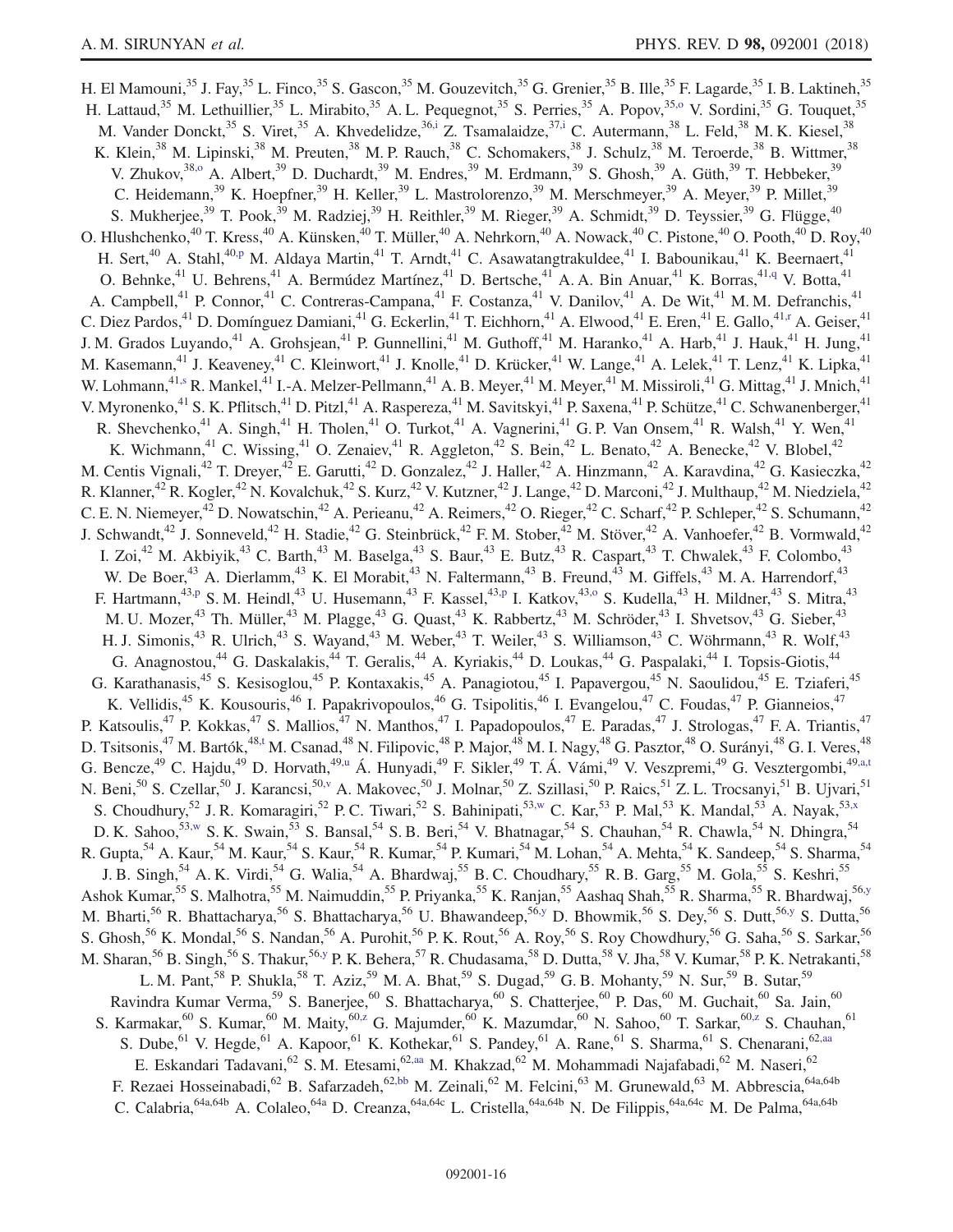<span id="page-16-4"></span><span id="page-16-3"></span><span id="page-16-2"></span><span id="page-16-1"></span><span id="page-16-0"></span>A. Di Florio,<sup>64a,64b</sup> F. Errico,<sup>64a,64b</sup> L. Fiore,<sup>64a</sup> A. Gelmi,<sup>64a,64b</sup> G. Iaselli,<sup>64a,64c</sup> M. Ince,<sup>64a,64b</sup> S. Lezki,<sup>64a,64b</sup> G. Maggi,<sup>64a,64c</sup> M. Maggi,<sup>64a</sup> G. Miniello,<sup>64a,64b</sup> S. My,<sup>64a,64b</sup> S. Nuzzo,<sup>64a,64b</sup> A. Pompili,<sup>64a,64b</sup> G. Pugliese,<sup>64a,64c</sup> R. Radogna,<sup>64a</sup> A. Ranieri,  $^{64a}$  G. Selvaggi,  $^{64a}$  A. Sharma,  $^{64a}$  L. Silvestris,  $^{64a}$  R. Venditti,  $^{64a}$  P. Verwilligen,  $^{64a}$  G. Zito,  $^{64a}$  G. Abbiendi,  $^{65a}$ C. Battilana, <sup>65a,65b</sup> D. Bonacorsi, <sup>65a,65b</sup> L. Borgonovi, <sup>65a,65b</sup> S. Braibant-Giacomelli, <sup>65a,65b</sup> R. Campanini, <sup>65a,65b</sup> P. Capiluppi,<sup>65a,65b</sup> A. Castro,<sup>65a,65b</sup> F. R. Cavallo,<sup>65a</sup> S. S. Chhibra,<sup>65a,65b</sup> C. Ciocca,<sup>65a</sup> G. Codispoti,<sup>65a,65b</sup> M. Cuffiani,<sup>65a,65b</sup> G. M. Dallavalle, <sup>65a</sup> F. Fabbri, <sup>65a</sup> A. Fanfani, <sup>65a,65b</sup> P. Giacomelli, <sup>65a</sup> C. Grandi, <sup>65a</sup> L. Guiducci, <sup>65a,65b</sup> F. Iemmi, <sup>65a,65b</sup> S. Marcellini,<sup>65a</sup> G. Masetti,<sup>65a</sup> A. Montanari,<sup>65a</sup> F. L. Navarria,<sup>65a,65b</sup> A. Perrotta,<sup>65a</sup> F. Primavera,<sup>65a,65b[,p](#page-24-6)</sup> A. M. Rossi,<sup>65a,65b</sup> T. Rovelli,<sup>65a,65b</sup> G. P. Siroli,<sup>65a,65b</sup> N. Tosi,<sup>65a</sup> S. Albergo,<sup>66a,66b</sup> A. Di Mattia,<sup>66a</sup> R. Potenza,<sup>66a,66b</sup> A. Tricomi,<sup>66a,66b</sup> C. Tuve,<sup>66a,66b</sup> G. Barbagli,<sup>67a</sup> K. Chatterjee,<sup>67a,67b</sup> V. Ciulli,<sup>67a,67b</sup> C C. Tuve,<sup>66a,66b</sup> G. Barbagli,<sup>67a</sup> K. Chatterjee,<sup>67a,67b</sup> V. Ciulli,<sup>67a,67b</sup> C. Civinini,<sup>67a</sup> R. D'Alessandro,<sup>67a,67b</sup> E. Focardi,<sup>67a,67b</sup> G. Latino,<sup>67a</sup> P. Lenzi,<sup>67a,67b</sup> M. Meschini,<sup>67a</sup> S. Paoletti,<sup>67a</sup> L. Russo,<sup>67[a,cc](#page-24-19)</sup> G. Sguazzoni,<sup>67a</sup> D. Strom,<sup>67a</sup> L. Viliani,<sup>67a</sup> L. Benussi,<sup>68</sup> S. Bianco,<sup>68</sup> F. Fabbri,<sup>68</sup> D. Piccolo,<sup>68</sup> F. Ferro,<sup>69a</sup> F. Ravera,<sup>69a,69b</sup> E. Robutti,<sup>69a</sup> S. Tosi,<sup>69a,69b</sup> A. Benaglia,<sup>70a</sup> A. Beschi,<sup>70a,70b</sup> L. Brianza,<sup>70a,70b</sup> F. Brivio,<sup>70a,70b</sup> V. Ciriolo,<sup>70a,70b[,p](#page-24-6)</sup> S. Di Guida,<sup>70a,70b,p</sup> M. E. Dinardo,<sup>70a,70b</sup> S. Fiorendi,<sup>70a,70b</sup> S. Gennai,<sup>70a</sup> A. Ghezzi,<sup>70a,70b</sup> P. Govoni,<sup>70a,70b</sup> M. Malberti,<sup>70a,70b</sup> S. Malvezzi,<sup>70a</sup> A. Massironi,<sup>70a,70b</sup> D. Menasce,<sup>70a</sup> L. Moroni,<sup>70a</sup> M. Paganoni,<sup>70a,70b</sup> D. Pedrini,<sup>70a</sup> S. Ragazzi,<sup>70a,70b</sup> T. Tabarelli de Fatis,<sup>70a,70b</sup> D. Zuolo,<sup>70a</sup> S. Buontempo,<sup>71a</sup> N. Cavallo,<sup>71a,71c</sup> A. Di Crescenzo,<sup>71a,71b</sup> F. Fabozzi,<sup>71a,71c</sup> F. Fienga,<sup>71a</sup> G. Galati,<sup>71a</sup> A. O. M. Iorio,<sup>71a,71b</sup> W. A. Khan,<sup>71a</sup> L. Lista,<sup>71a</sup> S. Meola,<sup>71a,71[d,p](#page-24-6)</sup> P. Paolucci,<sup>71[a,p](#page-24-6)</sup> C. Sciacca,<sup>71a,71b</sup> E. Voevodina,<sup>71a,71b</sup> P. Azzi,<sup>72a</sup> N. Bacchetta,<sup>72a</sup> A. Boletti,<sup>72a,72b</sup> A. Bragagnolo,<sup>72a</sup> R. Carlin,<sup>72a,72b</sup> P. Checchia,<sup>72a</sup> M. Dall'Osso,<sup>72a,72b</sup> P. De Castro Manzano,<sup>72a</sup> T. Dorigo,<sup>72a</sup> U. Dosselli,<sup>72a</sup> F. Gasparini,<sup>72a,72b</sup> U. Gasparini,<sup>72a,72b</sup> A. Gozzelino,<sup>72a</sup> S. Y. Hoh,<sup>72a</sup> S. Lacaprara,<sup>72a</sup> P. Lujan,<sup>72a</sup> M. Margoni,<sup>72a,72b</sup> A. T. Meneguzzo,<sup>72a,72b</sup> J. Pazzini,<sup>72a,72b</sup> N. Pozzobon,<sup>72a,72b</sup> P. Ronchese,<sup>72a,72b</sup> R. Rossin,<sup>72a,72b</sup> F. Simonetto,<sup>72a,72b</sup> A. Tiko,<sup>72a</sup> E. Torassa,<sup>72a</sup> S. Ventura,<sup>72a</sup> M. Zanetti,<sup>72a,72b</sup> P. Zotto,<sup>72a,72b</sup> A. Braghieri,<sup>73a</sup> A. Magnani,<sup>73a</sup> P. Montagna,<sup>73a,73b</sup> S. P. Ratti,<sup>73a,73b</sup> V. Re,<sup>73a</sup> M. Ressegotti,<sup>73a,73b</sup> C. Riccardi,<sup>73a,73b</sup> P. Salvini,<sup>73a</sup> I. Vai,<sup>73a,73b</sup> P. Vitulo,<sup>73a,73b</sup> M. Biasini,<sup>74a,74b</sup> G. M. Bilei,<sup>74a</sup> C. Cecchi,<sup>74a,74b</sup> D. Ciangottini,<sup>74a,74b</sup> L. Fanò,<sup>74a,74b</sup> P. Lariccia,<sup>74a,74b</sup> R. Leonardi,<sup>74a,74b</sup> E. Manoni,<sup>74a</sup> G. Mantovani,<sup>74a,74b</sup> V. Mariani,<sup>74a,74b</sup> M. Menichelli,<sup>74a</sup> A. Rossi,<sup>74a,74b</sup> A. Santocchia,<sup>74a,74b</sup> D. Spiga,<sup>74a</sup> K. Androsov,<sup>75a</sup> P. Azzurri,<sup>75a</sup> G. Bagliesi,<sup>75a</sup> L. Bianchini,<sup>75a</sup> T. Boccali,<sup>75a</sup> L. Borrello,<sup>75a</sup> R. Castaldi,<sup>75a</sup> M. A. Ciocci,<sup>75a,75b</sup> R. Dell'Orso,<sup>75a</sup> G. Fedi,<sup>75a</sup> F. Fiori,<sup>75a,75c</sup> L. Giannini,<sup>75a,75c</sup> A. Giassi,<sup>75a</sup> M. T. Grippo,<sup>75a</sup> F. Ligabue,<sup>75a,75c</sup> E. Manca,<sup>75a,75c</sup> G. Mandorli,<sup>75a,75c</sup> A. Messineo,<sup>75a,75b</sup> F. Palla,<sup>75a</sup> A. Rizzi,<sup>75a,75b</sup> P. Spagnolo,<sup>75a</sup> R. Tenchini,<sup>75a</sup> G. Tonelli,<sup>75a,75b</sup> A. Venturi,<sup>75a</sup> P. G. Verdini,<sup>75a</sup> L. Barone,<sup>76a,76b</sup> F. Cavallari,<sup>76a</sup> M. Cipriani,<sup>76a,76b</sup> D. Del Re,<sup>76a,76b</sup> E. Di Marco,<sup>76a,76b</sup> M. Diemoz,<sup>76a</sup> S. Gelli,<sup>76a,76b</sup> E. Longo,<sup>76a,76b</sup> B. Marzocchi,<sup>76a,76b</sup> P. Meridiani,<sup>76a</sup> G. Organtini,<sup>76a,76b</sup> F. Pandolfi,<sup>76a</sup> R. Paramatti,<sup>76a,76b</sup> F. Preiato,<sup>76a,76b</sup> S. Rahatlou,<sup>76a,76b</sup> C. Rovelli,<sup>76a</sup> F. Santanastasio,<sup>76a,76b</sup> N. Amapane,<sup>77a,77b</sup> R. Arcidiacono,<sup>77a,77c</sup> S. Argiro,<sup>77a,77b</sup> M. Arneodo,<sup>77a,77c</sup> N. Bartosik,<sup>77a</sup> R. Bellan,<sup>77a,77b</sup> C. Biino,<sup>77a</sup> N. Cartiglia,<sup>77a</sup> F. Cenna,<sup>77a,77b</sup> S. Cometti,<sup>77a</sup> M. Costa,<sup>77a,77b</sup> R. Covarelli,<sup>77a,77b</sup> N. Demaria,<sup>77a</sup> B. Kiani,<sup>77a,77b</sup> C. Mariotti,<sup>77a</sup> S. Maselli,<sup>77a</sup> E. Migliore,<sup>77a,77b</sup> V. Monaco,<sup>77a,77b</sup> E. Monteil,<sup>77a,77b</sup> F. M. Monteno,<sup>77a</sup> M. M. Obertino,<sup>77a,77b</sup> L. Pacher,<sup>77a,77b</sup> N. Pastrone,<sup>77a</sup> M. Pelliccioni,<sup>77a</sup> G. L. Pinna Angioni,<sup>77a,77b</sup> A. Romero,<sup>77a,77b</sup> M. Ruspa,<sup>77a,77c</sup> R. Sacchi,<sup>77a,77b</sup> K. Shchelina,<sup>77a,77b</sup> V. Sola,<sup>77a</sup> A. Solano,<sup>77a,77b</sup> D. Soldi,<sup>77a,77b</sup> A. Staiano,<sup>77a</sup> S. Belforte,<sup>78a</sup> V. Candelise,<sup>78a,78b</sup> M. Casarsa,<sup>78a</sup> F. Cossutti,<sup>78a</sup> A. Da Rold,<sup>78a,78b</sup> G. Della Ricca,<sup>78a,78b</sup> F. Vazzoler,<sup>78a,78b</sup> A. Zanetti,<sup>78a</sup> D. H. Kim,<sup>79</sup> G. N. Kim,<sup>79</sup> M. S. Kim,<sup>79</sup> J. Lee,<sup>79</sup> S. Lee,<sup>79</sup> S. W. Lee,<sup>79</sup> C. S. Moon,<sup>79</sup> Y. D. Oh,<sup>79</sup> S. Sekmen,<sup>79</sup> D. C. Son,<sup>79</sup> Y. C. Yang,<sup>79</sup> H. Kim,<sup>80</sup> D. H. Moon,<sup>80</sup> G. Oh,<sup>80</sup> J. Goh,<sup>81[,dd](#page-24-20)</sup> T. J. Kim,<sup>81</sup> S. Cho,<sup>82</sup> S. Choi,  $82$  Y. Go,  $82$  D. Gyun,  $82$  S. Ha,  $82$  B. Hong,  $82$  Y. Jo,  $82$  K. Lee,  $82$  K. S. Lee,  $82$  S. Lee,  $82$  J. Lim,  $82$  S. K. Park,  $82$  Y. Roh,  $82$ H. S. Kim,  $83$  J. Almond,  $84$  J. Kim,  $84$  J. S. Kim,  $84$  H. Lee,  $84$  K. Lee,  $84$  K. Nam,  $84$  S. B. Oh,  $84$  B. C. Radburn-Smith,  $84$ S. h. Seo, <sup>84</sup> U. K. Yang, <sup>84</sup> H. D. Yoo, <sup>84</sup> G. B. Yu, <sup>84</sup> D. Jeon, <sup>85</sup> H. Kim, <sup>85</sup> J. H. Kim, <sup>85</sup> J. S. H. Lee, <sup>85</sup> I. C. Park, <sup>85</sup> Y. Choi, <sup>86</sup> C. Hwang,  $86$  J. Lee,  $86$  I. Yu,  $86$  V. Dudenas,  $87$  A. Juodagalvis,  $87$  J. Vaitkus,  $87$  I. Ahmed,  $88$  Z. A. Ibrahim,  $88$ M. A. B. Md Ali,<sup>88[,ee](#page-24-21)</sup> F. Mohamad Idris,<sup>8[8,ff](#page-24-22)</sup> W. A. T. Wan Abdullah,<sup>88</sup> M. N. Yusli,<sup>88</sup> Z. Zolkapli,<sup>88</sup> J. F. Benitez,<sup>89</sup> A. Castaneda Hernandez,<sup>89</sup> J. A. Murillo Quijada,<sup>89</sup> H. Castilla-Valdez,<sup>90</sup> E. De La Cruz-Burelo,<sup>90</sup> M. C. Duran-Osuna,<sup>90</sup> I. Heredia-De La Cruz, <sup>90[,gg](#page-24-23)</sup> R. Lopez-Fernandez, <sup>90</sup> J. Mejia Guisao, <sup>90</sup> R. I. Rabadan-Trejo, <sup>90</sup> M. Ramirez-Garcia, <sup>90</sup> G. Ramirez-Sanchez,<sup>90</sup> R. Reyes-Almanza,<sup>90</sup> A. Sanchez-Hernandez,<sup>90</sup> S. Carrillo Moreno,<sup>91</sup> C. Oropeza Barrera,<sup>91</sup> F. Vazquez Valencia,<sup>91</sup> J. Eysermans,<sup>92</sup> I. Pedraza,<sup>92</sup> H. A. Salazar Ibarguen,<sup>92</sup> C. Uribe Estrada,<sup>92</sup> A. Morelos Pineda,<sup>93</sup> D. Krofcheck, <sup>94</sup> S. Bheesette, <sup>95</sup> P. H. Butler, <sup>95</sup> A. Ahmad, <sup>96</sup> M. Ahmad, <sup>96</sup> M. I. Asghar, <sup>96</sup> Q. Hassan, <sup>96</sup> H. R. Hoorani, <sup>96</sup> A. Saddique,<sup>96</sup> M. A. Shah,<sup>96</sup> M. Shoaib,<sup>96</sup> M. Waqas,<sup>96</sup> H. Bialkowska,<sup>97</sup> M. Bluj,<sup>97</sup> B. Boimska,<sup>97</sup> T. Frueboes,<sup>97</sup> M. Górski,<sup>97</sup> M. Kazana,<sup>97</sup> K. Nawrocki,<sup>97</sup> M. Szleper,<sup>97</sup> P. Traczyk,<sup>97</sup> P. Zalewski,<sup>97</sup> K. Bunkowski,<sup>98</sup> A. Byszuk,<sup>98[,hh](#page-24-24)</sup>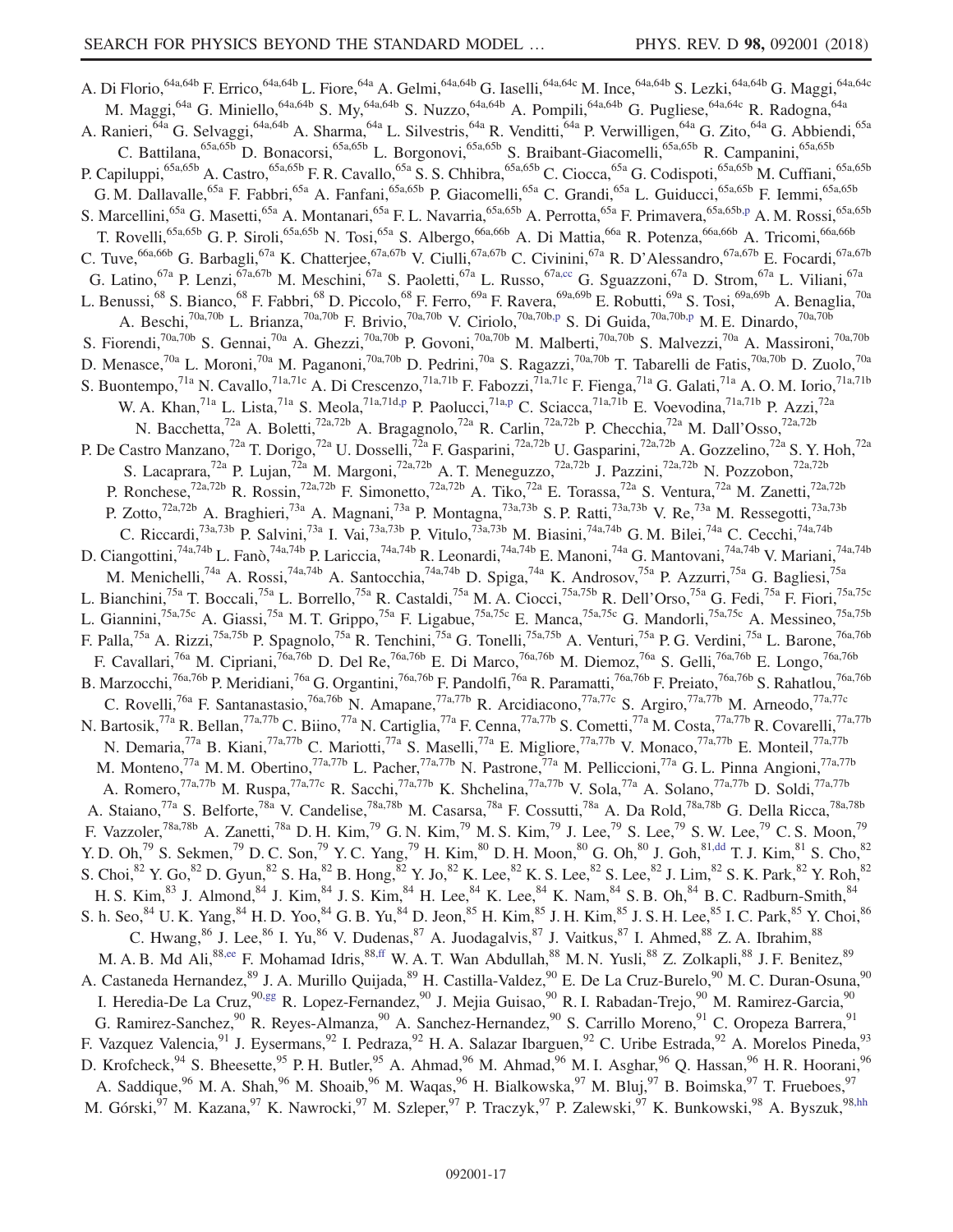<span id="page-17-12"></span><span id="page-17-11"></span><span id="page-17-10"></span><span id="page-17-9"></span><span id="page-17-8"></span><span id="page-17-7"></span><span id="page-17-6"></span><span id="page-17-5"></span><span id="page-17-4"></span><span id="page-17-3"></span><span id="page-17-2"></span><span id="page-17-1"></span><span id="page-17-0"></span>K. Doroba,<sup>98</sup> A. Kalinowski,<sup>98</sup> M. Konecki,<sup>98</sup> J. Krolikowski,<sup>98</sup> M. Misiura,<sup>98</sup> M. Olszewski,<sup>98</sup> A. Pyskir,<sup>98</sup> M. Walczak,<sup>98</sup> M. Araujo,<sup>99</sup> P. Bargassa,<sup>99</sup> C. Beirão Da Cruz E Silva,<sup>99</sup> A. Di Francesco,<sup>99</sup> P. Faccioli,<sup>99</sup> B. Galinhas,<sup>99</sup> M. Gallinaro,<sup>99</sup> J. Hollar,<sup>99</sup> N. Leonardo,<sup>99</sup> M. V. Nemallapudi,<sup>99</sup> J. Seixas,<sup>99</sup> G. Strong,<sup>99</sup> O. Toldaiev,<sup>99</sup> D. Vadruccio,<sup>99</sup> J. Varela,<sup>99</sup> S. Afanasiev,<sup>100</sup> P. Bunin,<sup>100</sup> M. Gavrilenko,<sup>100</sup> I. Golutvin,<sup>100</sup> I. Gorbunov,<sup>100</sup> A. Kamenev,<sup>100</sup> V. Karjavine,<sup>100</sup> A. Lanev,<sup>100</sup> A. Malakhov,<sup>100</sup> V. Matveev,<sup>10[0,ii,jj](#page-24-25)</sup> P. Moisenz,<sup>100</sup> V. Palichik,<sup>100</sup> V. Perelygin,<sup>100</sup> S. Shmatov,<sup>100</sup> S. Shulha,<sup>100</sup> N. Skatchkov,<sup>100</sup> V. Smirnov,<sup>100</sup> N. Voytishin,<sup>100</sup> A. Zarubin,<sup>100</sup> V. Golovtsov,<sup>101</sup> Y. Ivanov,<sup>101</sup> V. Kim,<sup>101[,kk](#page-24-26)</sup> E. Kuznetsova, <sup>10[1,ll](#page-24-27)</sup> P. Levchenko, <sup>101</sup> V. Murzin, <sup>101</sup> V. Oreshkin, <sup>101</sup> I. Smirnov, <sup>101</sup> D. Sosnov, <sup>101</sup> V. Sulimov, <sup>101</sup> L. Uvarov, <sup>101</sup> S. Vavilov,<sup>101</sup> A. Vorobyev,<sup>101</sup> Yu. Andreev,<sup>102</sup> A. Dermenev,<sup>102</sup> S. Gninenko,<sup>102</sup> N. Golubev,<sup>102</sup> A. Karneyeu,<sup>102</sup> M. Kirsanov,<sup>102</sup> N. Krasnikov,<sup>102</sup> A. Pashenkov,<sup>102</sup> D. Tlisov,<sup>102</sup> A. Toropin,<sup>102</sup> V. Epshteyn,<sup>103</sup> V. Gavrilov,<sup>103</sup> N. Lychkovskaya,<sup>103</sup> V. Popov,<sup>103</sup> I. Pozdnyakov,<sup>103</sup> G. Safronov,<sup>103</sup> A. Spiridonov,<sup>103</sup> A. Stepennov,<sup>103</sup> V. Stolin,<sup>103</sup> M. Toms,<sup>103</sup> E. Vlasov,<sup>103</sup> A. Zhokin,<sup>103</sup> T. Aushev,<sup>104</sup> R. Chistov,<sup>10[5,mm](#page-24-28)</sup> M. Danilov,<sup>105,mm</sup> P. Parygin,<sup>105</sup> D. Philippov,<sup>105</sup> S. Polikarpov, <sup>10[5,mm](#page-24-28)</sup> E. Tarkovskii, <sup>105</sup> V. Andreev, <sup>106</sup> M. Azarkin, <sup>10[6,jj](#page-24-29)</sup> I. Dremin, <sup>106[,jj](#page-24-29)</sup> M. Kirakosyan, <sup>106,jj</sup> S. V. Rusakov, <sup>106</sup> A. Terkulov,<sup>106</sup> A. Baskakov,<sup>107</sup> A. Belyaev,<sup>107</sup> E. Boos,<sup>107</sup> M. Dubinin,<sup>10[7,nn](#page-24-30)</sup> L. Dudko,<sup>107</sup> A. Ershov,<sup>107</sup> A. Gribushin,<sup>107</sup> V. Klyukhin,<sup>107</sup> O. Kodolova,<sup>107</sup> I. Lokhtin,<sup>107</sup> I. Miagkov,<sup>107</sup> S. Obraztsov,<sup>107</sup> S. Petrushanko,<sup>107</sup> V. Savrin,<sup>107</sup> A. Snigirev,<sup>107</sup> A. Barnyakov,<sup>108,00</sup> V. Blinov,<sup>108,00</sup> T. Dimova,<sup>108,00</sup> L. Kardapoltsev,<sup>108,00</sup> Y. Skovpen,<sup>108,00</sup> I. Azhgirey,<sup>109</sup> I. Bayshev,<sup>109</sup> S. Bitioukov,<sup>109</sup> D. Elumakhov,<sup>109</sup> A. Godizov,<sup>109</sup> V. Kachanov,<sup>109</sup> A. Kalinin,<sup>109</sup> D. Konstantinov,<sup>109</sup> P. Mandrik,<sup>109</sup> V. Petrov,<sup>109</sup> R. Ryutin,<sup>109</sup> S. Slabospitskii,<sup>109</sup> A. Sobol,<sup>109</sup> S. Troshin,<sup>109</sup> N. Tyurin,<sup>109</sup> A. Uzunian,<sup>109</sup> A. Volkov,<sup>109</sup> A. Babaev,<sup>110</sup> S. Baidali,<sup>110</sup> V. Okhotnikov,<sup>110</sup> P. Adzic,<sup>111[,pp](#page-24-32)</sup> P. Cirkovic,<sup>111</sup> D. Devetak,<sup>111</sup> M. Dordevic,<sup>111</sup> J. Milosevic,<sup>111</sup> J. Alcaraz Maestre,<sup>112</sup> A. Álvarez Fernández,<sup>112</sup> I. Bachiller,<sup>112</sup> M. Barrio Luna,<sup>112</sup> J. A. Brochero Cifuentes,<sup>112</sup> M. Cerrada,<sup>112</sup> N. Colino,<sup>112</sup> B. De La Cruz,<sup>112</sup> A. Delgado Peris,<sup>112</sup> C. Fernandez Bedoya,<sup>112</sup> J. P. Fernández Ramos,<sup>112</sup> J. Flix,<sup>112</sup> M. C. Fouz,<sup>112</sup> O. Gonzalez Lopez,<sup>112</sup> S. Goy Lopez,<sup>112</sup> J. M. Hernandez,<sup>112</sup> M. I. Josa, <sup>112</sup> D. Moran, <sup>112</sup> A. Pérez-Calero Yzquierdo, <sup>112</sup> J. Puerta Pelayo, <sup>112</sup> I. Redondo, <sup>112</sup> L. Romero, <sup>112</sup> M. S. Soares, <sup>112</sup> A. Triossi,<sup>112</sup> C. Albajar,<sup>113</sup> J. F. de Trocóniz,<sup>113</sup> J. Cuevas,<sup>114</sup> C. Erice,<sup>114</sup> J. Fernandez Menendez,<sup>114</sup> S. Folgueras,<sup>114</sup> I. Gonzalez Caballero,<sup>114</sup> J. R. González Fernández,<sup>114</sup> E. Palencia Cortezon,<sup>114</sup> V. Rodríguez Bouza,<sup>114</sup> S. Sanchez Cruz,<sup>114</sup> P. Vischia,<sup>114</sup> J. M. Vizan Garcia,<sup>114</sup> I. J. Cabrillo,<sup>115</sup> A. Calderon,<sup>115</sup> B. Chazin Quero,<sup>115</sup> J. Duarte Campderros,<sup>115</sup> M. Fernandez,<sup>115</sup> P. J. Fernández Manteca,<sup>115</sup> A. García Alonso,<sup>115</sup> J. Garcia-Ferrero,<sup>115</sup> G. Gomez,<sup>115</sup> A. Lopez Virto,<sup>115</sup> J. Marco,<sup>115</sup> C. Martinez Rivero,<sup>115</sup> P. Martinez Ruiz del Arbol,<sup>115</sup> F. Matorras,<sup>115</sup> J. Piedra Gomez,<sup>115</sup> C. Prieels,<sup>115</sup> T. Rodrigo, <sup>115</sup> A. Ruiz-Jimeno, <sup>115</sup> L. Scodellaro, <sup>115</sup> N. Trevisani, <sup>115</sup> I. Vila, <sup>115</sup> R. Vilar Cortabitarte, <sup>115</sup> N. Wickramage, <sup>116</sup> D. Abbaneo,<sup>117</sup> B. Akgun,<sup>117</sup> E. Auffray,<sup>117</sup> G. Auzinger,<sup>117</sup> P. Baillon,<sup>117</sup> A. H. Ball,<sup>117</sup> D. Barney,<sup>117</sup> J. Bendavid,<sup>117</sup> M. Bianco,<sup>117</sup> A. Bocci,<sup>117</sup> C. Botta,<sup>117</sup> E. Brondolin,<sup>117</sup> T. Camporesi,<sup>117</sup> M. Cepeda,<sup>117</sup> G. Cerminara,<sup>117</sup> E. Chapon,<sup>117</sup> Y. Chen, <sup>117</sup> G. Cucciati, <sup>117</sup> D. d'Enterria, <sup>117</sup> A. Dabrowski, <sup>117</sup> N. Daci, <sup>117</sup> V. Daponte, <sup>117</sup> A. David, <sup>117</sup> A. De Roeck, <sup>117</sup> N. Deelen,<sup>117</sup> M. Dobson,<sup>117</sup> M. Dünser,<sup>117</sup> N. Dupont,<sup>117</sup> A. Elliott-Peisert,<sup>117</sup> P. Everaerts,<sup>117</sup> F. Fallavollita,<sup>11[7,qq](#page-24-33)</sup> D. Fasanella,<sup>117</sup> G. Franzoni,<sup>117</sup> J. Fulcher,<sup>117</sup> W. Funk,<sup>117</sup> D. Gigi,<sup>117</sup> A. Gilbert,<sup>117</sup> K. Gill,<sup>117</sup> F. Glege,<sup>117</sup> M. Guilbaud,<sup>117</sup> D. Gulhan, 117 J. Hegeman, 117 C. Heidegger, 117 V. Innocente, 117 A. Jafari, 117 P. Janot, 117 O. Karacheban, 117, S. J. Kieseler, 117 A. Kornmayer,<sup>117</sup> M. Krammer,<sup>117[,b](#page-23-0)</sup> C. Lange,<sup>117</sup> P. Lecoq,<sup>117</sup> C. Lourenço,<sup>117</sup> L. Malgeri,<sup>117</sup> M. Mannelli,<sup>117</sup> F. Meijers,<sup>117</sup> J. A. Merlin,<sup>117</sup> S. Mersi,<sup>117</sup> E. Meschi,<sup>117</sup> P. Milenovic,<sup>117[,rr](#page-24-34)</sup> F. Moortgat,<sup>117</sup> M. Mulders,<sup>117</sup> J. Ngadiuba,<sup>117</sup> S. Nourbakhsh,<sup>117</sup> S. Orfanelli,<sup>117</sup> L. Orsini,<sup>117</sup> F. Pantaleo,<sup>11[7,p](#page-24-6)</sup> L. Pape,<sup>117</sup> E. Perez,<sup>117</sup> M. Peruzzi,<sup>117</sup> A. Petrilli,<sup>117</sup> G. Petrucciani,<sup>117</sup> A. Pfeiffer,<sup>117</sup> M. Pierini,<sup>117</sup> F. M. Pitters,<sup>117</sup> D. Rabady,<sup>117</sup> A. Racz,<sup>117</sup> T. Reis,<sup>117</sup> G. Rolandi,<sup>11[7,ss](#page-24-35)</sup> M. Rovere,<sup>117</sup> H. Sakulin,<sup>117</sup> C. Schäfer,<sup>117</sup> C. Schwick,<sup>117</sup> M. Seidel,<sup>117</sup> M. Selvaggi,<sup>117</sup> A. Sharma,<sup>117</sup> P. Silva,<sup>117</sup> P. Sphicas,<sup>117[,tt](#page-24-36)</sup> A. Stakia,<sup>117</sup> J. Steggemann,<sup>117</sup> M. Tosi,<sup>117</sup> D. Treille,<sup>117</sup> A. Tsirou,<sup>117</sup> V. Veckalns,<sup>11[7,uu](#page-24-37)</sup> M. Verzetti,<sup>117</sup> W. D. Zeuner, <sup>117</sup> L. Caminada, <sup>118, vv</sup> K. Deiters, <sup>118</sup> W. Erdmann, <sup>118</sup> R. Horisberger, <sup>118</sup> Q. Ingram, <sup>118</sup> H. C. Kaestli, <sup>118</sup> D. Kotlinski,<sup>118</sup> U. Langenegger,<sup>118</sup> T. Rohe,<sup>118</sup> S. A. Wiederkehr,<sup>118</sup> M. Backhaus,<sup>119</sup> L. Bäni,<sup>119</sup> P. Berger,<sup>119</sup> N. Chernyavskaya, <sup>119</sup> G. Dissertori, <sup>119</sup> M. Dittmar, <sup>119</sup> M. Donegà, <sup>119</sup> C. Dorfer, <sup>119</sup> C. Grab, <sup>119</sup> D. Hits, <sup>119</sup> J. Hoss, <sup>119</sup> T. Klijnsma,<sup>119</sup> W. Lustermann,<sup>119</sup> R. A. Manzoni,<sup>119</sup> M. Marionneau,<sup>119</sup> M. T. Meinhard,<sup>119</sup> F. Micheli,<sup>119</sup> P. Musella,<sup>119</sup> F. Nessi-Tedaldi,<sup>119</sup> J. Pata,<sup>119</sup> F. Pauss,<sup>119</sup> G. Perrin,<sup>119</sup> L. Perrozzi,<sup>119</sup> S. Pigazzini,<sup>119</sup> M. Quittnat,<sup>119</sup> D. Ruini,<sup>119</sup> D. A. Sanz Becerra,  $^{119}$  M. Schönenberger,  $^{119}$  L. Shchutska,  $^{119}$  V. R. Tavolaro,  $^{119}$  K. Theofilatos,  $^{119}$ M. L. Vesterbacka Olsson, 119 R. Wallny, 119 D. H. Zhu, 119 T. K. Aarrestad, <sup>120</sup> C. Amsler, <sup>120[,ww](#page-24-39)</sup> D. Brzhechko, <sup>120</sup> M. F. Canelli,<sup>120</sup> A. De Cosa,<sup>120</sup> R. Del Burgo,<sup>120</sup> S. Donato,<sup>120</sup> C. Galloni,<sup>120</sup> T. Hreus,<sup>120</sup> B. Kilminster,<sup>120</sup> S. Leontsinis,<sup>120</sup> I. Neutelings,<sup>120</sup> D. Pinna,<sup>120</sup> G. Rauco,<sup>120</sup> P. Robmann,<sup>120</sup> D. Salerno,<sup>120</sup> K. Schweiger,<sup>120</sup> C. Seitz,<sup>120</sup> Y. Takahashi,<sup>120</sup>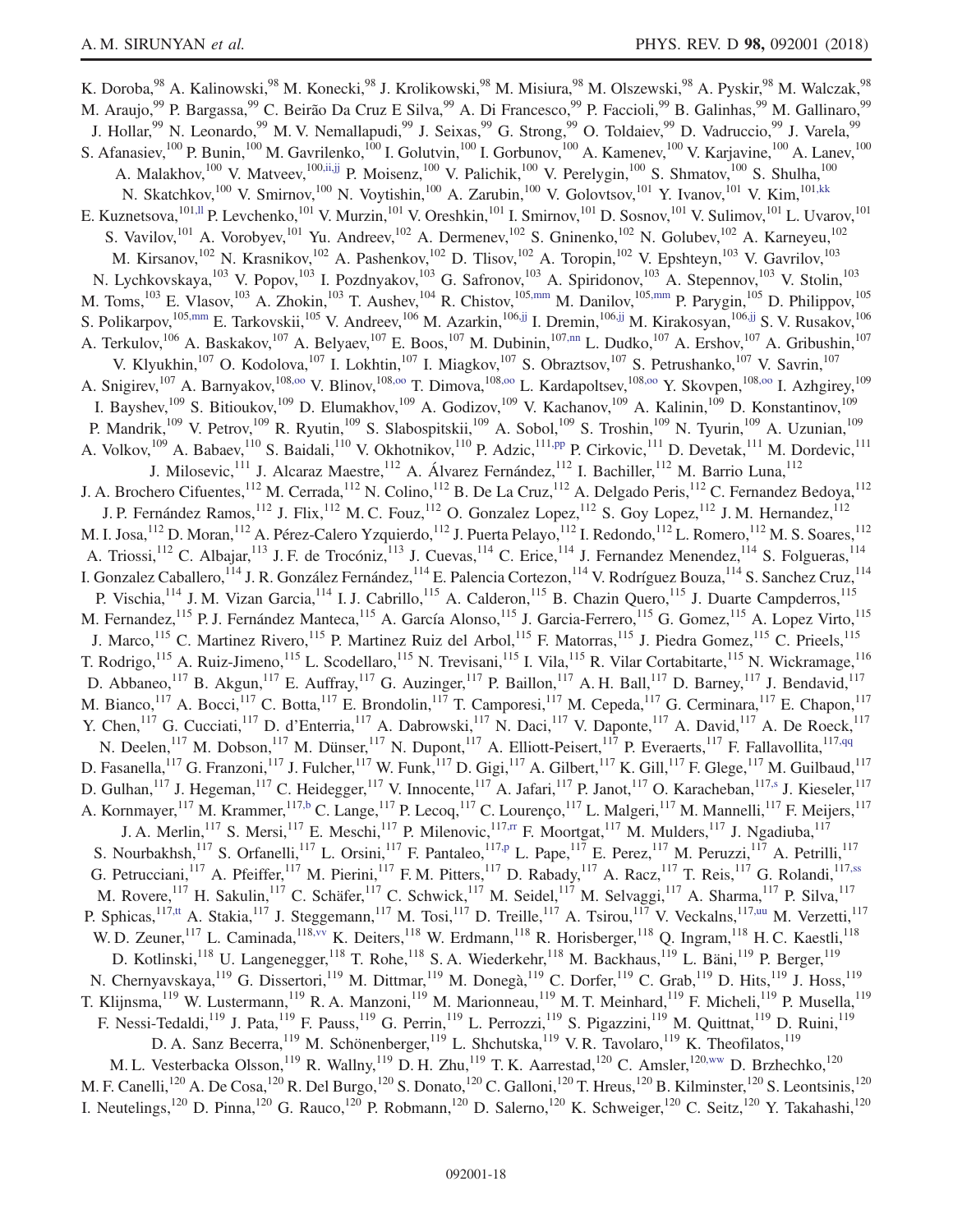<span id="page-18-11"></span><span id="page-18-10"></span><span id="page-18-9"></span><span id="page-18-8"></span><span id="page-18-7"></span><span id="page-18-6"></span><span id="page-18-5"></span><span id="page-18-4"></span><span id="page-18-3"></span><span id="page-18-2"></span><span id="page-18-1"></span><span id="page-18-0"></span>A. Zucchetta,<sup>120</sup> Y. H. Chang,<sup>121</sup> K. y. Cheng,<sup>121</sup> T. H. Doan,<sup>121</sup> Sh. Jain,<sup>121</sup> R. Khurana,<sup>121</sup> C. M. Kuo,<sup>121</sup> W. Lin,<sup>121</sup> A. Pozdnyakov,<sup>121</sup> S. S. Yu,<sup>121</sup> P. Chang,<sup>122</sup> Y. Chao,<sup>122</sup> K. F. Chen,<sup>122</sup> P. H. Chen,<sup>122</sup> W.-S. Hou,<sup>122</sup> Arun Kumar,<sup>122</sup> Y. F. Liu,<sup>122</sup> R.-S. Lu,<sup>122</sup> E. Paganis,<sup>122</sup> A. Psallidas,<sup>122</sup> A. Steen,<sup>122</sup> B. Asavapibhop,<sup>123</sup> N. Srimanobhas,<sup>123</sup> N. Suwonjandee,<sup>123</sup> A. Bat,<sup>124</sup> F. Boran,<sup>124</sup> S. Cerci,<sup>124[,xx](#page-24-40)</sup> S. Damarseckin,<sup>124</sup> Z. S. Demiroglu,<sup>124</sup> F. Dolek,<sup>124</sup> C. Dozen,<sup>124</sup> I. Dumanoglu,<sup>124</sup> S. Girgis,<sup>124</sup> G. Gokbulut,<sup>124</sup> Y. Guler,<sup>124</sup> E. Gurpinar,<sup>124</sup> I. Hos,<sup>12[4,yy](#page-24-41)</sup> C. Isik,<sup>124</sup> E. E. Kangal,<sup>124[,zz](#page-24-42)</sup> O. Kara, <sup>124</sup> A. Kayis Topaksu, <sup>124</sup> U. Kiminsu, <sup>124</sup> M. Oglakci, <sup>124</sup> G. Onengut, <sup>124</sup> K. Ozdemir, <sup>124, aaa</sup> A. Polatoz, <sup>124</sup> D. Sunar Cerci,<sup>12[4,xx](#page-24-40)</sup> B. Tali,<sup>124,xx</sup> U. G. Tok,<sup>124</sup> S. Turkcapar,<sup>124</sup> I. S. Zorbakir,<sup>124</sup> C. Zorbilmez,<sup>124</sup> B. Isildak,<sup>125[,bbb](#page-24-44)</sup> G. Karapinar, <sup>12[5,ccc](#page-24-45)</sup> M. Yalvac, <sup>125</sup> M. Zeyrek, <sup>125</sup> I. O. Atakisi, <sup>126</sup> E. Gülmez, <sup>126</sup> M. Kaya, <sup>126[,ddd](#page-24-46)</sup> O. Kaya, <sup>126[,eee](#page-24-47)</sup> S. Ozkorucuklu, $126,$ fff S. Tekten, $126$  E. A. Yetkin, $126,$ ggg M. N. Agaras, $127$  S. Atay, $127$  A. Cakir, $127$  K. Cankocak, $127$ Y. Komurcu,<sup>127</sup> S. Sen,<sup>12[7,hhh](#page-24-50)</sup> B. Grynyov,<sup>128</sup> L. Levchuk,<sup>129</sup> F. Ball,<sup>130</sup> L. Beck,<sup>130</sup> J. J. Brooke,<sup>130</sup> D. Burns,<sup>130</sup> E. Clement,<sup>130</sup> D. Cussans,<sup>130</sup> O. Davignon,<sup>130</sup> H. Flacher,<sup>130</sup> J. Goldstein,<sup>130</sup> G. P. Heath,<sup>130</sup> H. F. Heath,<sup>130</sup> L. Kreczko,<sup>130</sup> D. M. Newbold,<sup>130[,iii](#page-24-51)</sup> S. Paramesvaran,<sup>130</sup> B. Penning,<sup>130</sup> T. Sakuma,<sup>130</sup> D. Smith,<sup>130</sup> V. J. Smith,<sup>130</sup> J. Taylor,<sup>130</sup> A. Titterton,<sup>130</sup> K. W. Bell,<sup>131</sup> A. Belyaev,<sup>131[,jjj](#page-24-52)</sup> C. Brew,<sup>131</sup> R. M. Brown,<sup>131</sup> D. Cieri,<sup>131</sup> D. J. A. Cockerill,<sup>131</sup> J. A. Coughlan,<sup>131</sup> K. Harder,<sup>131</sup> S. Harper,<sup>131</sup> J. Linacre,<sup>131</sup> E. Olaiya,<sup>131</sup> D. Petyt,<sup>131</sup> C. H. Shepherd-Themistocleous,<sup>131</sup> A. Thea,<sup>131</sup> I. R. Tomalin,<sup>131</sup> T. Williams,<sup>131</sup> W. J. Womersley,<sup>131</sup> R. Bainbridge,<sup>132</sup> P. Bloch,<sup>132</sup> J. Borg,<sup>132</sup> S. Breeze,<sup>132</sup> O. Buchmuller,<sup>132</sup> A. Bundock,<sup>132</sup> S. Casasso,<sup>132</sup> D. Colling,<sup>132</sup> P. Dauncey,<sup>132</sup> G. Davies,<sup>132</sup> M. Della Negra,<sup>132</sup> R. Di Maria, <sup>132</sup> Y. Haddad, <sup>132</sup> G. Hall, <sup>132</sup> G. Iles, <sup>132</sup> T. James, <sup>132</sup> M. Komm, <sup>132</sup> C. Laner, <sup>132</sup> L. Lyons, <sup>132</sup> A.-M. Magnan, <sup>132</sup> S. Malik,<sup>132</sup> A. Martelli,<sup>132</sup> J. Nash,<sup>13[2,kkk](#page-24-53)</sup> A. Nikitenko,<sup>13[2,h](#page-23-6)</sup> V. Palladino,<sup>132</sup> M. Pesaresi,<sup>132</sup> A. Richards,<sup>132</sup> A. Rose,<sup>132</sup> E. Scott,<sup>132</sup> C. Seez,<sup>132</sup> A. Shtipliyski,<sup>132</sup> G. Singh,<sup>132</sup> M. Stoye,<sup>132</sup> T. Strebler,<sup>132</sup> S. Summers,<sup>132</sup> A. Tapper,<sup>132</sup> K. Uchida,<sup>132</sup> T. Virdee,<sup>132[,p](#page-24-6)</sup> N. Wardle,<sup>132</sup> D. Winterbottom,<sup>132</sup> J. Wright,<sup>132</sup> S.C. Zenz,<sup>132</sup> J.E. Cole,<sup>133</sup> P.R. Hobson,<sup>133</sup> A. Khan,<sup>133</sup> P. Kyberd,<sup>133</sup> C. K. Mackay,<sup>133</sup> A. Morton,<sup>133</sup> I. D. Reid,<sup>133</sup> L. Teodorescu,<sup>133</sup> S. Zahid,<sup>133</sup> K. Call,<sup>134</sup> J. Dittmann,<sup>134</sup> K. Hatakeyama,<sup>134</sup> H. Liu,<sup>134</sup> C. Madrid,<sup>134</sup> B. Mcmaster,<sup>134</sup> N. Pastika,<sup>134</sup> C. Smith,<sup>134</sup> R. Bartek,<sup>135</sup> A. Dominguez,<sup>135</sup> A. Buccilli,<sup>136</sup> S. I. Cooper,<sup>136</sup> C. Henderson,<sup>136</sup> P. Rumerio,<sup>136</sup> C. West,<sup>136</sup> D. Arcaro,<sup>137</sup> T. Bose,<sup>137</sup> D. Gastler,<sup>137</sup> D. Rankin,<sup>137</sup> C. Richardson,<sup>137</sup> J. Rohlf,<sup>137</sup> L. Sulak,<sup>137</sup> D. Zou,<sup>137</sup> G. Benelli,<sup>138</sup> X. Coubez,<sup>138</sup> D. Cutts,<sup>138</sup> M. Hadley,<sup>138</sup> J. Hakala,<sup>138</sup> U. Heintz,<sup>138</sup> J. M. Hogan,<sup>13[8,lll](#page-24-54)</sup> K. H. M. Kwok,<sup>138</sup> E. Laird,<sup>138</sup> G. Landsberg,<sup>138</sup> J. Lee,<sup>138</sup> Z. Mao,<sup>138</sup> M. Narain,<sup>138</sup> S. Sagir,<sup>138[,mmm](#page-24-55)</sup> R. Syarif,<sup>138</sup> E. Usai,<sup>138</sup> D. Yu,<sup>138</sup> R. Band,<sup>139</sup> C. Brainerd,<sup>139</sup> R. Breedon,<sup>139</sup> D. Burns,<sup>139</sup> M. Calderon De La Barca Sanchez,<sup>139</sup> M. Chertok,<sup>139</sup> J. Conway,<sup>139</sup> R. Conway,<sup>139</sup> P. T. Cox,<sup>139</sup> R. Erbacher,<sup>139</sup> C. Flores,<sup>139</sup> G. Funk,  $^{139}$  W. Ko,  $^{139}$  O. Kukral,  $^{139}$  R. Lander,  $^{139}$  M. Mulhearn,  $^{139}$  D. Pellett,  $^{139}$  J. Pilot,  $^{139}$  S. Shalhout,  $^{139}$  M. Shi,  $^{139}$ D. Stolp,<sup>139</sup> D. Taylor,<sup>139</sup> K. Tos,<sup>139</sup> M. Tripathi,<sup>139</sup> Z. Wang,<sup>139</sup> F. Zhang,<sup>139</sup> M. Bachtis,<sup>140</sup> C. Bravo,<sup>140</sup> R. Cousins,<sup>140</sup> A. Dasgupta,<sup>140</sup> A. Florent,<sup>140</sup> J. Hauser,<sup>140</sup> M. Ignatenko,<sup>140</sup> N. Mccoll,<sup>140</sup> S. Regnard,<sup>140</sup> D. Saltzberg,<sup>140</sup> C. Schnaible,<sup>140</sup> V. Valuev,<sup>140</sup> E. Bouvier,<sup>141</sup> K. Burt,<sup>141</sup> R. Clare,<sup>141</sup> J. W. Gary,<sup>141</sup> S. M. A. Ghiasi Shirazi,<sup>141</sup> G. Hanson,<sup>141</sup> G. Karapostoli,<sup>141</sup> E. Kennedy,<sup>141</sup> F. Lacroix,<sup>141</sup> O. R. Long,<sup>141</sup> M. Olmedo Negrete,<sup>141</sup> M. I. Paneva,<sup>141</sup> W. Si,<sup>141</sup> L. Wang,<sup>141</sup> H. Wei,<sup>141</sup> S. Wimpenny,<sup>141</sup> B. R. Yates,<sup>141</sup> J. G. Branson,<sup>142</sup> S. Cittolin,<sup>142</sup> M. Derdzinski,<sup>142</sup> R. Gerosa,<sup>142</sup> D. Gilbert,<sup>142</sup> B. Hashemi,<sup>142</sup> A. Holzner,<sup>142</sup> D. Klein,<sup>142</sup> G. Kole,<sup>142</sup> V. Krutelyov,<sup>142</sup> J. Letts,<sup>142</sup> M. Masciovecchio,<sup>142</sup> D. Olivito,  $^{142}$  S. Padhi,  $^{142}$  M. Pieri,  $^{142}$  M. Sani,  $^{142}$  V. Sharma,  $^{142}$  S. Simon,  $^{142}$  M. Tadel,  $^{142}$  A. Vartak,  $^{142}$ S. Wasserbaech,<sup>142[,nnn](#page-24-56)</sup> J. Wood,<sup>142</sup> F. Würthwein,<sup>142</sup> A. Yagil,<sup>142</sup> G. Zevi Della Porta,<sup>142</sup> N. Amin,<sup>143</sup> R. Bhandari,<sup>143</sup> J. Bradmiller-Feld,<sup>143</sup> C. Campagnari,<sup>143</sup> M. Citron,<sup>143</sup> A. Dishaw,<sup>143</sup> V. Dutta,<sup>143</sup> M. Franco Sevilla,<sup>143</sup> L. Gouskos,<sup>143</sup> R. Heller,<sup>143</sup> J. Incandela,<sup>143</sup> A. Ovcharova,<sup>143</sup> H. Qu,<sup>143</sup> J. Richman,<sup>143</sup> D. Stuart,<sup>143</sup> I. Suarez,<sup>143</sup> S. Wang,<sup>143</sup> J. Yoo,<sup>143</sup> D. Anderson,<sup>144</sup> A. Bornheim,<sup>144</sup> J. M. Lawhorn,<sup>144</sup> H. B. Newman,<sup>144</sup> T. Q. Nguyen,<sup>144</sup> M. Spiropulu,<sup>144</sup> J. R. Vlimant,<sup>144</sup> R. Wilkinson,<sup>144</sup> S. Xie,<sup>144</sup> Z. Zhang,<sup>144</sup> R. Y. Zhu,<sup>144</sup> M. B. Andrews,<sup>145</sup> T. Ferguson,<sup>145</sup> T. Mudholkar,<sup>145</sup> M. Paulini,<sup>145</sup> M. Sun,<sup>145</sup> I. Vorobiev,<sup>145</sup> M. Weinberg,<sup>145</sup> J. P. Cumalat,<sup>146</sup> W. T. Ford,<sup>146</sup> F. Jensen,<sup>146</sup> A. Johnson,<sup>146</sup> M. Krohn,<sup>146</sup> E. MacDonald,<sup>146</sup> T. Mulholland,<sup>146</sup> R. Patel,<sup>146</sup> K. Stenson,<sup>146</sup> K. A. Ulmer,<sup>146</sup> S. R. Wagner,<sup>146</sup> J. Alexander,<sup>147</sup> J. Chaves,<sup>147</sup> Y. Cheng,<sup>147</sup> J. Chu,<sup>147</sup> A. Datta,<sup>147</sup> K. Mcdermott,<sup>147</sup> N. Mirman,<sup>147</sup> J. R. Patterson,<sup>147</sup> D. Quach,<sup>147</sup> A. Rinkevicius,<sup>147</sup> A. Ryd,<sup>147</sup> L. Skinnari,<sup>147</sup> L. Soffi,<sup>147</sup> S. M. Tan,<sup>147</sup> Z. Tao,<sup>147</sup> J. Thom,<sup>147</sup> J. Tucker,<sup>147</sup> P. Wittich,<sup>147</sup> M. Zientek,<sup>147</sup> S. Abdullin,<sup>148</sup> M. Albrow,<sup>148</sup> M. Alyari,<sup>148</sup> G. Apollinari,<sup>148</sup> A. Apresyan,<sup>148</sup> A. Apyan,<sup>148</sup> S. Banerjee,<sup>148</sup> L. A. T. Bauerdick,<sup>148</sup> A. Beretvas,<sup>148</sup> J. Berryhill,<sup>148</sup> P. C. Bhat,<sup>148</sup> G. Bolla,<sup>148[,a](#page-23-7)</sup> K. Burkett,<sup>148</sup> J. N. Butler,<sup>148</sup> A. Canepa,<sup>148</sup> G. B. Cerati,<sup>148</sup> H. W. K. Cheung,<sup>148</sup> F. Chlebana,<sup>148</sup> M. Cremonesi,<sup>148</sup> J. Duarte,<sup>148</sup> V. D. Elvira,<sup>148</sup> J. Freeman,<sup>148</sup> Z. Gecse,<sup>148</sup> E. Gottschalk,<sup>148</sup> L. Gray,<sup>148</sup> D. Green,<sup>148</sup> S. Grünendahl,<sup>148</sup> O. Gutsche,<sup>148</sup> J. Hanlon,<sup>148</sup> R. M. Harris,<sup>148</sup> S. Hasegawa,<sup>148</sup> J. Hirschauer,<sup>148</sup> Z. Hu,<sup>148</sup> B. Jayatilaka,<sup>148</sup> S. Jindariani,<sup>148</sup> M. Johnson,<sup>148</sup> U. Joshi,<sup>148</sup> B. Klima,<sup>148</sup>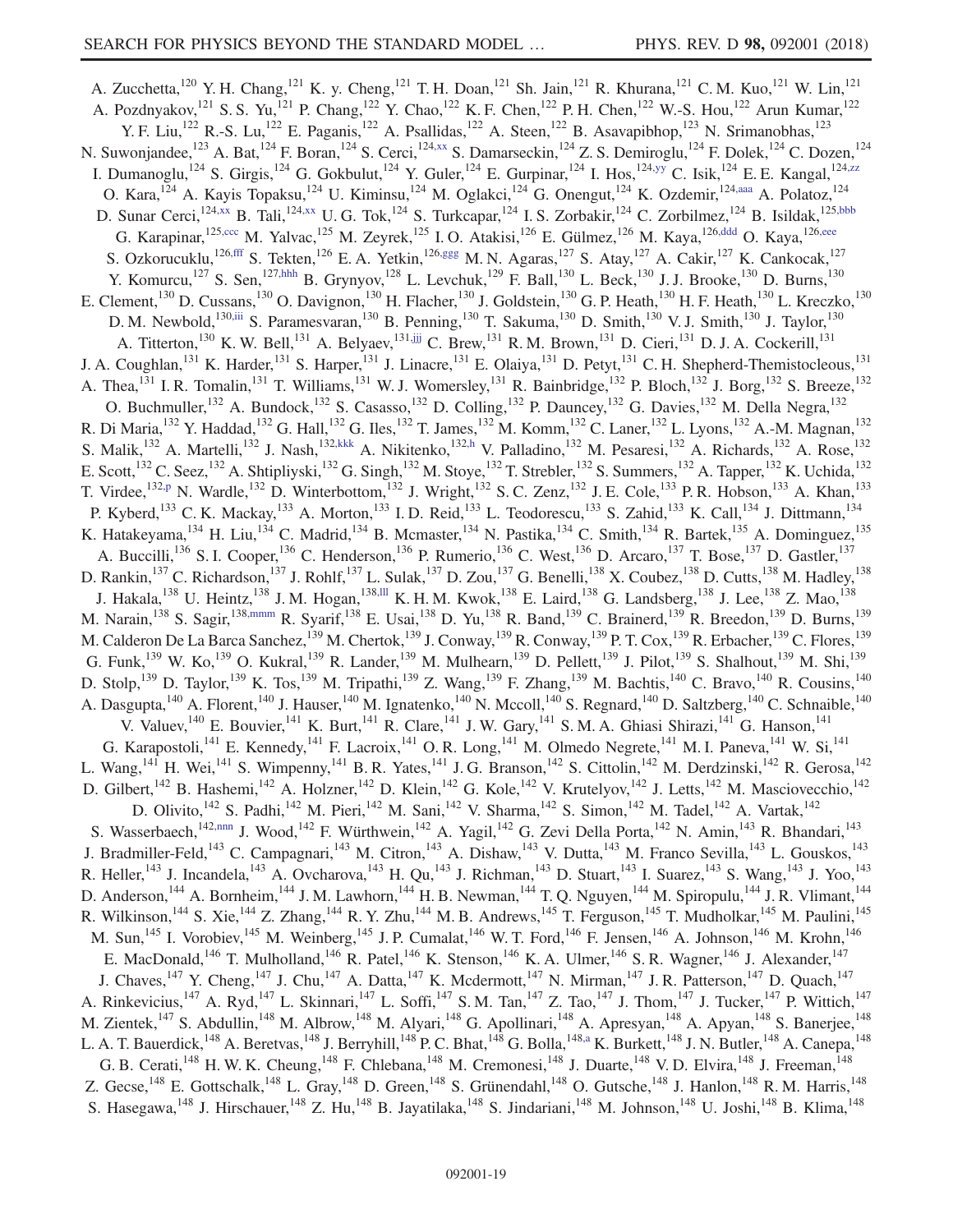<span id="page-19-2"></span><span id="page-19-1"></span><span id="page-19-0"></span>M. J. Kortelainen,<sup>148</sup> B. Kreis,<sup>148</sup> S. Lammel,<sup>148</sup> D. Lincoln,<sup>148</sup> R. Lipton,<sup>148</sup> M. Liu,<sup>148</sup> T. Liu,<sup>148</sup> J. Lykken,<sup>148</sup> K. Maeshima, <sup>148</sup> J. M. Marraffino, <sup>148</sup> D. Mason, <sup>148</sup> P. McBride, <sup>148</sup> P. Merkel, <sup>148</sup> S. Mrenna, <sup>148</sup> S. Nahn, <sup>148</sup> V. O'Dell, <sup>148</sup> K. Pedro,<sup>148</sup> C. Pena,<sup>148</sup> O. Prokofyev,<sup>148</sup> G. Rakness,<sup>148</sup> L. Ristori,<sup>148</sup> A. Savoy-Navarro,<sup>148,000</sup> B. Schneider,<sup>148</sup> E. Sexton-Kennedy,<sup>148</sup> A. Soha,<sup>148</sup> W. J. Spalding,<sup>148</sup> L. Spiegel,<sup>148</sup> S. Stoynev,<sup>148</sup> J. Strait,<sup>148</sup> N. Strobbe,<sup>148</sup> L. Taylor,<sup>148</sup> S. Tkaczyk,<sup>148</sup> N. V. Tran,<sup>148</sup> L. Uplegger,<sup>148</sup> E. W. Vaandering,<sup>148</sup> C. Vernieri,<sup>148</sup> M. Verzocchi,<sup>148</sup> R. Vidal,<sup>148</sup> M. Wang,<sup>148</sup> H. A. Weber,<sup>148</sup> A. Whitbeck,<sup>148</sup> D. Acosta,<sup>149</sup> P. Avery,<sup>149</sup> P. Bortignon,<sup>149</sup> D. Bourilkov,<sup>149</sup> A. Brinkerhoff,<sup>149</sup> L. Cadamuro,<sup>149</sup> A. Carnes,<sup>149</sup> M. Carver,<sup>149</sup> D. Curry,<sup>149</sup> R. D. Field,<sup>149</sup> S. V. Gleyzer,<sup>149</sup> B. M. Joshi,<sup>149</sup> J. Konigsberg,<sup>149</sup> A. Korytov,<sup>149</sup> K. H. Lo,<sup>149</sup> P. Ma,<sup>149</sup> K. Matchev,<sup>149</sup> H. Mei,<sup>149</sup> G. Mitselmakher,<sup>149</sup> K. Shi,<sup>149</sup> D. Sperka,<sup>149</sup> J. Wang,<sup>149</sup> S. Wang,<sup>149</sup> Y. R. Joshi,<sup>150</sup> S. Linn,<sup>150</sup> A. Ackert,<sup>151</sup> T. Adams,<sup>151</sup> A. Askew,<sup>151</sup> S. Hagopian,<sup>151</sup> V. Hagopian,<sup>151</sup> K. F. Johnson,<sup>151</sup> T. Kolberg,<sup>151</sup> G. Martinez,<sup>151</sup> T. Perry,<sup>151</sup> H. Prosper,<sup>151</sup> A. Saha,<sup>151</sup> C. Schiber,<sup>151</sup> V. Sharma,<sup>151</sup> R. Yohay,<sup>151</sup> M. M. Baarmand,<sup>152</sup> V. Bhopatkar,<sup>152</sup> S. Colafranceschi,<sup>152</sup> M. Hohlmann,<sup>152</sup> D. Noonan,<sup>152</sup> M. Rahmani,<sup>152</sup> T. Roy,<sup>152</sup> F. Yumiceva,<sup>152</sup> M. R. Adams,<sup>153</sup> L. Apanasevich,<sup>153</sup> D. Berry,<sup>153</sup> R. R. Betts,<sup>153</sup> R. Cavanaugh,<sup>153</sup> X. Chen,<sup>153</sup> S. Dittmer,<sup>153</sup> O. Evdokimov,<sup>153</sup> C. E. Gerber,<sup>153</sup> D. A. Hangal,<sup>153</sup> D. J. Hofman,<sup>153</sup> K. Jung,<sup>153</sup> J. Kamin,<sup>153</sup> C. Mills,<sup>153</sup> I. D. Sandoval Gonzalez,<sup>153</sup> M. B. Tonjes,<sup>153</sup> N. Varelas,<sup>153</sup> H. Wang,<sup>153</sup> X. Wang,<sup>153</sup> Z. Wu,<sup>153</sup> J. Zhang,<sup>153</sup> M. Alhusseini,<sup>154</sup> B. Bilki,<sup>154</sup>,ppp W. Clarida,<sup>154</sup> K. Dilsiz,<sup>154[,qqq](#page-25-0)</sup> S. Durgut,<sup>154</sup> R. P. Gandrajula,<sup>154</sup> M. Haytmyradov,<sup>154</sup> V. Khristenko,<sup>154</sup> J.-P. Merlo,<sup>154</sup> A. Mestvirishvili,<sup>154</sup> A. Moeller,<sup>154</sup> J. Nachtman,<sup>154</sup> H. Ogul,<sup>154</sup>,rrr Y. Onel,<sup>154</sup> F. Ozok,<sup>15[4,sss](#page-25-2)</sup> A. Penzo,<sup>154</sup> C. Snyder,<sup>154</sup> E. Tiras,<sup>154</sup> J. Wetzel,<sup>154</sup> B. Blumenfeld,<sup>155</sup> A. Cocoros,<sup>155</sup> N. Eminizer,<sup>155</sup> D. Fehling,<sup>155</sup> L. Feng,<sup>155</sup> A. V. Gritsan,<sup>155</sup> W. T. Hung,<sup>155</sup> P. Maksimovic,<sup>155</sup> J. Roskes,<sup>155</sup> U. Sarica,<sup>155</sup> M. Swartz,<sup>155</sup> M. Xiao,<sup>155</sup> C. You,<sup>155</sup> A. Al-bataineh,<sup>156</sup> P. Baringer,<sup>156</sup> A. Bean,<sup>156</sup> S. Boren,<sup>156</sup> J. Bowen,<sup>156</sup> A. Bylinkin,<sup>156</sup> J. Castle,<sup>156</sup> S. Khalil,<sup>156</sup> A. Kropivnitskaya,<sup>156</sup> D. Majumder,<sup>156</sup> W. Mcbrayer,<sup>156</sup> M. Murray,<sup>156</sup> C. Rogan,<sup>156</sup> S. Sanders,<sup>156</sup> E. Schmitz,<sup>156</sup> J. D. Tapia Takaki,<sup>156</sup> Q. Wang,<sup>156</sup> S. Duric,<sup>157</sup> A. Ivanov,<sup>157</sup> K. Kaadze,<sup>157</sup> D. Kim,<sup>157</sup> Y. Maravin,<sup>157</sup> D. R. Mendis,<sup>157</sup> T. Mitchell,<sup>157</sup> A. Modak,<sup>157</sup> A. Mohammadi,<sup>157</sup> L. K. Saini,<sup>157</sup> N. Skhirtladze,<sup>157</sup> F. Rebassoo,<sup>158</sup> D. Wright,<sup>158</sup> A. Baden,<sup>159</sup> O. Baron,<sup>159</sup> A. Belloni,<sup>159</sup> S. C. Eno,<sup>159</sup> Y. Feng,<sup>159</sup> C. Ferraioli,<sup>159</sup> N. J. Hadley,<sup>159</sup> S. Jabeen,<sup>159</sup> G. Y. Jeng,<sup>159</sup> R. G. Kellogg,<sup>159</sup> J. Kunkle,<sup>159</sup> A. C. Mignerey,<sup>159</sup> F. Ricci-Tam,<sup>159</sup> Y. H. Shin,<sup>159</sup> A. Skuja,<sup>159</sup> S. C. Tonwar,<sup>159</sup> K. Wong,<sup>159</sup> D. Abercrombie,<sup>160</sup> B. Allen,<sup>160</sup> V. Azzolini,<sup>160</sup> A. Baty,<sup>160</sup> G. Bauer,<sup>160</sup> R. Bi,<sup>160</sup> S. Brandt,<sup>160</sup> W. Busza,<sup>160</sup> I. A. Cali,<sup>160</sup> M. D'Alfonso,<sup>160</sup> Z. Demiragli,<sup>160</sup> G. Gomez Ceballos,<sup>160</sup> M. Goncharov,<sup>160</sup> P. Harris,<sup>160</sup> D. Hsu,<sup>160</sup> M. Hu,<sup>160</sup> Y. Iiyama,<sup>160</sup> G. M. Innocenti,<sup>160</sup> M. Klute,<sup>160</sup> D. Kovalskyi,<sup>160</sup> Y.-J. Lee,<sup>160</sup> P. D. Luckey,<sup>160</sup> B. Maier,<sup>160</sup> A. C. Marini,<sup>160</sup> C. Mcginn,<sup>160</sup> C. Mironov,<sup>160</sup> S. Narayanan,<sup>160</sup> X. Niu,<sup>160</sup> C. Paus,<sup>160</sup> C. Roland,<sup>160</sup> G. Roland,<sup>160</sup> G. S. F. Stephans,<sup>160</sup> K. Sumorok,<sup>160</sup> K. Tatar,  $160$  D. Velicanu,  $160$  J. Wang,  $160$  T. W. Wang,  $160$  B. Wyslouch,  $160$  S. Zhaozhong,  $160$  A. C. Benvenuti,  $161$ R. M. Chatterjee,<sup>161</sup> A. Evans,<sup>161</sup> P. Hansen,<sup>161</sup> S. Kalafut,<sup>161</sup> Y. Kubota,<sup>161</sup> Z. Lesko,<sup>161</sup> J. Mans,<sup>161</sup> N. Ruckstuhl,<sup>161</sup> R. Rusack,<sup>161</sup> J. Turkewitz,<sup>161</sup> M. A. Wadud,<sup>161</sup> J. G. Acosta,<sup>162</sup> S. Oliveros,<sup>162</sup> E. Avdeeva,<sup>163</sup> K. Bloom,<sup>163</sup> D. R. Claes,<sup>163</sup> C. Fangmeier,<sup>163</sup> F. Golf,<sup>163</sup> R. Gonzalez Suarez,<sup>163</sup> R. Kamalieddin,<sup>163</sup> I. Kravchenko,<sup>163</sup> J. Monroy,<sup>163</sup> J. E. Siado,<sup>163</sup> G. R. Snow,<sup>163</sup> B. Stieger,<sup>163</sup> A. Godshalk,<sup>164</sup> C. Harrington,<sup>164</sup> I. Iashvili,<sup>164</sup> A. Kharchilava,<sup>164</sup> C. Mclean,<sup>164</sup> D. Nguyen,<sup>164</sup> A. Parker,<sup>164</sup> S. Rappoccio,<sup>164</sup> B. Roozbahani,<sup>164</sup> G. Alverson,<sup>165</sup> E. Barberis,<sup>165</sup> C. Freer,<sup>165</sup> A. Hortiangtham,<sup>165</sup> D. M. Morse,<sup>165</sup> T. Orimoto,<sup>165</sup> R. Teixeira De Lima,<sup>165</sup> T. Wamorkar,<sup>165</sup> B. Wang,<sup>165</sup> A. Wisecarver,<sup>165</sup> D. Wood,<sup>165</sup> S. Bhattacharya,<sup>166</sup> O. Charaf,<sup>166</sup> K. A. Hahn,<sup>166</sup> N. Mucia,<sup>166</sup> N. Odell,<sup>166</sup> M. H. Schmitt,<sup>166</sup> K. Sung,<sup>166</sup> M. Trovato,<sup>166</sup> M. Velasco,<sup>166</sup> R. Bucci,<sup>167</sup> N. Dev,<sup>167</sup> M. Hildreth,<sup>167</sup> K. Hurtado Anampa,<sup>167</sup> C. Jessop,<sup>167</sup> D. J. Karmgard,<sup>167</sup> N. Kellams,<sup>167</sup> K. Lannon,<sup>167</sup> W. Li,<sup>167</sup> N. Loukas,<sup>167</sup> N. Marinelli,<sup>167</sup> F. Meng,<sup>167</sup> C. Mueller,<sup>167</sup> Y. Musienko,<sup>16[7,ii](#page-24-25)</sup> M. Planer,<sup>167</sup> A. Reinsvold,<sup>167</sup> R. Ruchti,<sup>167</sup> P. Siddireddy,<sup>167</sup> G. Smith,<sup>167</sup> S. Taroni,<sup>167</sup> M. Wayne,<sup>167</sup> A. Wightman,<sup>167</sup> M. Wolf,<sup>167</sup> A. Woodard,<sup>167</sup> J. Alimena,<sup>168</sup> L. Antonelli,<sup>168</sup> B. Bylsma,<sup>168</sup> L. S. Durkin,<sup>168</sup> S. Flowers,<sup>168</sup> B. Francis,<sup>168</sup> A. Hart,<sup>168</sup> C. Hill,<sup>168</sup> W. Ji,<sup>168</sup> T. Y. Ling,<sup>168</sup> W. Luo,<sup>168</sup> B. L. Winer,<sup>168</sup> H. W. Wulsin,<sup>168</sup> S. Cooperstein,<sup>169</sup> P. Elmer,<sup>169</sup> J. Hardenbrook,<sup>169</sup> S. Higginbotham,<sup>169</sup> A. Kalogeropoulos,<sup>169</sup> D. Lange,<sup>169</sup> M. T. Lucchini,<sup>169</sup> J. Luo,<sup>169</sup> D. Marlow,<sup>169</sup> K. Mei,<sup>169</sup> I. Ojalvo,<sup>169</sup> J. Olsen,<sup>169</sup> C. Palmer,<sup>169</sup> P. Piroué,<sup>169</sup> J. Salfeld-Nebgen,<sup>169</sup> D. Stickland,<sup>169</sup> C. Tully,<sup>169</sup> S. Malik,<sup>170</sup> S. Norberg,<sup>170</sup> A. Barker,<sup>171</sup> V. E. Barnes,<sup>171</sup> S. Das,<sup>171</sup> L. Gutay,<sup>171</sup> M. Jones,<sup>171</sup> A. W. Jung,<sup>171</sup> A. Khatiwada,<sup>171</sup> B. Mahakud,<sup>171</sup> D. H. Miller,<sup>171</sup> N. Neumeister,<sup>171</sup> C. C. Peng,<sup>171</sup> S. Piperov,<sup>171</sup> H. Qiu,<sup>171</sup> J. F. Schulte,<sup>171</sup> J. Sun,<sup>171</sup> F. Wang,<sup>171</sup> R. Xiao,<sup>171</sup> W. Xie,<sup>171</sup> T. Cheng,<sup>172</sup> J. Dolen,<sup>172</sup> N. Parashar,<sup>172</sup> Z. Chen,<sup>173</sup> K. M. Ecklund,<sup>173</sup> S. Freed,<sup>173</sup> F. J. M. Geurts,<sup>173</sup> M. Kilpatrick,<sup>173</sup> W. Li,<sup>173</sup> B. P. Padley,<sup>173</sup> J. Roberts,<sup>173</sup> J. Rorie,<sup>173</sup> W. Shi,<sup>173</sup> Z. Tu,<sup>173</sup> J. Zabel,<sup>173</sup> A. Zhang,<sup>173</sup> A. Bodek,<sup>174</sup> P. de Barbaro,<sup>174</sup> R. Demina,<sup>174</sup> Y. t. Duh,<sup>174</sup> J. L. Dulemba,<sup>174</sup> C. Fallon,<sup>174</sup> T. Ferbel,<sup>174</sup> M. Galanti,<sup>174</sup> A. Garcia-Bellido,<sup>174</sup> J. Han,<sup>174</sup> O. Hindrichs,<sup>174</sup> A. Khukhunaishvili,<sup>174</sup> P. Tan,<sup>174</sup> R. Taus,<sup>174</sup> A. Agapitos,<sup>175</sup>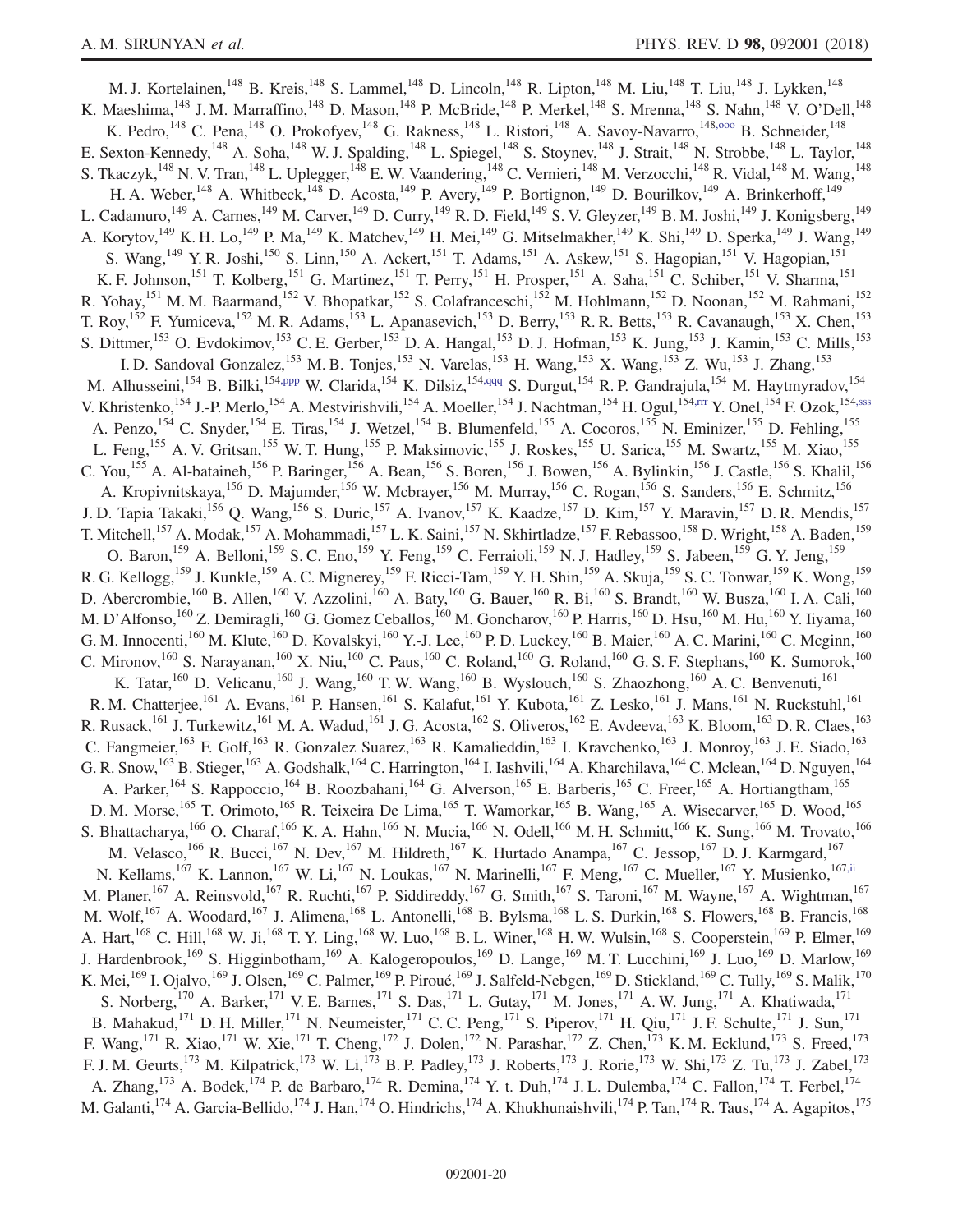<span id="page-20-1"></span><span id="page-20-0"></span>J. P. Chou,<sup>175</sup> Y. Gershtein,<sup>175</sup> T. A. Gómez Espinosa,<sup>175</sup> E. Halkiadakis,<sup>175</sup> M. Heindl,<sup>175</sup> E. Hughes,<sup>175</sup> S. Kaplan,<sup>175</sup> R. Kunnawalkam Elayavalli,<sup>175</sup> S. Kyriacou,<sup>175</sup> A. Lath,<sup>175</sup> R. Montalvo,<sup>175</sup> K. Nash,<sup>175</sup> M. Osherson,<sup>175</sup> H. Saka,<sup>175</sup> S. Salur,<sup>175</sup> S. Schnetzer,<sup>175</sup> D. Sheffield,<sup>175</sup> S. Somalwar,<sup>175</sup> R. Stone,<sup>175</sup> S. Thomas,<sup>175</sup> P. Thomassen,<sup>175</sup> M. Walker,<sup>175</sup> A. G. Delannoy, <sup>176</sup> J. Heideman, <sup>176</sup> G. Riley, <sup>176</sup> S. Spanier, <sup>176</sup> O. Bouhali, <sup>177[,ttt](#page-25-3)</sup> A. Celik, <sup>177</sup> M. Dalchenko, <sup>177</sup> M. De Mattia,<sup>177</sup> A. Delgado,<sup>177</sup> S. Dildick,<sup>177</sup> R. Eusebi,<sup>177</sup> J. Gilmore,<sup>177</sup> T. Huang,<sup>177</sup> T. Kamon,<sup>177[,uuu](#page-25-4)</sup> S. Luo,<sup>177</sup> R. Mueller, <sup>177</sup> A. Perloff, <sup>177</sup> L. Perniè, <sup>177</sup> D. Rathjens, <sup>177</sup> A. Safonov, <sup>177</sup> N. Akchurin, <sup>178</sup> J. Damgov, <sup>178</sup> F. De Guio, <sup>178</sup> P. R. Dudero,<sup>178</sup> S. Kunori,<sup>178</sup> K. Lamichhane,<sup>178</sup> S. W. Lee,<sup>178</sup> T. Mengke,<sup>178</sup> S. Muthumuni,<sup>178</sup> T. Peltola,<sup>178</sup> S. Undleeb,<sup>178</sup> I. Volobouev, <sup>178</sup> Z. Wang, <sup>178</sup> S. Greene, <sup>179</sup> A. Gurrola, <sup>179</sup> R. Janjam, <sup>179</sup> W. Johns, <sup>179</sup> C. Maguire, <sup>179</sup> A. Melo, <sup>179</sup> H. Ni, <sup>179</sup> K. Padeken,  $^{179}$  J. D. Ruiz Alvarez,  $^{179}$  P. Sheldon,  $^{179}$  S. Tuo,  $^{179}$  J. Velkovska,  $^{179}$  M. Verweij,  $^{179}$  Q. Xu,  $^{179}$  M. W. Arenton,  $^{180}$ P. Barria, <sup>180</sup> B. Cox, <sup>180</sup> R. Hirosky, <sup>180</sup> M. Joyce, <sup>180</sup> A. Ledovskoy, <sup>180</sup> H. Li, <sup>180</sup> C. Neu, <sup>180</sup> T. Sinthuprasith, <sup>180</sup> Y. Wang, <sup>180</sup> E. Wolfe,<sup>180</sup> F. Xia,<sup>180</sup> R. Harr,<sup>181</sup> P. E. Karchin,<sup>181</sup> N. Poudyal,<sup>181</sup> J. Sturdy,<sup>181</sup> P. Thapa,<sup>181</sup> S. Zaleski,<sup>181</sup> M. Brodski,<sup>182</sup> J. Buchanan,<sup>182</sup> C. Caillol,<sup>182</sup> D. Carlsmith,<sup>182</sup> S. Dasu,<sup>182</sup> L. Dodd,<sup>182</sup> B. Gomber,<sup>182</sup> M. Grothe,<sup>182</sup> M. Herndon,<sup>182</sup> A. Hervé, <sup>182</sup> U. Hussain, <sup>182</sup> P. Klabbers, <sup>182</sup> A. Lanaro, <sup>182</sup> K. Long, <sup>182</sup> R. Loveless, <sup>182</sup> T. Ruggles, <sup>182</sup> A. Savin, <sup>182</sup> N. Smith, <sup>182</sup> W. H. Smith, $^{182}$  and N. Woods $^{182}$ 

# (CMS Collaboration)

<sup>1</sup>Yerevan Physics Institute, Yerevan, Armenia 2 Institut für Hochenergiephysik, Wien, Austria 3 Institute for Nuclear Problems, Minsk, Belarus <sup>4</sup>Universiteit Antwerpen, Antwerpen, Belgium <sup>5</sup>Vrije Universiteit Brussel, Brussel, Belgium<br><sup>6</sup>Université Libre de Pruxelles, Pruxelles, Belgium <sup>6</sup>Université Libre de Bruxelles, Bruxelles, Belgium  $\frac{7}{7}$ Ghent University, Ghent, Belgium  $'$ Ghent University, Ghent, Belgium<br> ${}^{8}U$ piyersité Catholique de Louveir, Louveir la N  $^8$ Université Catholique de Louvain, Louvain-la-Neuve, Belgium<br> $^9$ Centre Prasileire de Pesquisas Fisicas, Pio de Janeire, Prasil <sup>9</sup>Centro Brasileiro de Pesquisas Fisicas, Rio de Janeiro, Brazil<br><sup>10</sup>Universidade do Estado do Rio de Janeiro, Rio de Janeiro, Brazil<br><sup>11a</sup>Universidade Estadual Paulista, São Paulo, Brazil<br><sup>11b</sup>Universidade Federal do AB <sup>15</sup>Institute of High Energy Physics, Beijing, China<br><sup>16</sup>State Key Laboratory of Nuclear Physics and Technology, Peking University, Beijing, China<br><sup>17</sup>Tsinghua University, Beijing, China<br><sup>18</sup>University of Split, Faculty o Split, Croatia<br><sup>20</sup>University of Split, Faculty of Science, Split, Croatia<br><sup>21</sup>Institute Rudjer Boskovic, Zagreb, Croatia<br><sup>22</sup>University of Cyprus, Nicosia, Cyprus <sup>23</sup>Charles University, Prague, Czech Republic<br><sup>24</sup>Escuela Politecnica Nacional, Quito, Ecuador<br><sup>25</sup>Universidad San Francisco de Quito, Quito, Ecuador<br><sup>26</sup>Academy of Scientific Research and Technology of the Arab Republic Egyptian Network of High Energy Physics, Cairo, Egypt<br><sup>27</sup> National Institute of Chemical Physics and Biophysics, Tallinn, Estonia<br><sup>28</sup> Department of Physics, University of Helsinki, Helsinki, Finland<br><sup>29</sup> Helsinki Instit  $32$ Laboratoire Leprince-Ringuet, Ecole polytechnique, CNRS/IN2P3, Université Paris-Saclay, Palaiseau, France<br><sup>33</sup>Université de Strasbourg, CNRS, IPHC UMR 7178, Strasbourg, France<br><sup>34</sup>Centre de Calcul de l'Institut National de Physique Nucleaire et de Physique des Particules, CNRS/IN2P3, Villeurbanne, France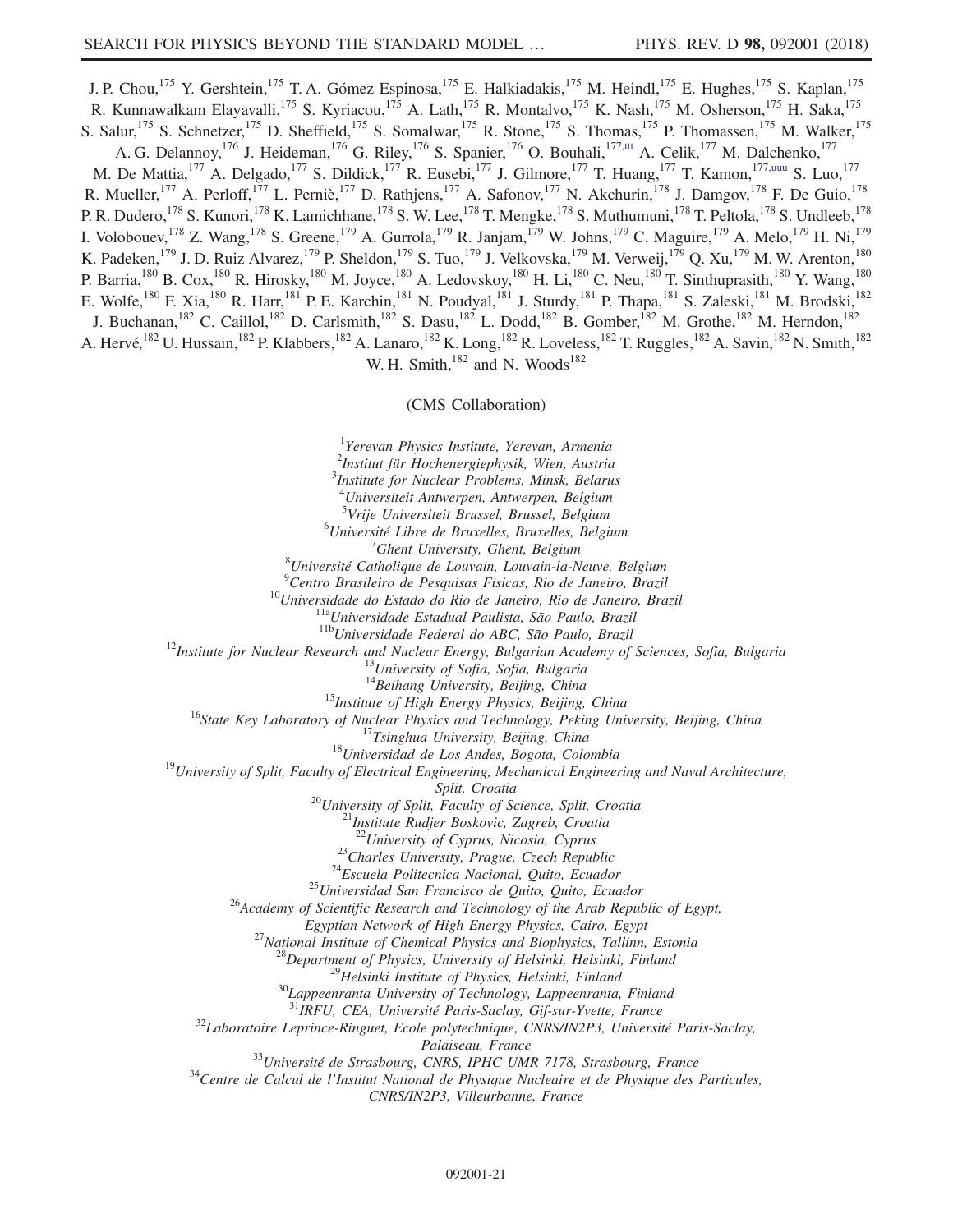$35$ Université de Lyon, Université Claude Bernard Lyon 1, CNRS-IN2P3, *Institut de Physique Nucléaire de Lyon, Villeurbanne, France*<br><sup>36</sup>Georgian Technical University, Tbilisi, Georgia<br><sup>37</sup>Tbilisi State University, Tbilisi, Georgia<br><sup>38</sup>RWTH Aachen University, II. Physikalisches Institut A, <sup>41</sup>Deutsches Elektronen-Synchrotron, Hamburg, Germany<br><sup>42</sup>University of Hamburg, Hamburg, Germany<br><sup>43</sup>Karlsruher Institut fuer Technologie, Karlsruhe, Germany<br><sup>44</sup>Institute of Nuclear and Particle Physics (INPP), NCSR De Budapest, Hungary<br><sup>49</sup>Wigner Research Centre for Physics, Budapest, Hungary<br><sup>50</sup>Institute of Nuclear Research ATOMKI, Debrecen, Hungary<br><sup>51</sup>Institute of Physics, University of Debrecen, Debrecen, Hungary<br><sup>52</sup>Indian Institu <sup>56</sup>Saha Institute of Nuclear Physics, HBNI, Kolkata,India  $J$ Indian Institute of Technology Madras, Madras, India <sup>58</sup>Bhabha Atomic Research Centre, Mumbai, India <sup>59</sup>Tata Institute of Fundamental Research-A, Mumbai, India<br><sup>60</sup>Tata Institute of Fundamental Research-B, Mumbai, India  $<sup>61</sup>$ Indian Institute of Science Education and Research (IISER), Pune, India</sup> <sup>62</sup>Institute for Research in Fundamental Sciences (IPM), Tehran, Iran <sup>63</sup>University College Dublin, Dublin, Ireland <sup>64a</sup>INFN Sezione di Bari, Bari, Italy <sup>64b</sup>Università di Bari, Bari, Italy  $64c$ Politecnico di Bari, Bari, Italy<br> $65a$ INFN Sezione di Bologna, Bologna, Italy<br> $65b$ Università di Bologna, Bologna, Italy <sup>66a</sup>INFN Sezione di Catania, Catania, Italy<br><sup>66b</sup>Università di Catania, Catania, Italy <sup>67a</sup>INFN Sezione di Firenze, Firenze, Italy 6<sup>7b</sup>Università di Firenze, Firenze, Italy <sup>68</sup>INFN Laboratori Nazionali di Frascati, Frascati, Italy <sup>69a</sup>INFN Sezione di Genova, Genova, Italy<br><sup>69b</sup>Università di Genova, Genova, Italy <sup>70a</sup>INFN Sezione di Milano-Bicocca, Milano, Italy<br><sup>70b</sup>Università di Milano-Bicocca, Milano, Italy <sup>71a</sup>INFN Sezione di Napoli, Roma, Italy<br>
<sup>71b</sup>Università di Napoli 'Federico II', Roma, Italy<br>
<sup>71c</sup>Università della Basilicata, Roma, Italy<br>
<sup>714</sup>Università G. Marconi, Roma, Italy<br>
<sup>72a</sup>INFN Sezione di Padova, Trento, <sup>72c</sup>Università di Trento, Trento, Italy <sup>73a</sup>INFN Sezione di Pavia<br><sup>73b</sup>Università di Pavia <sup>74a</sup>INFN Sezione di Perugia, Perugia, Italy <sup>74b</sup>Università di Perugia, Perugia, Italy <sup>75a</sup>INFN Sezione di Pisa, Pisa, Italy <sup>75b</sup>Università di Pisa, Pisa, Italy <sup>75c</sup>Scuola Normale Superiore di Pisa, Pisa, Italy <sup>75c</sup><sup>56a</sup>INFN Sezione di Roma, Rome, Italy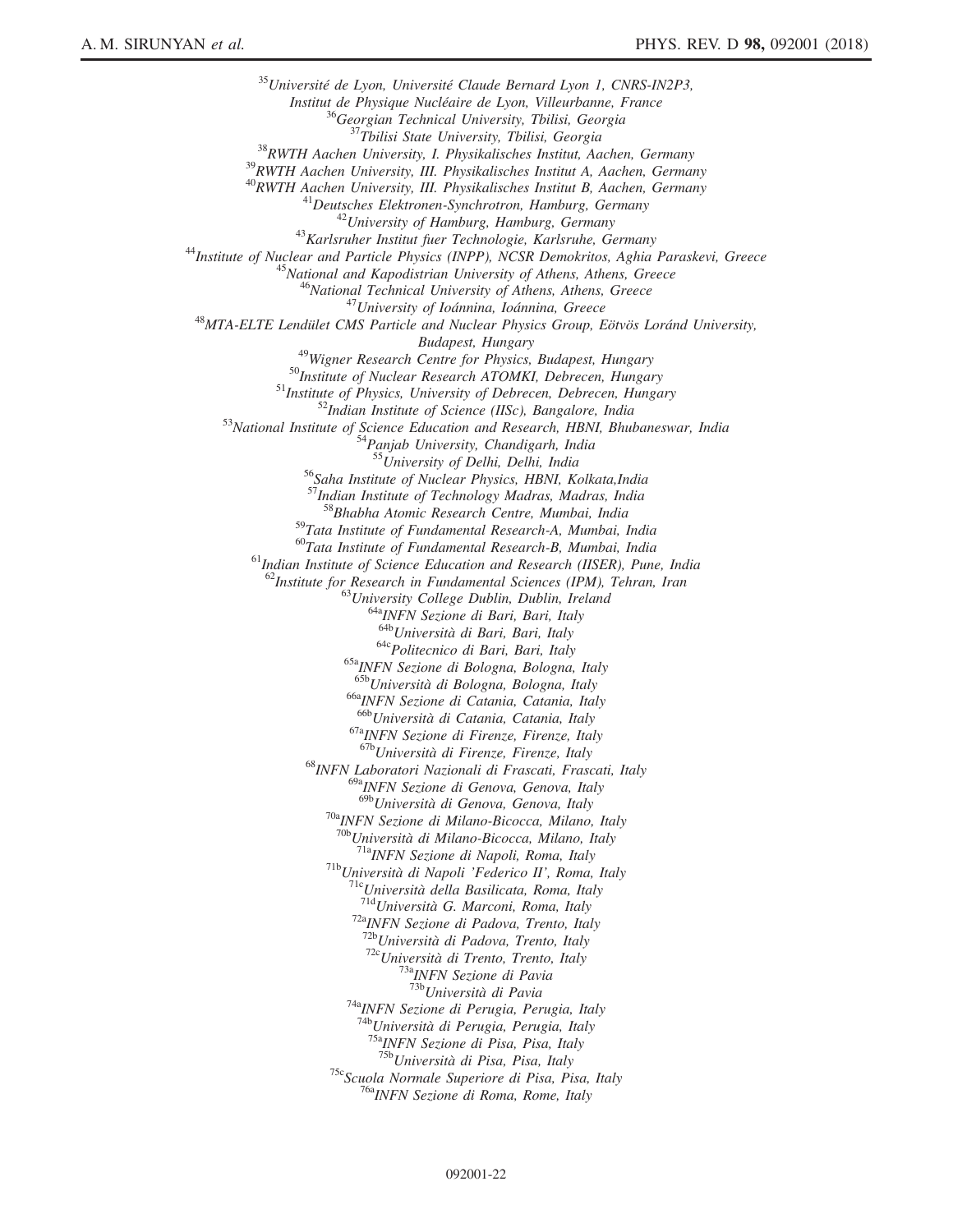<sup>76</sup>b Sapienza Università di Roma, Rome, Italy <sup>77a</sup>INFN Sezione di Torino, Novara, Italy <sup>77b</sup>Università di Torino, Novara, Italy <sup>77c</sup>Università del Piemonte Orientale, Novara, Italy <sup>78a</sup>INFN Sezione di Trieste, Trieste, Italy <sup>78b</sup>Università di Trieste, Trieste, Italy <sup>79</sup>Kyungpook National University, Daegu, Korea <sup>80</sup>Chonnam National University, Institute for Universe and Elementary Particles, Kwangju, Korea  ${}^{81}$ Hanyang University, Seoul, Korea 8<sup>2</sup>Korea University, Seoul, Korea <sup></sup>  $838$  Sejong University, Seoul, Korea  $84$ Seoul National University, Seoul, Korea  $85$ University of Seoul, Seoul, Korea <sup>86</sup>Sungkyunkwan University, Suwon, Korea <sup>87</sup>Vilnius University, Vilnius, Lithuania <sup>88</sup>National Centre for Particle Physics, Universiti Malaya, Kuala Lumpur, Malaysia<br><sup>89</sup>Universidad de Sonora (UNISON), Hermosillo, Mexico<br><sup>90</sup>Centro de Investigacion y de Estudios Avanzados del IPN, Mexico City, Mexico<br><sup></sup> <sup>95</sup>University of Canterbury, Christchurch, New Zealand<br><sup>96</sup>National Centre for Physics, Quaid-I-Azam University, Islamabad, Pakistan <sup>97</sup>National Centre for Nuclear Research, Swierk, Poland<br><sup>98</sup>Institute of Experimental Physics, Faculty of Physics, University of Warsaw, Warsaw, Poland<br><sup>99</sup>Laboratório de Instrumentação e Física Experimental de Partícula <sup>105</sup>National Research Nuclear University 'Moscow Engineering Physics Institute' (MEPhI), Moscow, Russia<br>
<sup>107</sup>Skobeltsyn Institute of Nuclear Physics, Lomonosov Moscow, Russia<br>
<sup>107</sup>Skobeltsyn Institute of Nuclear Physics, Lomonosov Moscow State University, Moscow, Russia<br>
<sup>109</sup>Novosibirsk State University (NS <sup>123</sup>Chulalongkorn University, Faculty of Science, Department of Physics, Bangkok, Thailand<br><sup>124</sup>Cukurova University, Physics Department, Science and Art Faculty, Adana, Turkey<br><sup>125</sup>Middle East Technical University, Physi <sup>129</sup>National Scientific Center, Kharkov Institute of Physics and Technology, Kharkov, Ukraine<br><sup>130</sup>University of Bristol, Bristol, United Kingdom<br><sup>131</sup>Rutherford Appleton Laboratory, Didcot, United Kingdom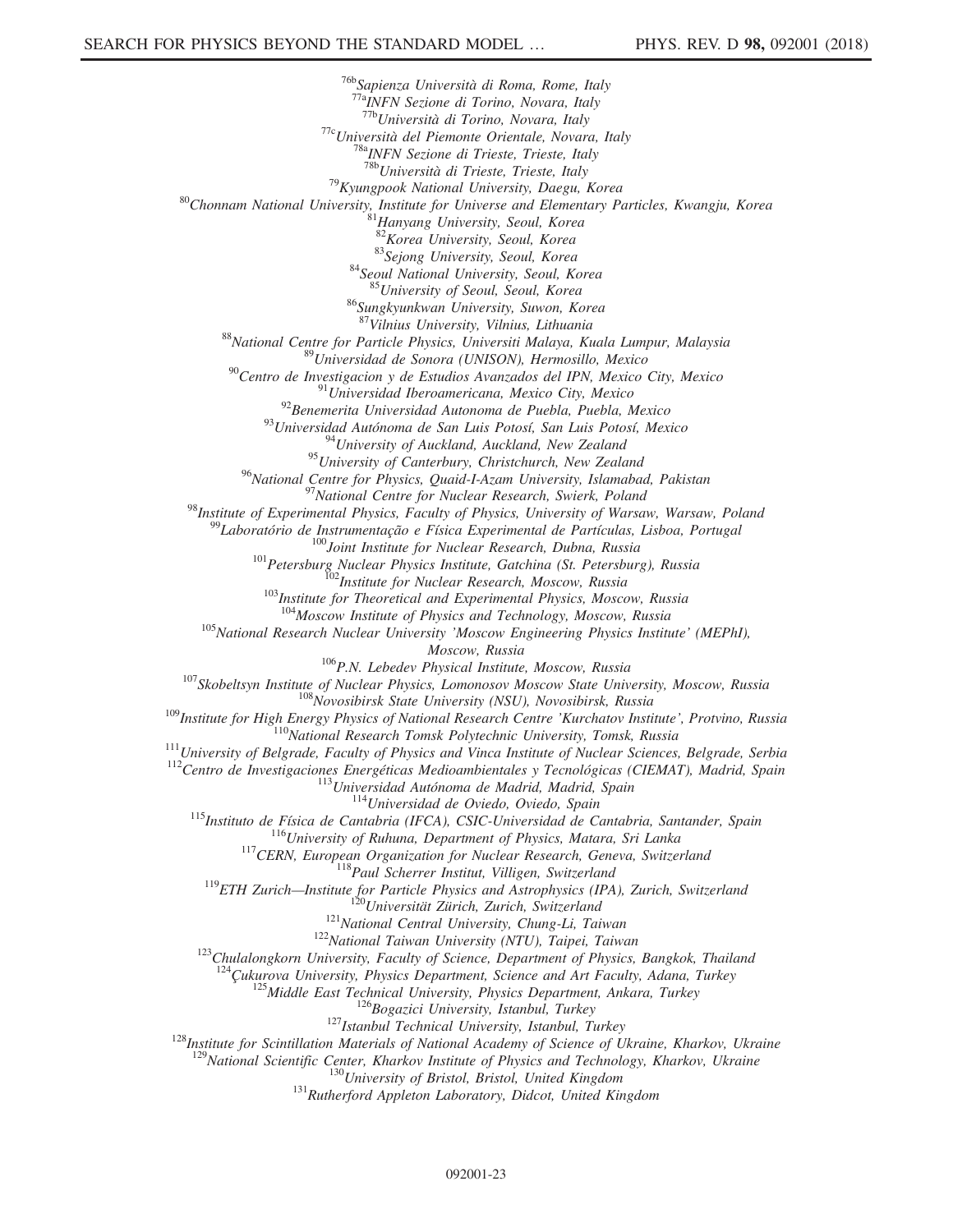<sup>132</sup>Imperial College, London, United Kingdom<br><sup>133</sup>Brunel University, Uxbridge, United Kingdom<br><sup>134</sup>Baylor University, Waco, Texas, USA<br><sup>135</sup>Catholic University of America, Washington DC, USA<br><sup>136</sup>The University of Alabam  $\begin{array}{r} \n ^{138} {\it Brown\ University}, {\it Providence,\ Rhode\ Island}, {\it USA} \\ \n ^{139} {\it University\ of\ California}, {\it Davis,\ Davis}, {\it California, \ USA} \\ \n ^{140} {\it University\ of\ California}, {\it Los\ Angeles}, {\it California, \ USA} \\ \n ^{141} {\it University\ of\ California}, {\it Riverside, \ Riverside}, {\it California, \ USA} \\ \n ^{142} {\it University\ of\ California}, {\it San\ Diego, \ La\ Jolla, \ California, \ USA} \\ \n ^{143} {\it University\ of\ California}, {\it Santa\ Barbara—Department\ of\ Physics, {\it Santa\ Barbara}, \ California, {\it USA} \\ \n ^{144$ <sup>145</sup>Carnegie Mellon University, Pittsburgh, Pennsylvania, USA<br><sup>146</sup>University of Colorado Boulder, Boulder, Colorado, USA <sup>147</sup> Cornell University, Ithaca, New York, USA<br><sup>148</sup> Fermi National Accelerator Laboratory, Batavia, Illinois, USA<br><sup>149</sup> University of Florida, Gainesville, Florida, USA<br><sup>150</sup> Florida International University, Miami, Flo <sup>152</sup>Florida Institute of Technology, Melbourne, Florida, USA<br><sup>153</sup>University of Illinois at Chicago (UIC), Chicago, Illinois, USA<br><sup>154</sup>The University of Iowa, Iowa City, Iowa, USA<br><sup>155</sup>Johns Hopkins University, Baltimore <sup>157</sup>Kansas State University, Manhattan, Kansas, USA<br><sup>158</sup>Lawrence Livermore National Laboratory, Livermore, California, USA<br><sup>159</sup>University of Maryland, College Park, Maryland, USA <sup>160</sup>Massachusetts Institute of Technology, Cambridge, Massachusetts, USA <sup>161</sup>University of Minnesota, Minneapolis, Minnesota, USA <sup>162</sup>University of Mississippi, Oxford, Mississippi, USA  $^{163}$ University of Nebraska-Lincoln, Lincoln, Nebraska, USA<br> $^{164}$ State University of New York at Buffalo, Buffalo, New York, USA<br> $^{165}$ Northeastern University, Boston, Massachusetts, USA 166<br>166Northwestern University, Evanston, Illinois, USA<br><sup>167</sup>University of Notre Dame, Notre Dame, Indiana, USA  $168$ The Ohio State University, Columbus, Ohio, USA  $169$ Princeton University, Princeton, New Jersey, USA <sup>170</sup>University of Puerto Rico, Mayaguez, Puerto Rico, USA <sup>171</sup>Purdue University, West Lafayette, Indiana, USA <sup>172</sup>Purdue University Northwest, Hammond, Indiana, USA<br><sup>173</sup>Rice University, Houston, Texas, USA<br><sup>174</sup>University of Rochester, Rochester, New York, USA<br><sup>175</sup>Rutgers, The State University of New Jersey, Piscataway, New Je <sup>179</sup>Vanderbilt University, Nashville, Tennessee, USA <sup>180</sup>University of Virginia, Charlottesville, Virginia, USA <sup>181</sup>Wayne State University, Detroit, Michigan, USA <sup>182</sup>University of Wisconsin-Madison, Madison, Wisconsin, USA

<span id="page-23-7"></span>[a](#page-15-0) Deceased.

<span id="page-23-1"></span><sup>[c](#page-14-3)</sup>Also at IRFU, CEA, Université Paris-Saclay, Gif-sur-Yvette, France.

<span id="page-23-6"></span>[h](#page-14-8) Also at Institute for Theoretical and Experimental Physics, Moscow, Russia.

<span id="page-23-0"></span><sup>&</sup>lt;sup>[b](#page-14-2)</sup>Also at Vienna University of Technology, Vienna, Austria.

<span id="page-23-2"></span>Also at Universidade Estadual de Campinas, Campinas, Brazil.

<span id="page-23-3"></span>[e](#page-14-5) Also at Federal University of Rio Grande do Sul, Porto Alegre, Brazil.

<span id="page-23-4"></span> $f$ Also at Université Libre de Bruxelles, Bruxelles, Bel[g](#page-14-7)ium.

<span id="page-23-5"></span>Also at University of Chinese Academy of Sciences.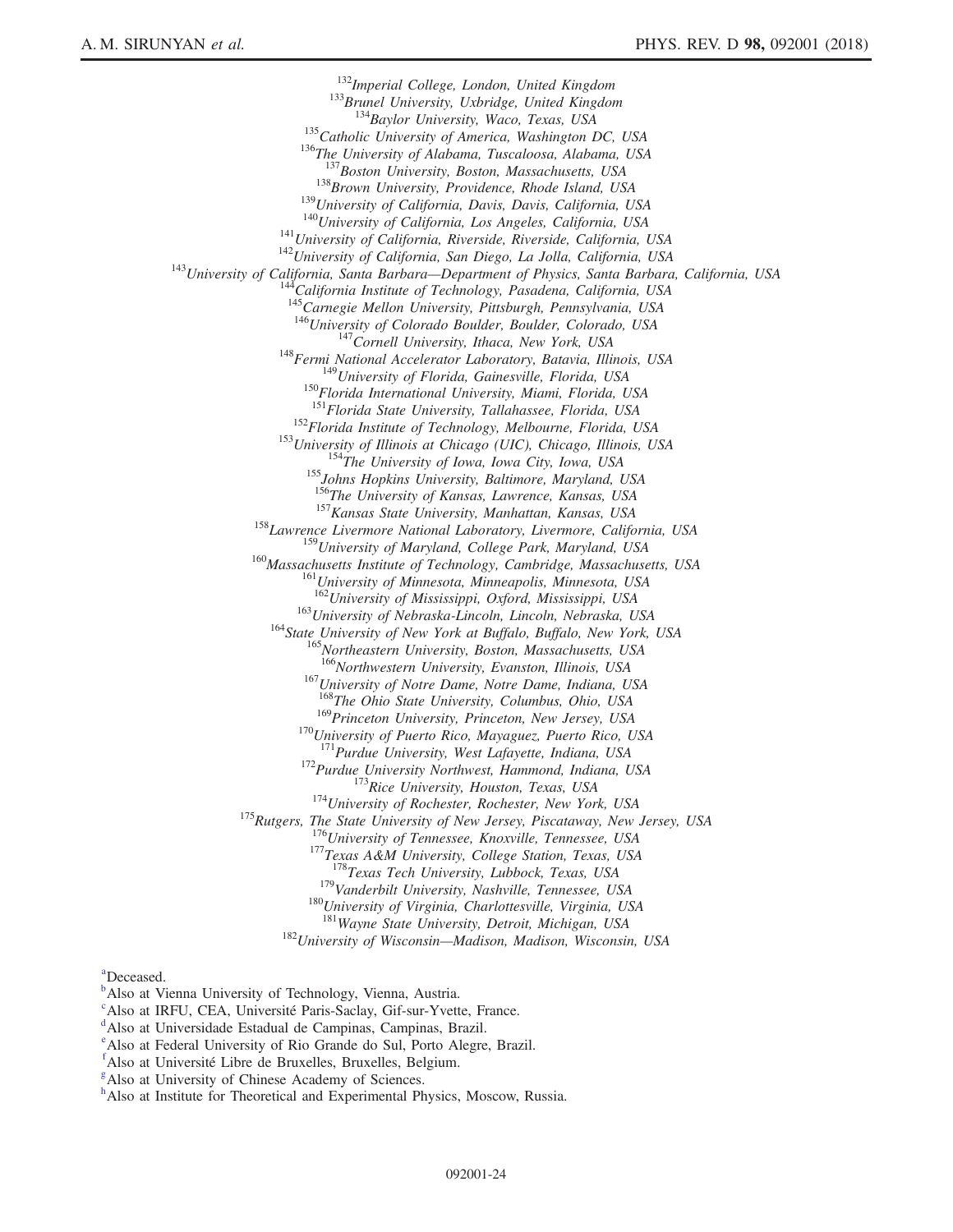- <span id="page-24-0"></span><sup>[i](#page-14-9)</sup> Also at Joint Institute for Nuclear Research, Dubna, Russia.
- <span id="page-24-1"></span><sup>[j](#page-14-9)</sup>Also at British University in Egypt, Cairo, Egypt.
- k Also at Suez University, Suez, Egypt.
- <span id="page-24-2"></span><sup>1</sup>A[l](#page-14-10)so at Zewail City of Science and Technology, Zewail, Egypt.
- <span id="page-24-3"></span>[m](#page-14-11)Also at Department of Physics, King Abdulaziz University, Jeddah, Saudi Arabia.
- <span id="page-24-4"></span>[n](#page-14-12)<br>Als[o](#page-15-1) at Université de Haute Alsace, Mulhouse, France.
- <span id="page-24-5"></span><sup>o</sup>Also at Skobeltsyn Institute of Nuclear Physics, Lomonosov Moscow State University, Moscow, Russia.
- <span id="page-24-6"></span><su[p](#page-15-1)>p</sup>Also at CERN, European Organization for Nuclear Research, Geneva, Switzerland.
- <span id="page-24-7"></span><sup>[q](#page-15-2)</sup>Also at RWTH Aachen University, III. Physikalisches Institut A, Aachen, Germany.
- <span id="page-24-8"></span><sup>[r](#page-15-3)</sup> Also at University of Hamburg, Hamburg, Germany.
- <span id="page-24-9"></span>[s](#page-15-4) Also at Brandenburg University of Technology, Cottbus, Germany.
- <span id="page-24-10"></span>[t](#page-15-5) Also at MTA-ELTE Lendület CMS Particle and Nuclear Physics Group, Eötvös Loránd University, Budapest, Hungary.
- <span id="page-24-11"></span><s[u](#page-15-0)p>u</sup> Also at Institute of Nuclear Research ATOMKI, Debrecen, Hungary.
- <span id="page-24-12"></span>[v](#page-15-6) Also at Institute of Physics, University of Debrecen, Debrecen, Hungary.
- <span id="page-24-13"></span>[w](#page-15-7)Also at IIT Bhubaneswar, Bhubaneswar, India.
- <span id="page-24-14"></span>[x](#page-15-8) Also at Institute of Physics, Bhubaneswar, India.
- <span id="page-24-15"></span>[y](#page-15-9) Also at Shoolini University, Solan, India.
- <span id="page-24-16"></span><sup>[z](#page-15-10)</sup>Also at University of Visva-Bharati, Santiniketan, India.
- 
- <span id="page-24-18"></span><span id="page-24-17"></span>[aa](#page-15-11) Also at Isfahan University of Technology, Isfahan, Iran.<br><sup>[bb](#page-15-12)</sup>Also at Plasma Physics Research Center, Science and Research Branch, Islamic Azad University, Tehran, Iran.
- <span id="page-24-19"></span><sup>[cc](#page-16-0)</sup>Also at Università degli Studi di Siena, Siena, Italy. <sup>[dd](#page-16-1)</sup>Also at Kyunghee University, Seoul, Korea.
- <span id="page-24-20"></span>
- <span id="page-24-21"></span>[ee](#page-16-2) Also at International Islamic University of Malaysia, Kuala Lumpur, Malaysia. fralso at Malaysian Nuclear Agency, MOSTI, Kajang, Malaysia.
- <span id="page-24-22"></span>
- <span id="page-24-24"></span>
- <span id="page-24-23"></span><sup>[gg](#page-16-3)</sup> Also at Consejo Nacional de Ciencia y Tecnología, Mexico city, Mexico.<br><sup>[hh](#page-16-4)</sup> Also at Warsaw University of Technology, Institute of Electronic Systems, Warsaw, Poland.
- <span id="page-24-25"></span>[ii](#page-17-0)Also at Institute for Nuclear Research, Moscow, Russia.
- <span id="page-24-29"></span><sup>[jj](#page-17-1)</sup>Also at National Research Nuclear University 'Moscow Engineering Physics Institute' (MEPhI), Moscow, Russia. <br><sup>[kk](#page-17-2)</sup>Also at St. Petersburg State Polytechnical University, St. Petersburg, Russia. <br><sup>II</sup>Also at University
- <span id="page-24-26"></span>
- <span id="page-24-27"></span>
- 
- 
- <span id="page-24-31"></span>
- <span id="page-24-32"></span>
- <span id="page-24-34"></span><span id="page-24-33"></span>
- <span id="page-24-30"></span><span id="page-24-28"></span><sup>nm</sup>Also at P.N. Lebedev Physical Institute, Moscow, Russia.<br><sup>nm</sup>Also at California Institute of Technology, Pasadena, California, USA.<br><sup>[oo](#page-17-5)</sup>Also at Budker Institute of Nuclear Physics, Novosibirsk, Russia.<br><sup>PP</sup>Also at Facu
- <span id="page-24-35"></span>
- <span id="page-24-36"></span><sup>[tt](#page-17-10)</sup> Also at National and Kapodistrian University of Athens, Athens, Greece.<br>
<sup>[uu](#page-17-10)</sup> Also at Riga Technical University, Riga, Latvia.<br>
<sup>[vv](#page-17-11)</sup> Also at Universität Zürich, Zurich, Switzerland.<br>
<sup>[ww](#page-17-12)</sup> Also at Stefan Meyer Institu
- <span id="page-24-37"></span>
- <span id="page-24-38"></span>
- <span id="page-24-39"></span>
- <span id="page-24-40"></span>
- <span id="page-24-41"></span>
- <span id="page-24-42"></span>
- 
- <span id="page-24-45"></span><span id="page-24-44"></span>
- <span id="page-24-43"></span><sup>[aaa](#page-18-2)</sup> Also at Piri Reis University, Istanbul, Turkey.<br><sup>[bbb](#page-18-0)</sup> Also at Ozyegin University, Istanbul, Turkey.<br><sup>[ccc](#page-18-3)</sup> Also at Izmir Institute of Technology, Izmir, Turkey.<br><sup>dd</sup> Also at Marmara University, Istanbul, Turkey.<br><sup>ece</sup>
- <span id="page-24-46"></span>
- <span id="page-24-47"></span>
- <span id="page-24-48"></span>[fff](#page-18-4)Also at Istanbul University, Faculty of Science, Istanbul, Turkey. [ggg](#page-18-4)Also at Istanbul Bilgi University, Istanbul, Turkey. [hhh](#page-18-5)Also at Hacettepe University, Ankara, Turkey.
- <span id="page-24-49"></span>
- <span id="page-24-50"></span>
- <span id="page-24-51"></span>[iii](#page-18-6) Also at Rutherford Appleton Laboratory, Didcot, United Kingdom.
- <span id="page-24-52"></span><sup>[jjj](#page-18-7)</sup>Also at School of Physics and Astronomy, University of Southampton, Southampton, United Kingdom.<br><sup>[kkk](#page-18-8)</sup>Also at Monash University, Faculty of Science, Clayton, Australia.<br><sup>III</sup>Also at Bethel University, St. Paul, USA.
- <span id="page-24-53"></span>
- <span id="page-24-54"></span>
- <span id="page-24-55"></span>[mmm](#page-18-10) Also at Karamanoğlu Mehmetbey University, Karaman, Turkey.<br>[nnn](#page-18-11) Also at Utah Valley University, Orem, Utah, USA.<br><sup>000</sup> Also at Purdue University, West Lafayette, Indiana, USA.<br><sup>[ppp](#page-19-1)</sup> Also at Beykent University, Istanbul,
- <span id="page-24-56"></span>
- <span id="page-24-57"></span>
- <span id="page-24-58"></span>